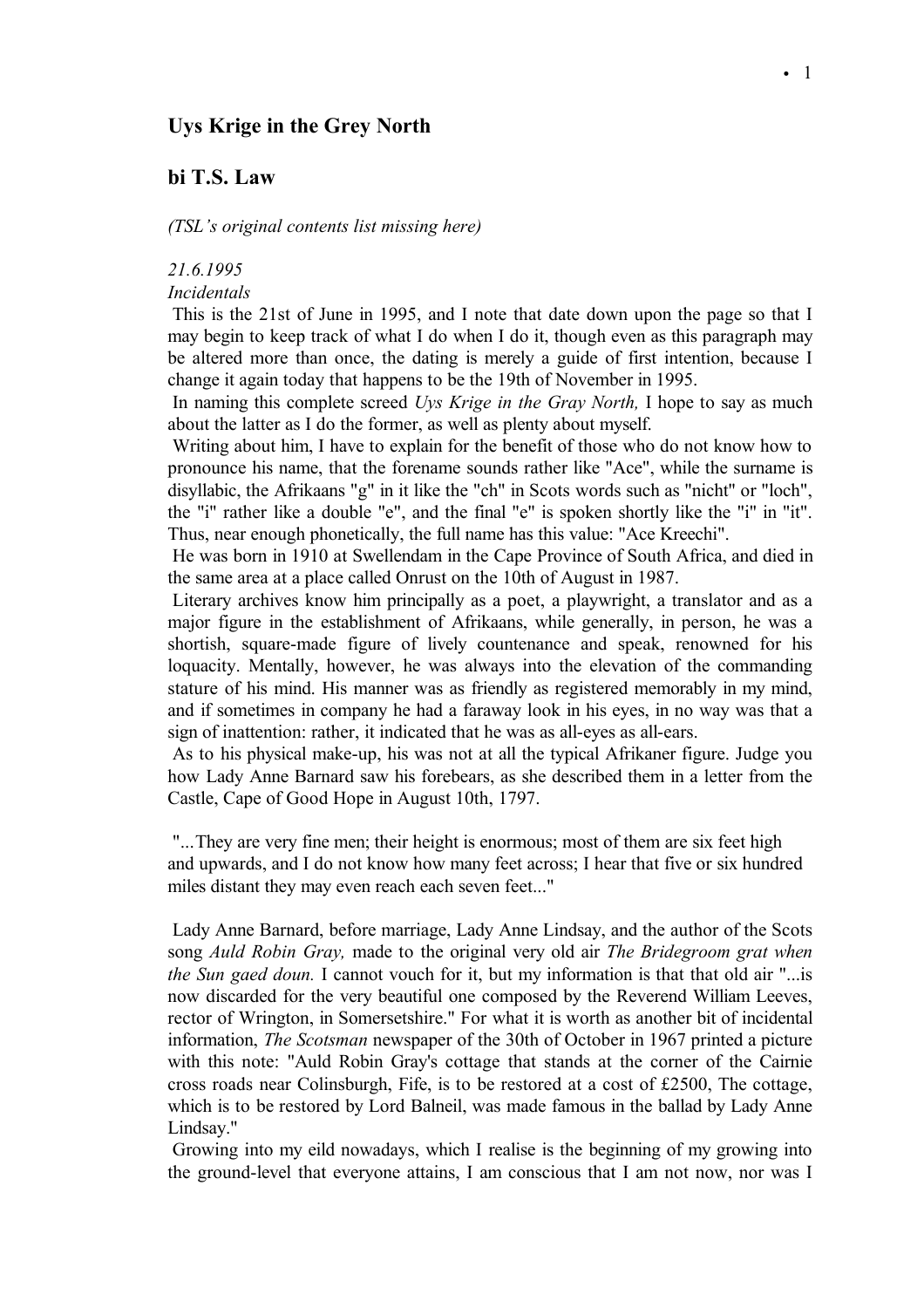ever, very much at all above the stature of Uys Krige as I knew him. I must say, though, that I did consider him somewhat less tall than myself – as we all know, no matter how short a man may truly be, if at such a time he is weel at hissel, as we say, he does imagine his companions are not as tall as truly they are, but if they should be so, perhaps may be lacking the pith he is sure his own deportment advertises.

I have no intention here to make a character sketch of Uys, for I am conscious that what we think and say about others is not as important as what we think about ourselves but never disclose. Therefore, all I add about Uys is that the only approach to inordinate mirth I discovered in him happened once when we went to see a certain film, and he was greatly taken with Humphrey Bogart saying "Never kill a cop!" Uys put his head back and laughed, repeating the phrase as he did so.

#### *19.8.1995*

No doubt what I have said above is far short of the physical and mental mark of the man, but this account of my time with him in Scotland, during his stay with my wife Peggy and myself in Dunfermline, for about a couple of months from about the 29th of July in 1952, does not attempt to be anything other than "for the record", as the going phrase has it.

There are many bits and pieces concerning him and his work in South Africa that I have heard about but which I have never read, and I may say that I have no intention of padding these words with excessive back-up from what I have indeed seen and read. It is to be hoped that when I have finished writing here what I have in mind about him, I shall have made a contribution that will be of some interest to the people of his country.

Many years ago, having been introduced to his Afrikaans poetry by Peggy, probably because I had shown an interest in Afrikaans in general, I made Scots translations of two of his poems, the originals, curiously, being Afrikaans translations made by Krige of a couple of Spanish poems made by Garcia Lorca, or truthfully, made "after" Lorca. One of those works, *Kitaar*, became *Guitar* in my Scots, and the other, *Die Ballade van die Waters van die See,* became *The Ballat o the Watters o the Sea.*I translated both of those poems on the 20th of April in 1947.

Later on in this account, it will be shown that I also translated another seven of his poems into Scots. Those were *Die Soldaat, Die Pad deur die Woestyn, Die Einde van die Pad, Blomme van die Boland, Ballade, Die Seemeeu (I)* and *Die Seemeeu(II)*, those being entitled conveniently in Scots *The Sodger, The Desert Pad, The End o the Pad, Flooers in the Boland, Ballat, The Sea-Maw (I), and The Sea-Maw (II)*, the latter being made *"Efter the Afrikaans o Uys Krige".* Respectively, those were translated on the 22nd of January in 1949, the 1st of February in 1969, the 16th of February in 1969, the 7th of December in 1986, the 20th of April in 1951, the first of the *Seemeeu* poems on the 3rd of December in 1968, and the latter on the 9th of December in 1986.

In another bit of a screed called *Wilderness*,written earlier than this one, my translations of those poems are to be found.

Perhaps I should say that though I did translate a short Afrikaans poem *'N Sanger* by A.D.Keet into Scots on the 5th of December in 1968, making the character in the poem the definite article creature by calling it *The Makar,* the only other exercise in such translation that I had done previously was in an adaptation of *Oktobermaand* by C.Louis Leipoldt on the 16th of December in 1946: again conveniently, it became *Octobermonth.*Why those varied times I have now no idea, but as I write, recall may make a something out of very little the here and there. 27.9.1995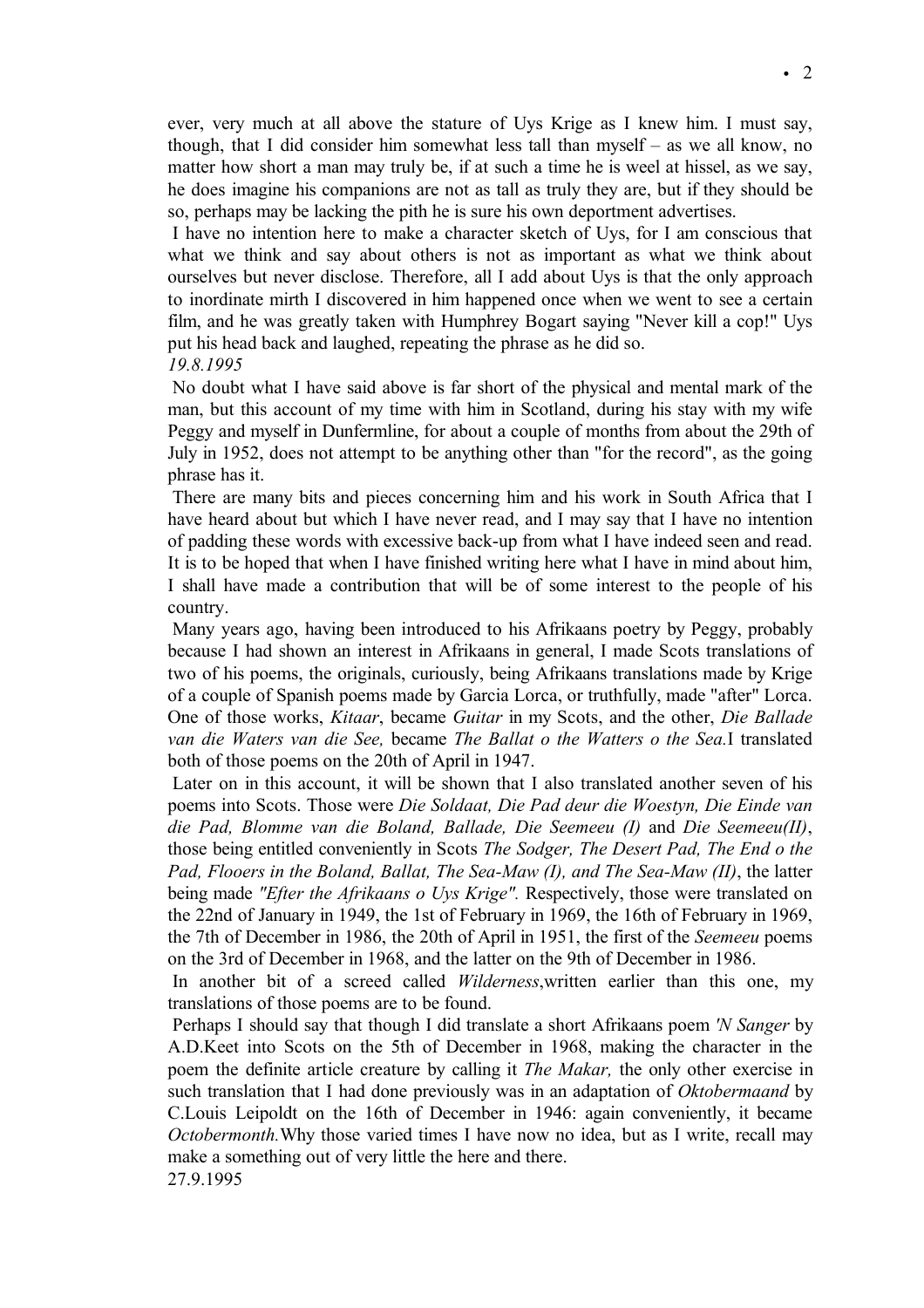It was from my wife Peggy's copy of *Rooidag,* Krige's book of verse that was published in Pretoria in 1940 by J.L.VAN SCHAIK, BPK., that I translated *Die Seemeeu I, Kitaar,* and *Die Ballade van die Waters van die See*.What a difference of mental appreciation there is in translating the Spanish of Garcia Lorca by way of the Afrikaans of Uys Krige and the memory of Davie MacPhail, a fruiterer in the Newarthill of my boyhood, where he used to advertise some of his juicier comestibles by a street cry that chanted "Sweet Sevi'le honey oranges!" Only the other day I did a something about that old street cry in a poem, and I give it you below, mentioning here, though, that the George in the poem is George Todd.

# FROM SPAIN TO AUCHTERARDER

George visiting us here just yesterday with Santi his wife, her name the shortened version of what the Spanish is, though I forget. But never mind, she brought the Spanish weather like memory of my own golden youth when sunshine neighboured summer holidays.

She speaks no English, George the go-between, his sound of voice the relevance of Spanish as brown of tone as skin of browny-bronze is relevance that makes the Spanish summer another way of life unlike our own, except within the thought that warms the heart.

At lunch, I say to George: "Tell Santi this: some here say *Se*ville, some Se*ville.* What is it?" I learn the name in Spanish ends with "a" that I could well have guessed, had I been questioned, because habitually, English makes anew in order to remain the same.

The name is redolent of oranges as zest is oranges in very essence, and that is said like "tasty", English word, becoming on the old Scots tongue our "lavrie" that makes teeth water at the thought of it, remembering the hungers of our youth.

"Say this to Santi," I to George. "When I was young as never realised I listened, I heard street-trader chant of fruit he sold, like this: "Sweet S'vil'e honey oranges!" Imagine the difficulty Santi must have had in understanding nuance such as that. Later, the dishes redd away, look there, Santi and Peggy, action like translation, up to the wrists deep in the kitchen sink.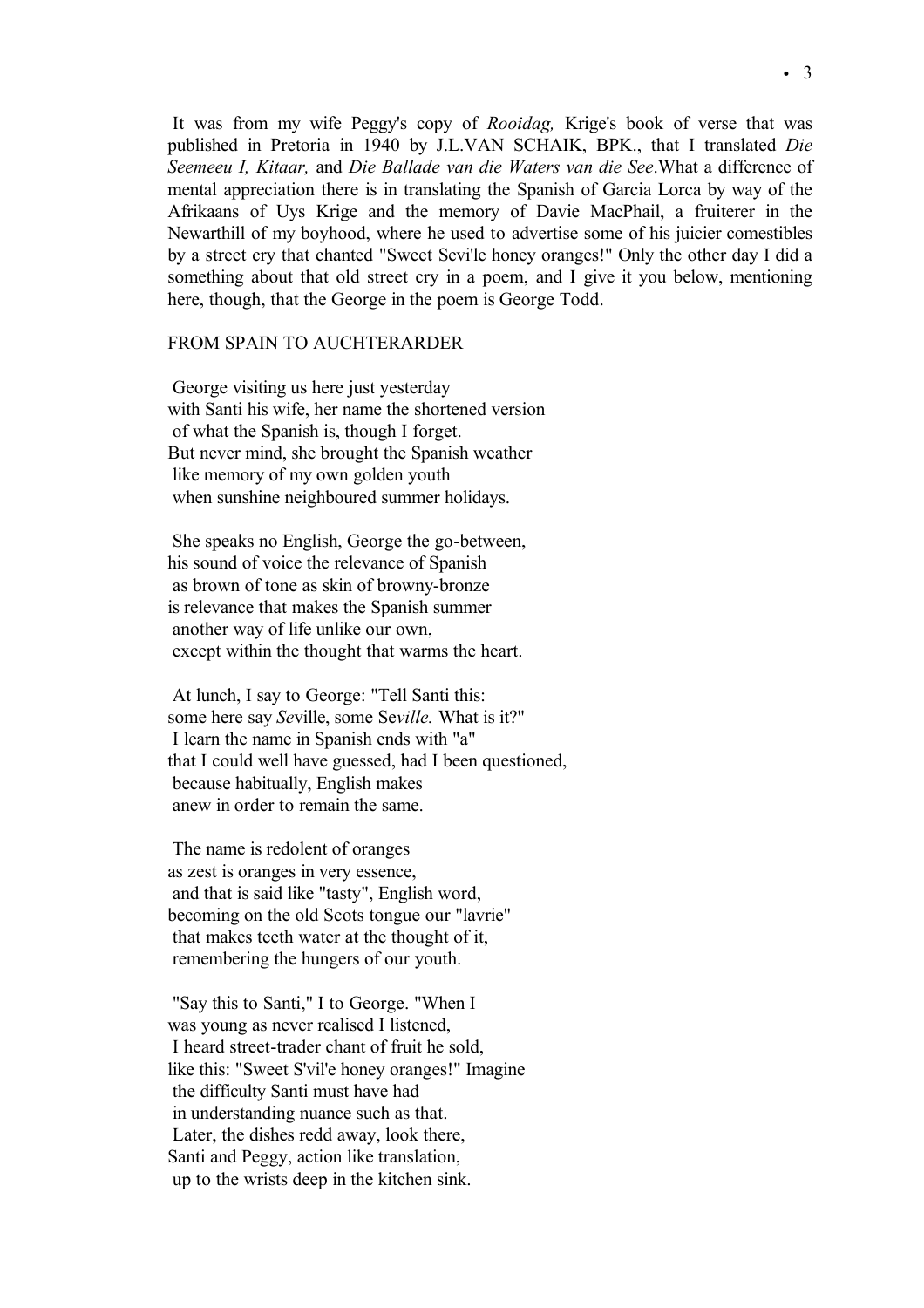"Two women washing dishes need no language," I say to George. "Tell Santi that. "He did. Syne cheerio, like so much yet to say.

Alas, all gone, all gone those days of street cries, gone like the fresh herring from Loch Fyne that we used to recognise as become lavrie available in Newarthill when we heard the fishman call "Loch Fyne culler herrin! Loch Fyne culler herrin!" as we ran out clutching a plate and a few pence for a pound of the lovely silver darlings, as they were to be known. Nobody minded going those messages, and how they were appreciated when served with new Ayrshire potatoes! Nowadays, if the Loch Fyne herring have suffered a sea-change, the new Ayrshires have suffered a fertiliser-change. Really alas, all gone, all gone, what once was gourmet fodder, those herring are now as unobtainable as those potatoes are uneatable.

Even as my language skills were to improve with the years, so was Davie MacPhail's entrepreneurial expertise to increase, for he became a bus operator in the middle 1920's and eventually sold out adventageously to a larger company. That was a long way forward from the early days when he first sold apples from a humble barrow, as my mother used to relate in village gossip. Strangely, time has seen fit to remould the old MacPhail bus image, for only a year or two ago what did I see standing in Auchterarder High Street but a new and resplendent bus with the legend *Scott MacPhail* on it, done in a fine script, as was the place of origin – *Newarthill.* Scott was Davie's son and had attended Newarthill Public School at the same time as myself, though a year or so younger than I.

Lest it be thought by the socially miseducated that that school was one of the socalled public schools of English fancy, which are private, our establishment was indeed as truly public as plebeianly and democratically for the common people. It was wellbuilt too, for it had to stand the weather as well as the waens. I mention this in case anyone think me deficient in education, for I am only too conscious of having been so fortunate in not having had bad tuition foisted upon my tender years. As once was as colloquial as trip the lip, "as sure as guns are iron" we were always made aware that language was rifely in communication with song and syllable.

But back to the auld claes and purritch of this particular screed, my later translations of *Die Soldaat, Die Pad deur die Woestyn, Die Ende van die Pad* and *Blomme van die Boland* were made from his volume *Die Einde van die Pad*, a copy of which Uys sent to me in March 1948. His short Afrikaans inscription to me on the flyleaf of the copy ends by quoting from my translation of his *Ballade van die Waters van die See,*

"whyte teeth o faem, waan lips o the luft..."

*,*

Originally, I recall in writing to him that I had said something about my translations being from "the gray North", and he uses the Afrikaans for those three words in his inscription.

As I cannot put my hands on what I may have written to Uys in those days, nor on what he may have written in reply to them, the best I can do is to quote from an air letter of his that was sent to me from 20 Scholtz Street on Johannesburg, dated the 10th of August in 1947. He writes ( I use the present tense to keep it immediate):

Dear Mr. Law,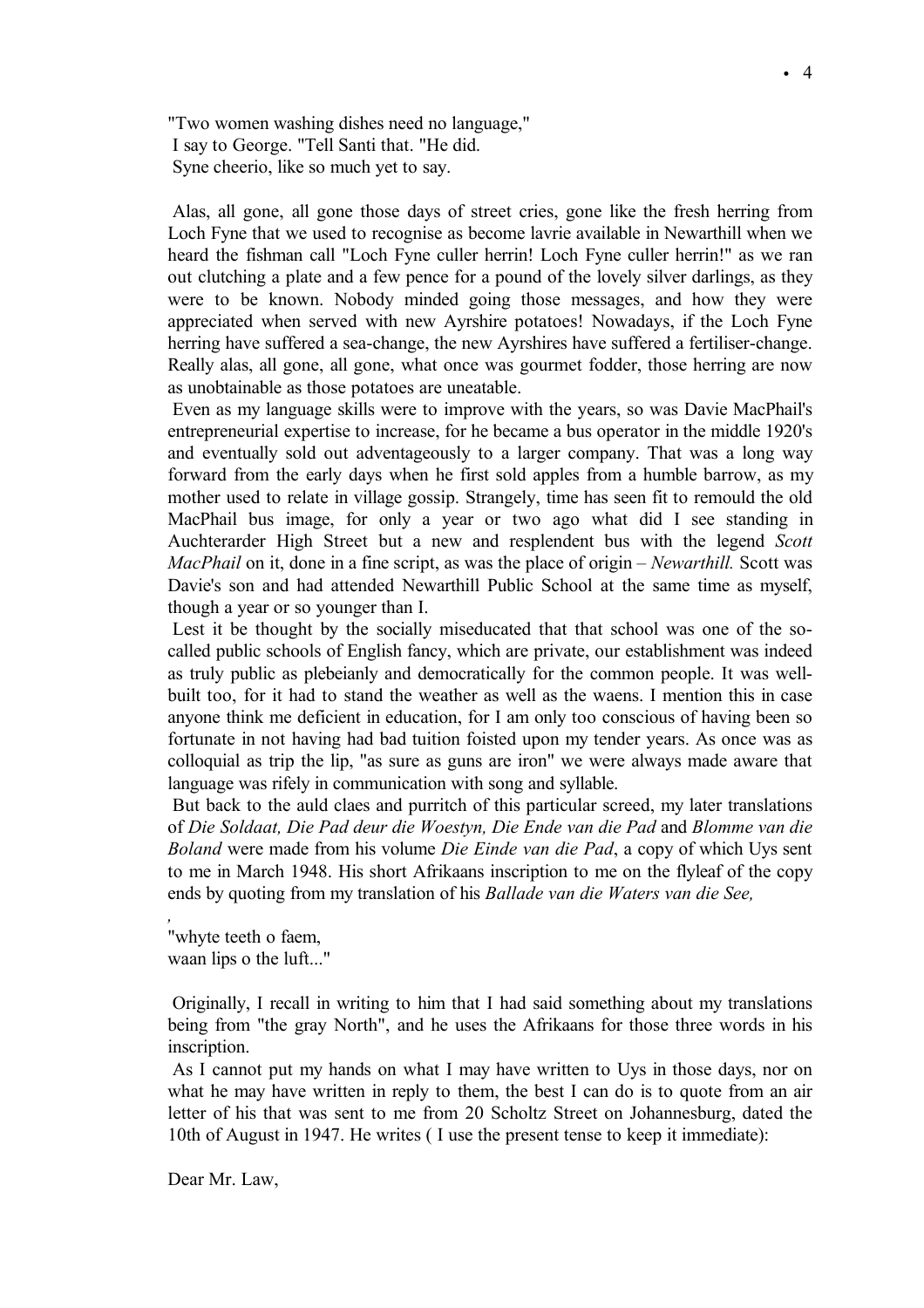You must forgive me my long delay in answering your letter dated 22 April – but I have been terribly busy, loaded down with work etc.

And I 'm only now beginning to plough through a mass of correspondence. Your letter was most interesting – and I was "thrilled" to find myself translated into Scots (even tho' it was a translation of a translation of mine – but perhaps both poems are more "interpretations" than translations – have you seen Spender's literal version of *Guitarra*?)

Your rendering looks fascinating. I shall have it read to me by a Scottish friend – to get the sound of it – and also to get my friend's reactions. You may do with your translations what you will. Publish them by all means. But if they are published, could you let me have a copy of the paper they appear in? How did you learn Afrikaans? Only thru your wife – or were you here during the war? What books of mine do you know? Only *Rooidag*? Or have you seen *Oorlogs Verse*? I am preparing a new edition of the latter – and if you remind me in about 2 or 3 months' time, I 'll send you a copy. I consider it my best work (which sounds very pedantic, I 'm sorry) Most of my verse has not yet been published. I 'm like an iceberg – the greater portion of me is invisible. Last year they published in England my book on my life with the Italian peasants and partisans. It is called *The Way Out* and the publishers are Collins of London. I am about to bring out a book on Spain (in Afrikaans), SOL y SOMBRA, and three long one-act plays. I 've hardly written a line of verse since breaking from that p.o.w. camp in Italy in September '43. I think I 'll have to get myself into clink again! I cannot place Miss Dorothy Henry at the moment  $-1$  've been away from S.A. so often and so long. Is she living in Pretoria? Did you get the four copies of our paper *Vandag* I sent you? Greetings – and hoping to hear from you.

Uys Krige

In a box drawn opposite his address, he wrote:

Please send me your version of Kitaar. Are you a writer by profession? Are you perhaps interested in the theatre?

At this date, as I indicated above, I have no notion how I replied to that letter of his, but I am sure that anyone who reads it now, and who knew Uys, will recognise from the many questions posed that he was a man whose mind was alive to everything around him, attentive to details and desirous of answers.

Also, as may be guessed from the letter, in company and out of it, he was not the sort of man who was as quiet as a half-shut day, for the business of his life was always ongoing. He was very much alive, as interesting as interested, even although at times his eyes seemed to be at some remove or other, as I indicated earlier, yes, into some mild preoccupation.

But then, why should those things call for further extravaganza in language, for do not all of us whiles have a faraway looksee at matters that are as private as the business of no one other than ourselves?

28.9.1995

And as far as I am concerned, all I am going to say now by way of reply to matters raised in that letter of his after all the years since he wrote it, is that my Afrikaans was and is very much a matter of recourse to the *Groot Woordeboek* of the language, plus what I absorbed in a minor way during a few years of war service in South Africa, plus help with a word here and there from my wife. Also, I know that the Miss Dorothy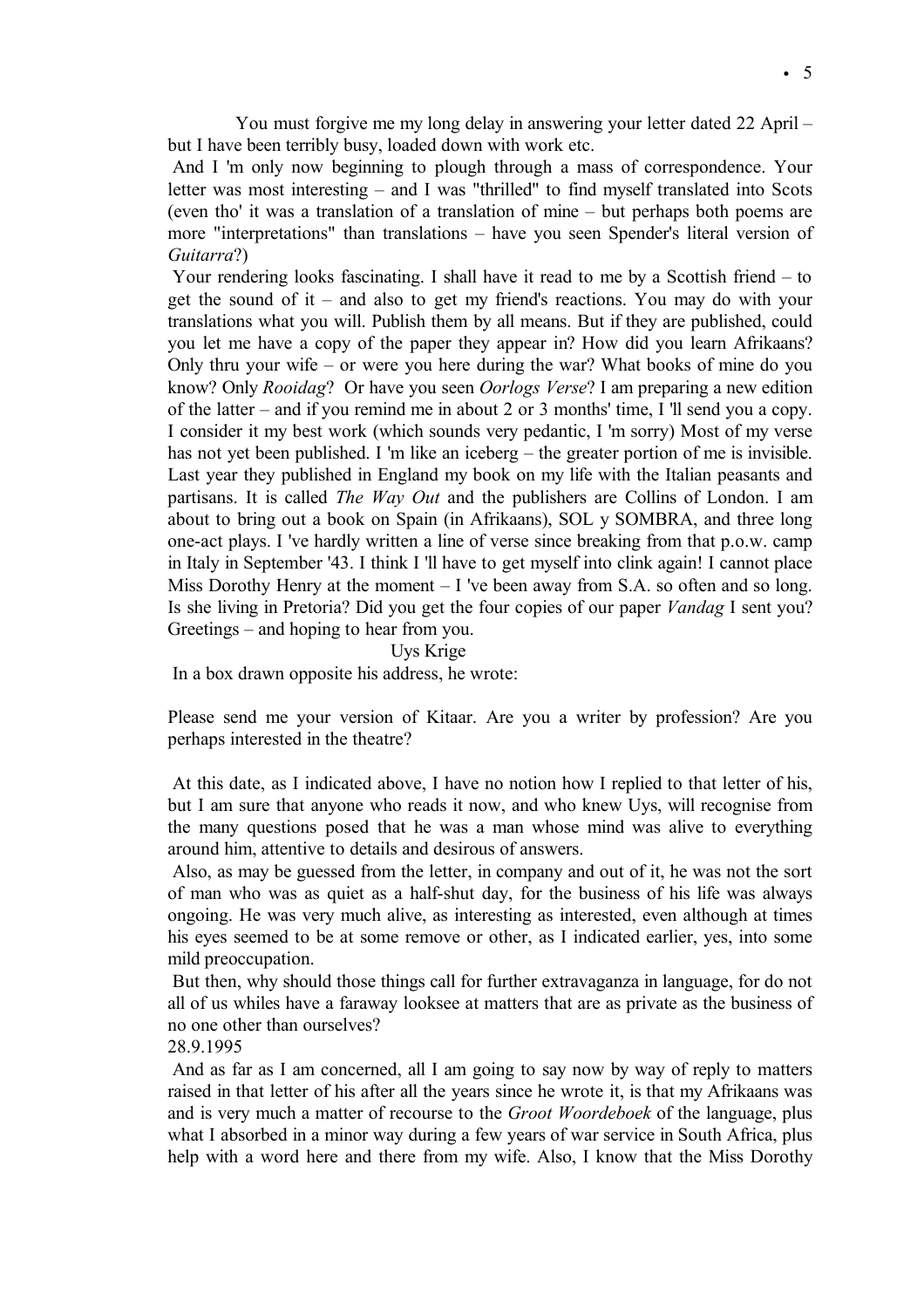Henry mentioned in his letter was a friend of my wife, but now I have no idea why I mentioned her to Uys.

Those things are said in order to let the reader be as fankled in mind as I am nowadays when I let my thoughts roam as hither as thither as neither here nor yonder but where I am what I am because my time is that of no one other than myself. And surely, that means nothing other than

We maun mak dae wi whit we hae,

which is to say in unrhymed English, "We must make do with what we have," or again,

Aa folk aye are lik here no faur,

which is to say in English unrhymed, "All people are fashioned as readily seen here and not as seen very far away at all."

If that state of mind may be thought to be as imponderable as inconsequential, then I think I must tell you how mixter-maxterie was my day-to-day contact with Afrikaans all those years ago in The Old Transvaal. As you see, I do not know if I should say "Die Ou Transvaal" or "Die Ou(d) Transvaal". And if I have written somewhere else about what follows, and if I should err now in memory of it, please indulge me as time lets me indulge myself now and then.

Before I say much more, I should like to let the reader know that although I do like a good malt whisky, I am not a drinker, and that anything I say below should not be taken to mean that I advertise anything but the word about the dram. And if I am well aware that there must be many names for the drunken state, here in Scotland we are well into librarianship in the matter.

Of course, we know all about intoxication and inebriation, about being half-cut and half-seas-over as well as many other English bits of such nomenclature, but as well as being full, which we know better as "fou", we can be "roarin' fou", "fou as a puggie", "weel-on", "steamin'", "fleein'" "fair stoatin'", "stoatious", "puggled" (the latter probably English also), not to mention "blootert", a word that can mean not only the state of deep drunkenness, but many states of physical and mental ravagement, both in personal terms and in matters as material as about the household in particular and around the universe in general.

But have another look at "stoatin'". To stoat means to bounce.Now, there is a very good Afrikaans word, *pronk,* which describes the wonderful bouncing leap of the springbok, a right wee stoater of a buck, that has become the great South African symbol in the sports field. Peculiarly, I have heard that bouncing motion called "stonk", on television.Usually, "stonk" has to do with artillery bombardment.

Do not forget either that in Scotland it is quite a common compliment to say of a wellmade young girl that she is "a richt wee stoater", though while that has a lot to say about "bounce", it has nothing at all to do with lowping as in pronking. How strange it is that of all men everywhere all over this bonnie world, only Scotsmen are truly appreciatively *au fait* with the wonder of womankind that is so encapsulated in that phrase "a richt wee stoater." It should be noted, however that such generosity of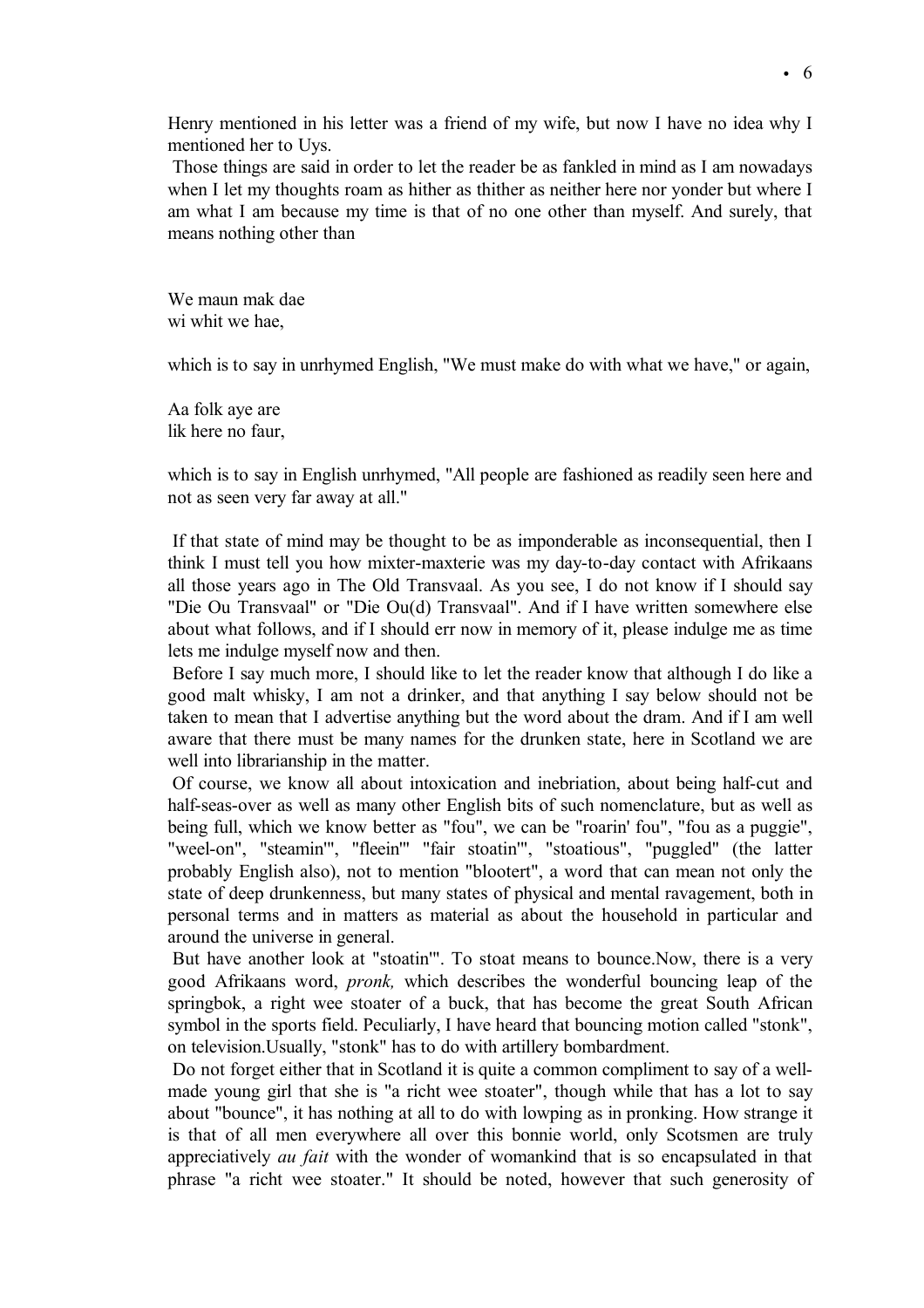appreciation is never accorded to "a richt big stoater" or "a richt muckle stoater", such proportions being so far outwith phantasy as only too real.

And here is a curiosity: although many years ago I knew the "bounce" meaning of *pronk,* that word is not given in my *Groot Woordeboek* as the state-of-the-art leaping bounce of the springbok. Oh, yes, there is everthing about show, pride, display, ostentatiousness and so on in that dictionary, but not a cheep about the classical lowp of the buck. Here let me say that *pronk* might not fit in too well with the symbol picture, so let the springbok remain as the logo.

I can tell you that there is a wee touch of the old "heidarum-hodarum" about the meaning of that logo, even as I now recall *Ons is* was the motto of the South African tank regiment force in the Second World War. In an anthology of poems called *Homage to John MacLean,* which I edited with my good friend Thurso Berwick in 1973, I described heidarum-hodarum as "the braggart mores of the Scottish military establishments, specially so of the Highland regiments."

For those who do not recognise *Ons is,* those Afrikaans words mean "We are". Football enthusiasts in Scotland, however, will recognise an echo there of the terracing chant, "We are the people!" Sometimes, that chant is spoken of in a minor corruption in jocular Glasgowese as "Wee Arra people". Who knoweth not may now take thought that in common Glasgow speak the definite article is often sounded rather like "ra". Who knoweth best may think the rest that "arrow" in common Glasgow speak is sounded rather like "arra".

Such small-time matters do make for the benmaist cultural urgencies, do indeed make for the deeper manifestations of a people's singularity in a world of great populations as mixter-maxtered as all Jock Tamson's waens, and not at all at least, manage the silent emotions of those best qualified to be managed by them. Or, as the psychiatrist might rather say it, "...most or worst qualified to be managed by them."

In extrapolation of what has been said already about drunkenness, there is an old folksong in Afrikaans which describes what is known in Scotland as being "miroclous", another word we have for the state of a man under the influence of drink taken as unwisely as too well. Presumably, "miroclous" is a variant of "miraculous", of the genre stoatious or stoating. Now, in the Afrikaans song, the fellow in the said state is known as Jan Pierewiet, but I must say that in our catch-as-catch-can method of approach to Afrikaans, we tended to pronounce the last syllable of his surname in this fashion "...veitch". For those who may like to know a little more about the name, *The Dictionary of South African English* says that *Janpierewiet* is *"Malaconotus zeylonus,* the *bokmakierie,* the shrike, and 2. The title of a well-known Afrikaans folk-song." The song repeats

> "Jan Pierewiet, Jan Pierewiet, Jan Pierewiet, staan stil."

and goes on repeating the injunction, as kindly as we might say in Scots "Caw gyan caunnie, Johnnie." to one as miroclous as Jan.

Now, there is a similarly kindly dialogue in an Afrikaans as eminently singable as recitable, which goes:

*Goeie more, my vrou,*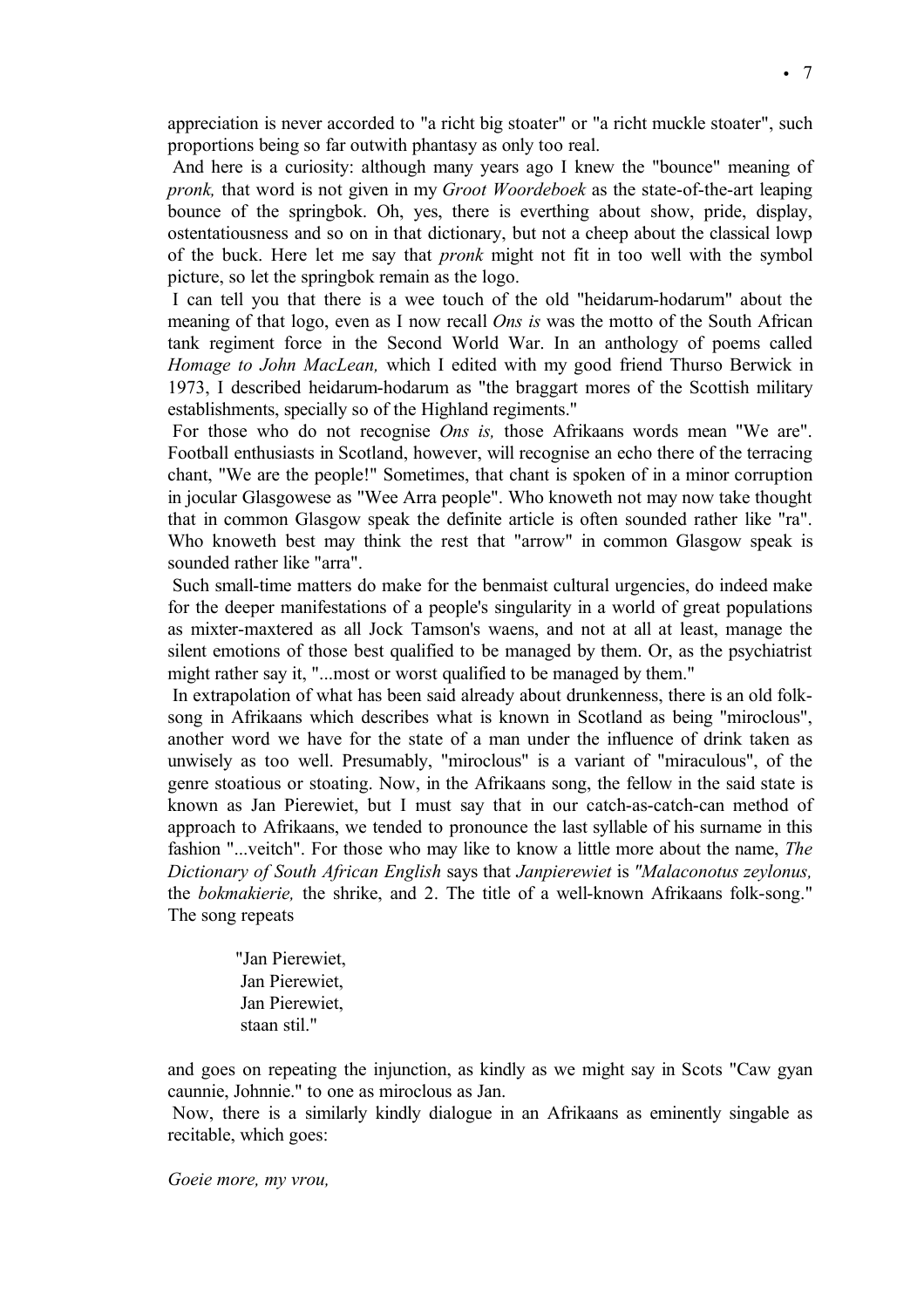*hoe gaan dit met jou?*

and is answered by

*Goeie more, my man, daar is koffie in die kan.*

Now, imagine you the first three syllables of each line of the first couplet repeated three times, then the three times repetition of the first line of the second couplet, followed by a single utterance of the last line, and you have the singing scheme of the song.

Why do I go on like that about a simple song? This to say about it, that I knew the tune of the song when I was a bairn in Newarthill in Lanarkshire, but it was repetitious in the following manner. As will be seen, this ongoing account is not at all going to be as outgoing as though it were *ware Afrikaner* material!

Can ye no dae, can ye no dae, can ye no dae *La Va*?

Can ye no dae, can ye no dae, can ye no dae *La Va*?

Can ye no dae *La Va*? Can ye no dae *La Va*? Can ye no dae *La Va*? Can ye no dae *La Va*?

Surely you can see the feet gliding over the dance-floor, the waltz the preoccupation of the dancers?

But that was not quite the end of that auld sang, for I have heard a version of the tune sung to a song in a Western film featuring John Wayne. The scene was a dance in a fort in Red Indian country, and if I remember correctly, the first words were "You put your little foot right out", as a lady in the scene obliged.

Yes, and in the film *Duel in the Sun,* starring Gregory Peck, Joseph Cotten and Jennifer Jones, there was the same tune again, obviously a Hollywood staple, and in another dance at that. The common adage has it that "If something is worth doing, it is worth doing well," so if something is worth saying, singing or dancing, then say it, sing it or dance it as often as circumstances warrant such repetition.

Little did the movie moguls and their dancing ladies imagine that they were going to trip that sort of light fantastic on this particular page in Auchterarder, so far from Pretoria and Hollywood, if not too far from the Newarthill of my bairnlie days! And dear to goodness me, the famous people and the long years that have been involved in that dance-tune we sang to the words *Can ye no dae La Va?*

But wait a bit (wag-n-bietjie, as the Afrikaans has it), or as we might say in Scots, byde-a-wee, or haud-on-ye, or caw-gy-caunnie, I learn now on this bonnie Sunday morning of the 22nd of December in 1996, from a wireless programme called *The Reel Blend*, which is run by Robbie Shepherd, that the tune *La Va* is also known in Ireland's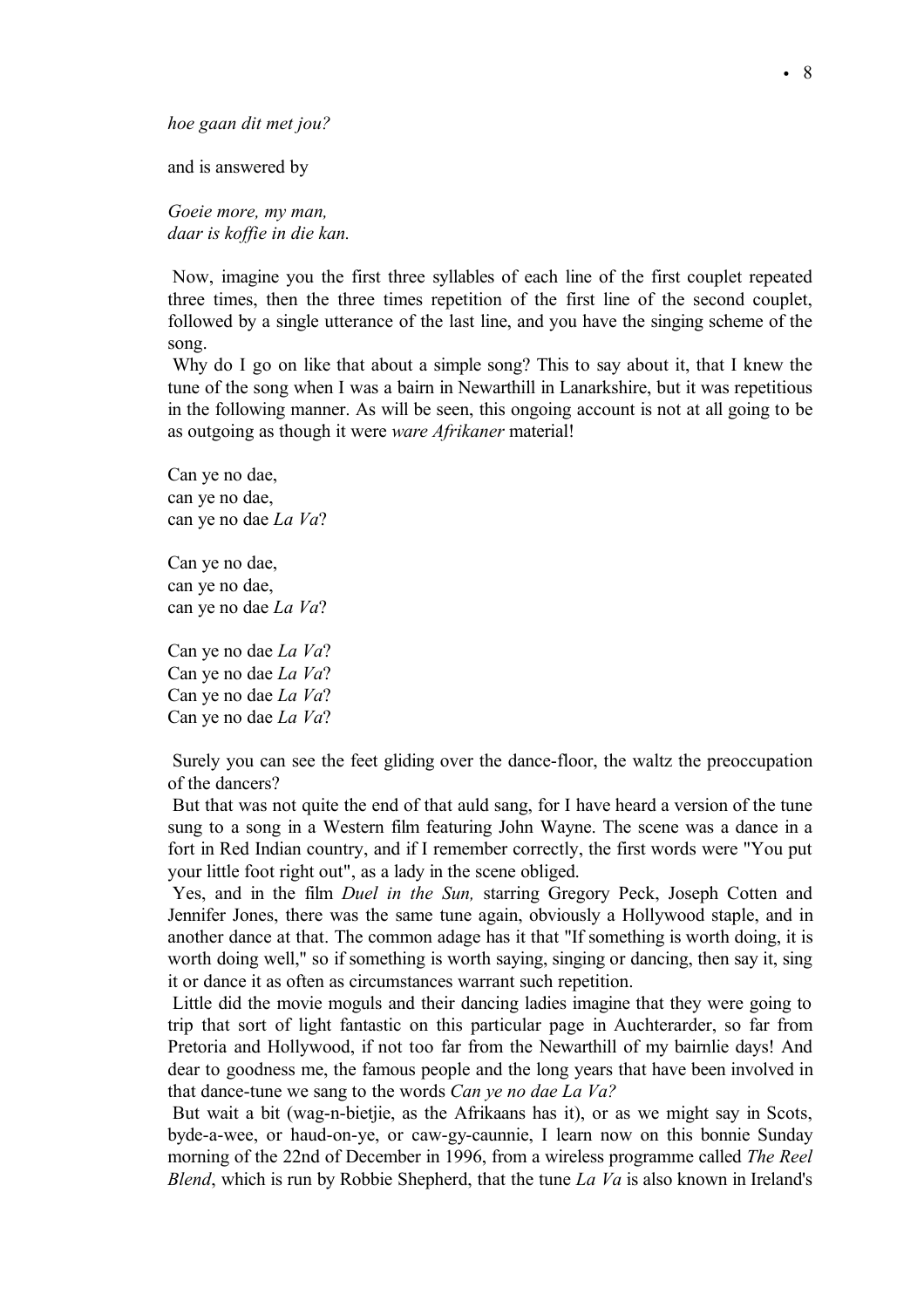Donegal as *Shoeing the Donkey.* Now is not that well-worth insertion here? And there is more today (19.1.1997), for I learn from the same *Reel Blend* programme, that certain Scandinavians were also into the tune.

Mind you, though, when I consider the musical notes behind the songs *Can ye no dae La Va?* and *Jan Pierewiet,* my thoughts tend to chime in with the subtly wayward fiddle measures of Neil Gow's *Farewell to Whisky.* I say nothing about his complementary melody, *Welcome Whisky Back Again.* Thoughts like those are like the fullness of "power" in "powerfulness".

Of such things is the memory plagued or pleasured throughout life, sometimes as minimal as nothing to make a song about, but sometimes as shown above, enough to indicate a stretch of time a hundred years and more in the making and a score or so of thousands of miles the here to there and back again: not to mention a persistence of melody through two-three languages and customs.

But divergence now like halfway round a run return to base, as I can call to mind the high-jinks chuckle of appreciation from Morris Blythman when long, long ago I expatiated about those same *Can ye no dae* folk-songs while having a kindly dram of a decent malt in his company. As will be apparent later, Uys Krige was to come to know and like Morris.

Similarly, I remember how tickled Uys was to learn that R.A.F. servicemen in South Africa in the early 1940's made a communal linguistic *mélange* after hearing only two words used so often that they served to indicate all sorts of approval. The first word was the Afrikaans *dankie*, meaning Thank you, but which has an undertone like the sound of the English word "donkey". The second word was "bioscope", by that time long lost to English, but still used in South Africa to mean a cinema.

Now, the R.A.F. was a service that had a tendency to carry a sort of private language around the world with it, so after a while, it was nothing strange to hear aircraftsmen say approvingly or by way of thanks, "Donkey bioscope." You see, since *Baie dankie*  means Thanks very much, or Many thanks, you can well understand the permutation. Of course, the pedant will offer you the information that the Afrikaans *baie*, meaning "much" or "many", is also found in such a Scots usage as "byordnar", meaning "extraordinary", never mind whatever else.

Considering the way the R.A.F. used the prefix, as might have been said by those involved, the Service had been doing that sort of thing since Pontius was Duty Pilot.

Surely, speculation, like enquiry, is paramount in life: if we are persistently as negative as always saying "Leave well alone", in time it may become as ill alone as our own thrawn refusal to enquire or speculate. Ideas should always be allowed to rub along with each other.

From long, personal, if colloquial adherence to a certain mode of speech, it has been my wont to say of something by way of disparagement, "From the sublime to the gorblimey". The other day, while going the messages to Perth, our local town, we decided to buy a new kettle there to use on our gas cooker. Offered one that was priced at Ä25, I demurred though Peg did not, for she does not suffer, as I do, from that pound-in-your-pocket syndrome associated with the memory of pre-decimalisation currrency.

Shopping around, we discovered a kettle priced at Ä4.99, and bought it. Later on, while fiddle-faddling about with the damned article, Peg said in exasperation twinned with disparagement, "From the sublime to the ridiculous!", even though, unlike the expensive other, the cheaper kettle does whistle.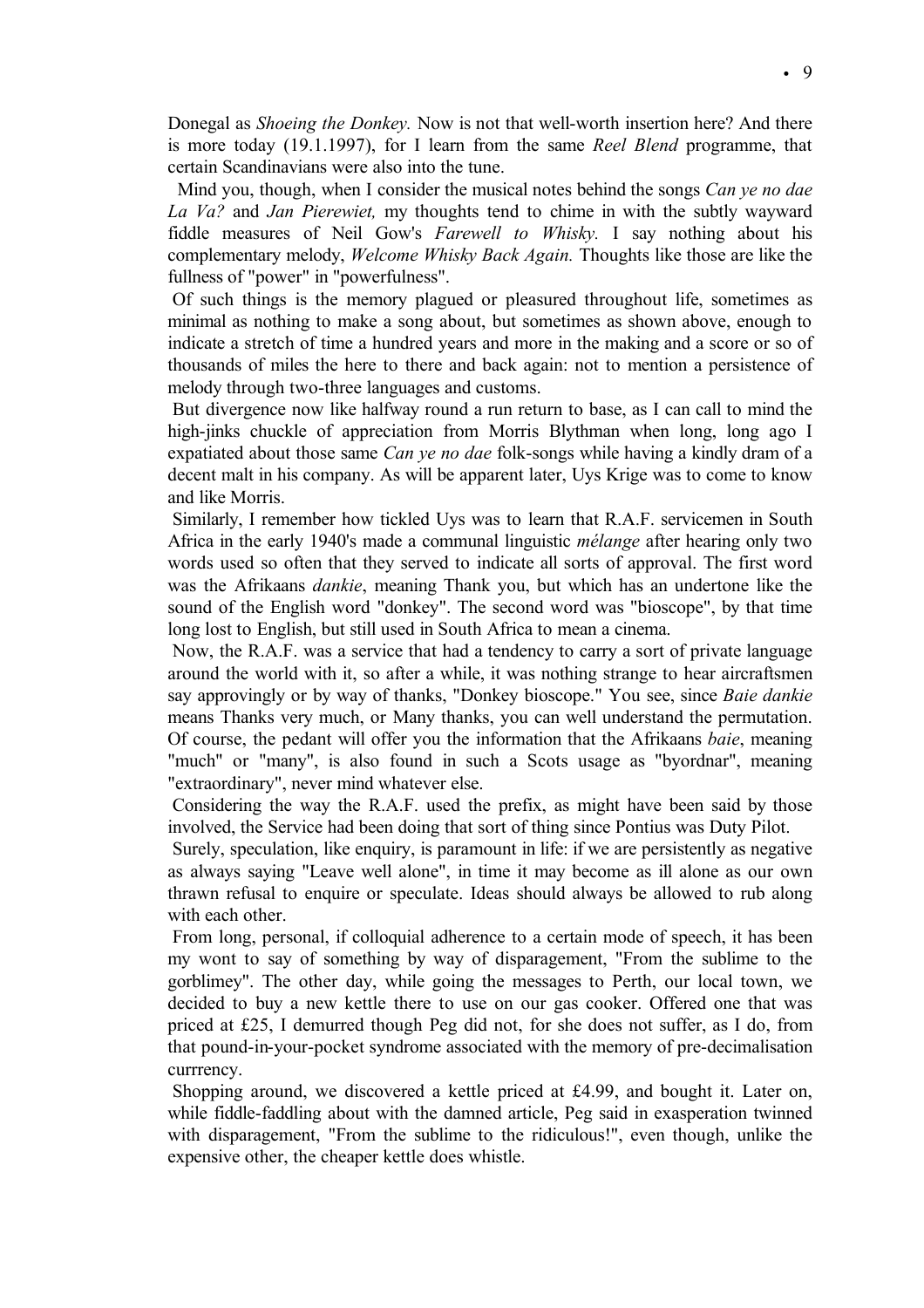And there it is, the mind speculated, enquired of experience, and made the comment suitable to the occasion.

Sometimes it may seem that one can do no wrong, no matter how wrong one may seem to be doing, but that is where experience should be more paramount than enquiry or speculation. Much that we do can never be recovered, good advice or bad available or not, even as, for instance, my old Newarthill of childhood is irrecoverable, unless I think how once a local speak made this injunction: "Mynd you yer tongue! It 's no ootsyde ye're in!"

Thinking such a thing, I am sure that many people must have read certain memoirs that can only have made each reader glad to have been as lucky as to have been outwith the company and consideration of the certain writer of them. Such a reaction is not brought about simply because one has been spared the obvious maliciousness of that writer, but because one would have been in despair for having been the cause of the spleen of the writer. Of course, it may be more difficult to find decent bodies in literary life than in workaday circles. Maliciousness to anyone will not be found within these pages, if only because it would be my ownself that would feel the effect of such malice the more, even as it is usually the satirist whose spleen on others satirises himself.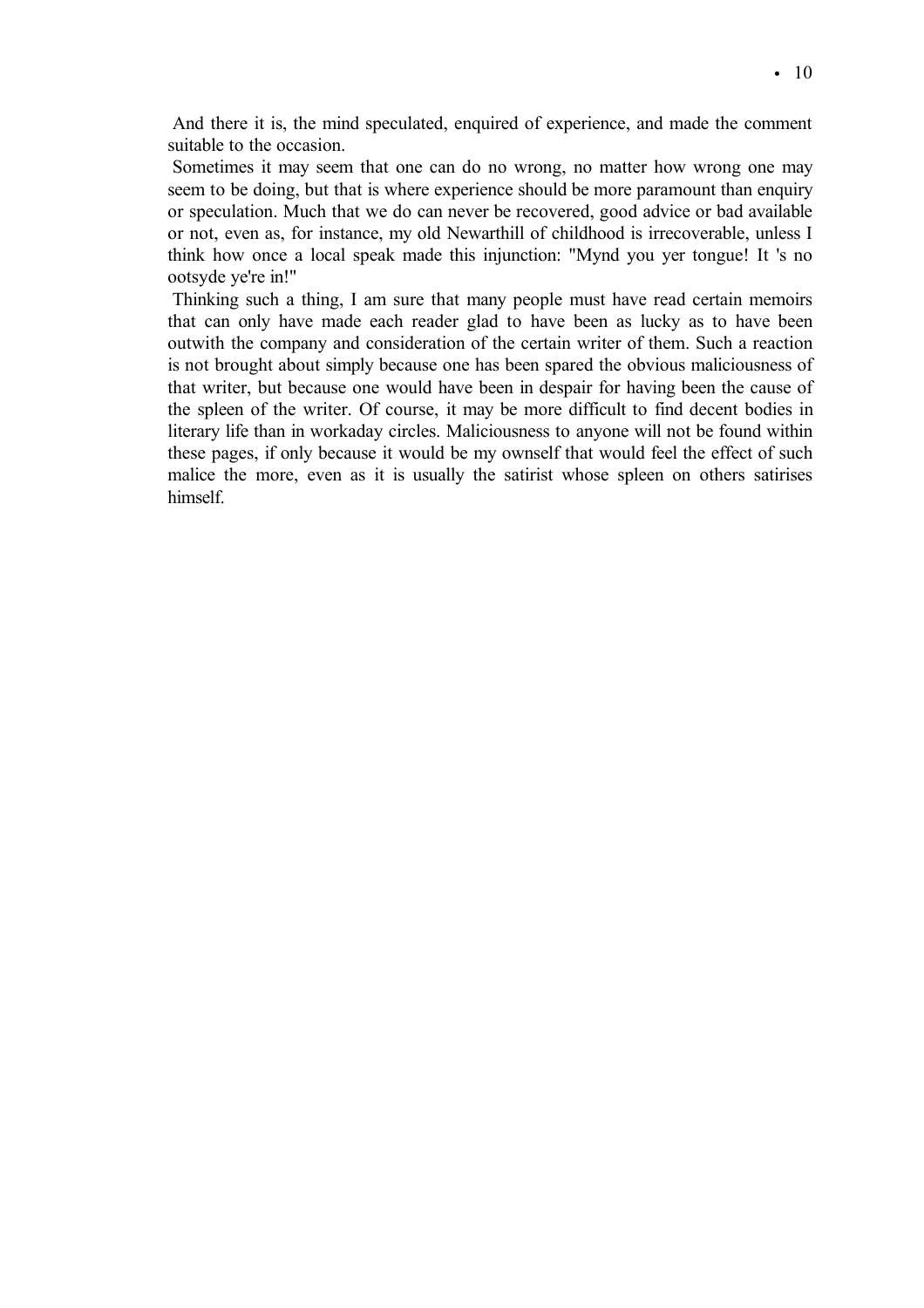# 23.10.95

# *Taking Another Thought*

How old do we have to become to be suddenly as young as we used to be? I say that because the thought occurred to me this morning on re-reading some of my previous comments on old songs and old phrases, and where else better to say a something else along those lines than right here.

We are all into our past as deeply as into no other place, and the further away from it we seem to go, the deeper our penetration of it seems to be. How else can we account for the well-known phenomenon of age that makes us forget why we have just climbed the stairs to do what we meant to do, while what happened when we were bairns remains as clear in the memory today as when it happened?

Over the years, no one kept prigging at me like some old dominie to remember some daft wee song to sing, or some daft wee bit rhyme or other to mutter, though truth to tell, I have a very peculiar repertoire of odd songs and rhymes that have never astonished academe as far as I know, and will not, as far as I am concerned. Since my earliest childhood and youth, my ears have always been always as pricked to hear as my mind to store such treasures.

Somewhere in youth there was a silence of mind that enabled me to enclose bits of information into that privacy as though they were of inestimable value not only to me but to the tone-deaf world at large. For, as you may well imagine, why else would I recount such things as I do, even if, in fact, they turn out to be of little worth at all to the great big world that knows nothing more about anything other than how to keep on birling, which all of us know is the really worthwhile thing for it to do.

Not long after Peggy came to Scotland, we happened to be travelling on the front seat of the top deck of a bus from Carlton Place in Glasgow to Newarthill in Lanarkshire. Again, you will notice that I am particular. This is done because, if "the truth will out", as the phrase has it, ye 'll ken that I am tellin ye nae lee. As the bus approached the sharp right turn that makes the cross of New Stevenston a letter T cross, a foolish pedestrian attempted to run across the road.

As quick on the tongue as six thousand miles away effective as a warning, Peg exclaimed loudly (and I guess to the wonderment of the other passengers) – "Pas op!" That is the Afrikaans for "Look out!" At that moment, she was as young as she used to be, and though she is twice as old now as she was then, I know she remembers that incident as well as I do.

And if that pedestrian had been a dog, I am sure she would have exclaimed "Voetsek!" instead. As is attested in South Africa, there is an old canard saying that every dog in that country is called by that name.

Now, that mention of a dog takes me into another old memory that at this date is as hoary-headed as almost threescore years and ten, but serves to illustrate how memory serves us so well in eild.

As it happens, from my school-days when I learned somewhat elementary French, an iambic pentameter line persisted in my mind. Why, I have no idea, and why it should suddenly resurrect itself into utterance I cannot tell, but this I can advise, that I divided it into three parts, even as Caesar said of the France that was ancient Gaul in his day, and as I learned in my first elementary Latin class.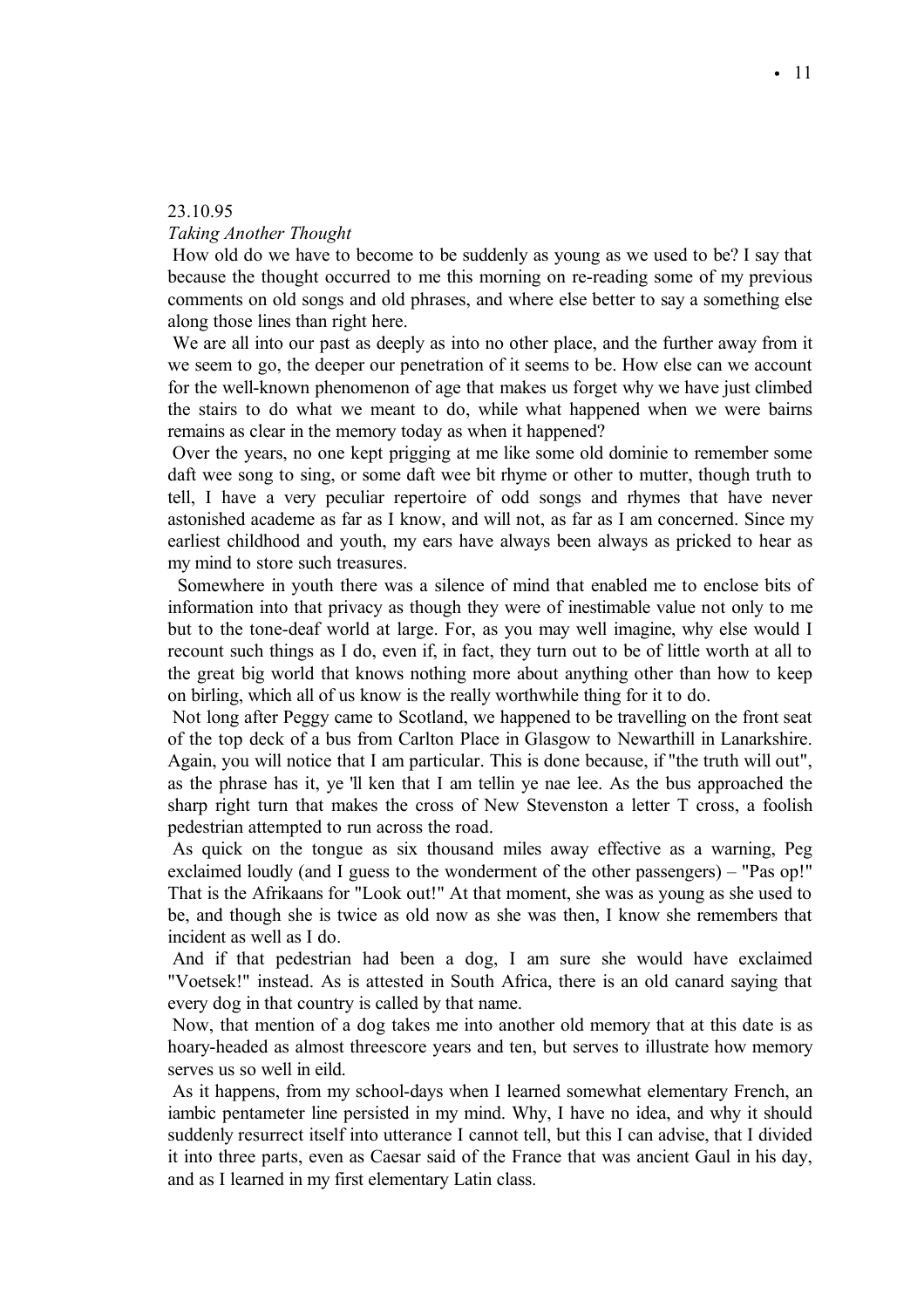# WALKIN THE DUAG

Walkin the duag, as you ken fyne, can be an awfie kynd o trauchlie darg o wark, duag snyterin tae snoofle here an thare, his byde-yer-wheesht lik "Daenae pou that leash!" I tent ma tyme as tyme taks tent o me an gars me think o schuil as I staun thare. I myn ma French! Yon Jean de la Fontaine? Were his the wurds, yince Aesop's ain I mynd? I grup the leash. "Vit aux dépens!" I say. He snoofles ben the mervie wheech the mair. I tak the strain: "de celui qui!" I warn He boories ben, then as I yowl "l'écoute!" and yank the leash,

he lowps awo,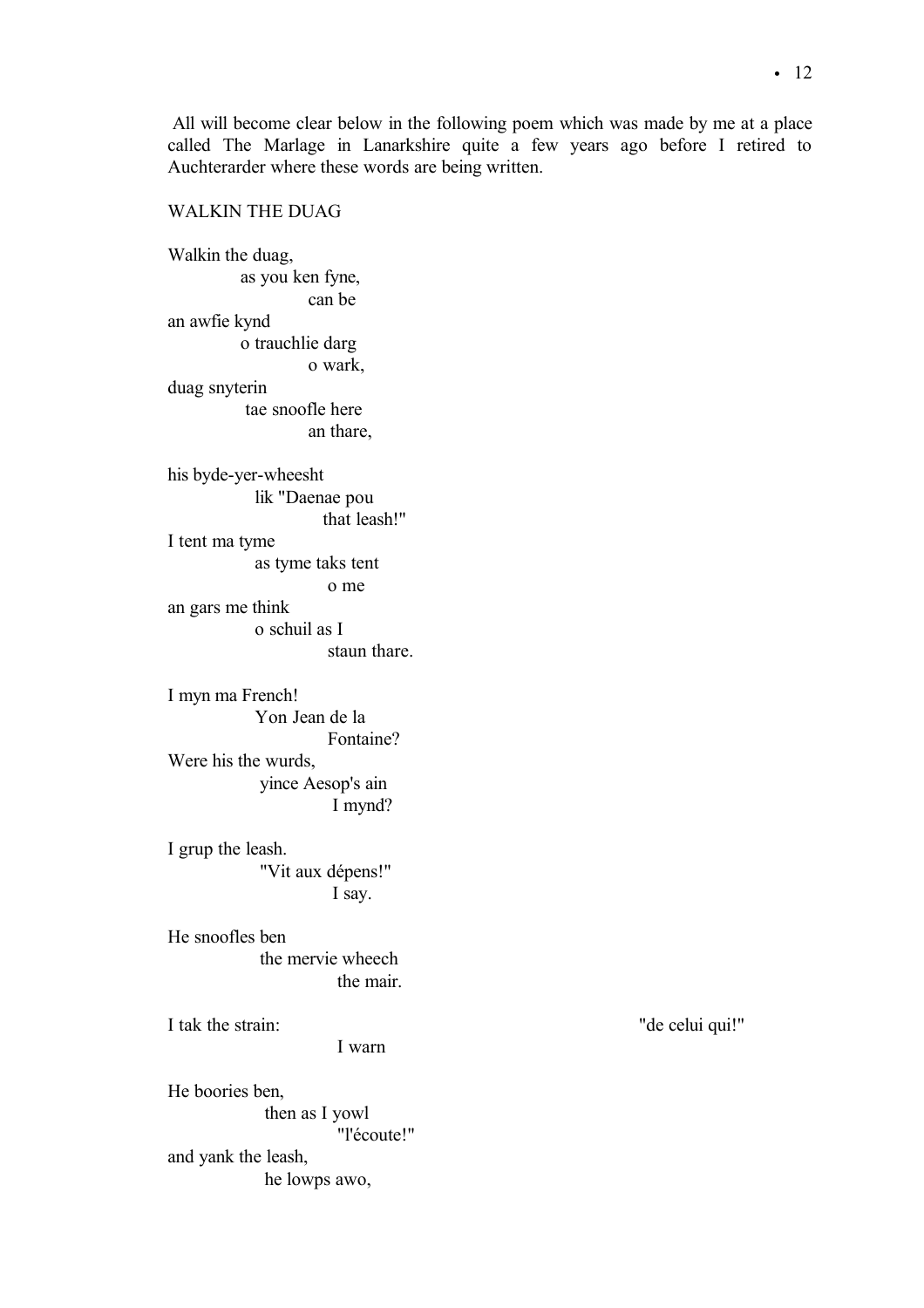at yin wi French and Greek, de la Fontaine as weel as Aesop and, as you may add, wi me.

Mynd you, whyles I wuid say

"Vit aux dépens!"

de celui!" qui l'écoute!" but that fits-nane the verse.

The duag, bilinguist tae, lowpt juist the same.

Note: For folk that daenae ken it or cannae caa 't til myn *Vit aux dépens de celui qui l'écoute* is the fifteenth lyne o Jean de la Fontaine's *Le Corbeau et le Renard.* Until the-day, I coodnae hae telt ye whye thae wurds, an thaem alane o aa the lave, hae cooried ben ma myn sin I was twal year auld.Lukin thru the haill aichteen lynes o the wark noo in ma hauns, I 'm thinkin the soond o yon lyne is abuin them aa.

However, if that does not do anything other than underscore what is retained in memory generally, it does not do anything for the Afrikaans connection that this exercise is concerned about as particularly as primarily. More recently, in fact on the eleventh of September in this year 1995, as will be revealed colloquially below, I did suffer a continental-change as well as a sea-change of mind. The following poem explains. As is seen above as well as below, Scots verse often tends to the macaronic in some form or another.

Perhaps I should explain also that in Scotland we do have a grammatical persistence of using the definite article *ad lib,* as it were, the word "to" also suffering a like change semantic.

THE-MORRA IS THE NANE-EXISTENT

I ken thare is a *More is ook 'n dag,* but the yin I furst kent was *More is nog 'n dag*, chaise you yer chyce lik read the furst yin yonner as "To-morrow will do just as well", as says the Afrikaans *Groot Woordeboek*, in fact; "To-morrow is another day", the seacont,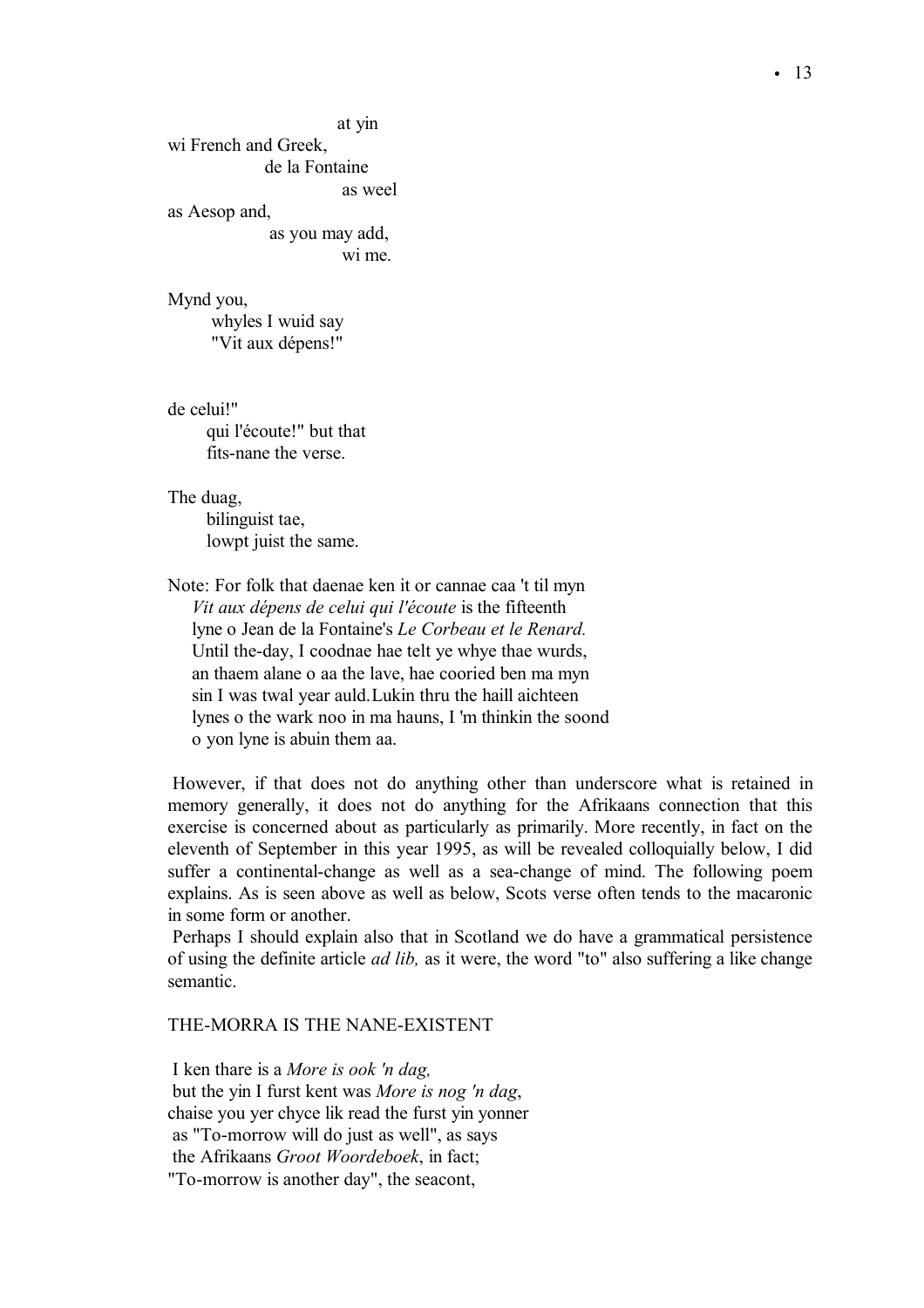a wee bit lyke yon Spanish wurd "Manyana".

The aulder we become, the mair we finnd oor dearest ettlement is lyke tae be neebort in a fankle wi switheratioun that haes the mair adae wi whit we are nor whit we 'd lyke tae be gif no oorsels, sae deem noo you the whit I 'm gaun tae tell ye as suddentlyke as yon Greek wurd "Eureka".

The wy I furstlins heard yon Afrikaans, wi *nog* intil it, gart me think o "nocht" oor wurd in Scots that bydes as hamelie ben us gars you ken fyne means "naething", naethingness athin it gyan lyke an aathing aagaets. Oor ain wurd for "To-morrow", ken, is "Morra", the daefinite aurticle aye thare fornent it.

Hearin thon Afrikaans, then, you 'll jalouse *The-morra is the nane-existent,* seemed the wy the saw was said, and it was soond as was philosphicallie faurben wi 't, ootwith the boonds o paradox, at that. Profoonditie was ben ma aucht wi yon speak, an gin ye think ont, you tae will be intilt.

On Papa Westray monie years sinsyne, I mynd o seein, somewhoere thereaboots, *Primula Scotica*, the Scottish Primrose, as bonnie wee ruid flooers, an gowden-eed, as eever spraicklt daintilyke on gerss. Ye ken a fairie-ring? Thae primroses were growein lik that, a yaird or sae the braidlik.

The wy I saw thae flooers was magic as the wy I heard *More is nog 'n dag*, but listen, this the-day, eleeven Septemmer in nyneteen hunder an nynetie-five, is whit the-morra cannae be, because it is as magical as myndit thae smaa flooers an saw *More is nog 'n dag* athin them.

Perhaps the general reader should be made aware, as all South Africans know very well, that the letter "g" in words such as *nog* and *dag* is pronounced like our Scots "ch" in words such as "nicht" and "loch", however difficult it is for many English speakers to sound words containing it. 29.9.1995

Having taken care of such major (!) linguistic matters, it is time now to say that I have less than a dozen letters from Uys, most of them being from the 1952/53 years and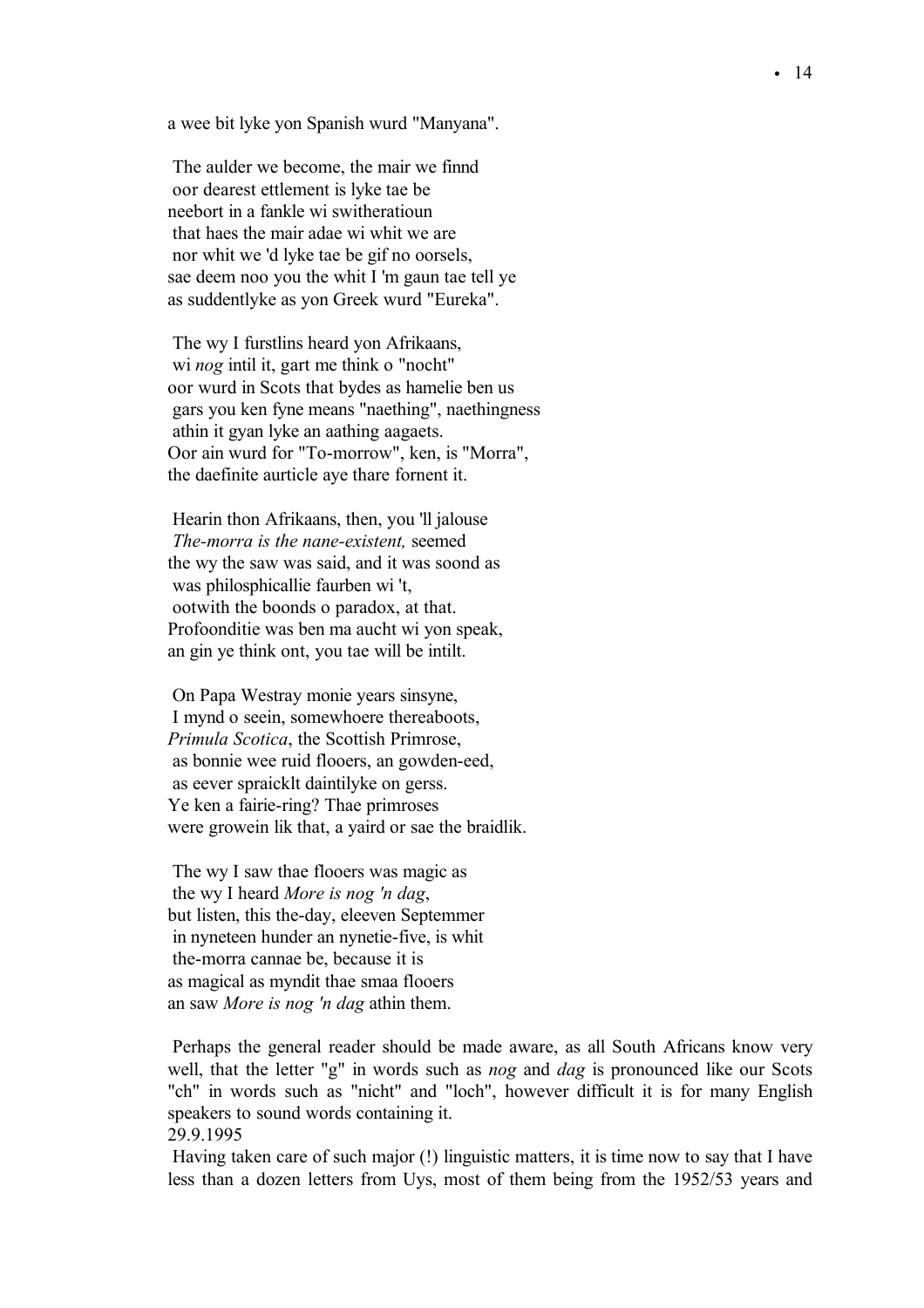therefore dealing with his projected and subsequent stay with us in Dunfermline. While those letters may be of interest to someone who will in time do the most thorough research into his life and works, I do not propose to copy them into this account of his stay in Scotland.

Preparatory to that time, however, he wrote to me on 11/5/48 from 1 Ninth Avenue, Parktown North, Joh-burg (as he put it), and I give it below because it is both personal and ranging. However, I shall leave it as it is, making no comment on what he wrote except that I must mention I did not receive the three short plays that he said he sent to me.

Also, if the truth be told like daenae tell a lee in case it finnd ye oot, I want to leave myself alone to say what I have to say and not merely to comment on his letters, for again, that would be an exercise absolutely outwith the scope of what is necessary.

Here then is his letter dated 11/5/48.

## Dear T.S.Law,

You must forgive me my rudeness, but really I have had a very busy time what with *Vandag* going bankrupt etc. I 'm still about 60 letters behind in my correspondence

Many thanks for your most interesting letter – and for those 3 periodicals. Have read them with great interest. Scottish Art & Letters is a most attractive publication. I read your long poem several times, it fascinated me, but I want to read it again a few times before I can give you a considered judgement. I liked Hay's article *Poetry in the World and Out of it.* I couldn't agree with him more.

Recently I have spoken in public – lectures, radio talks etc – much in the same strain.

*Scottish Art* is a most stimulating revue. And I am astonished by certain similarities in your literary movement & ours. I had previously read some short stories by Fred Urquhart. I particularly remember the very moving one about Spain, the children at school, the schoolmaster  $\&$  then the clouds  $\&$  the bombers.

Hugh Macdiarmid I know, of course. He is a most impressive figure. When I was living with Roy Campbell in the South of France in 1933, I used to laugh at the vendetta he was waging with Hugh. It didn't seem at all necessary. When Roy took Franco's side, I didn't communicate with him for 10 years. In 1945 I met him again in London, and I thought he was a sadder and wiser man. He has many fine qualities as a man – one must not take him too seriously as a political being – & I think *Adamastor* and *Flowering Rifle* contain some magnificent poetry.

I regret not being able to get the full value of your Scottish poetry. But reading your version of Lorca's ballad, I was struck by its musical quality. You use some beautiful sounding words, & the rhymes seem to chime. Was there any reaction to the poem?

You must please write to me again. In my next letter I shall give you my other impressions of the three periodicals you set to me. Did you get my first three short plays? The midddle one, *Die Skaapwagters van Bethlehem* is also a radio play.

I am interested to hear your reactions to *Die Einde van die Pad.*

A book on Spain, another book of one-act plays, and a new book of verse are to appear shortly.

Greetings, Uys Krige

30.9.1995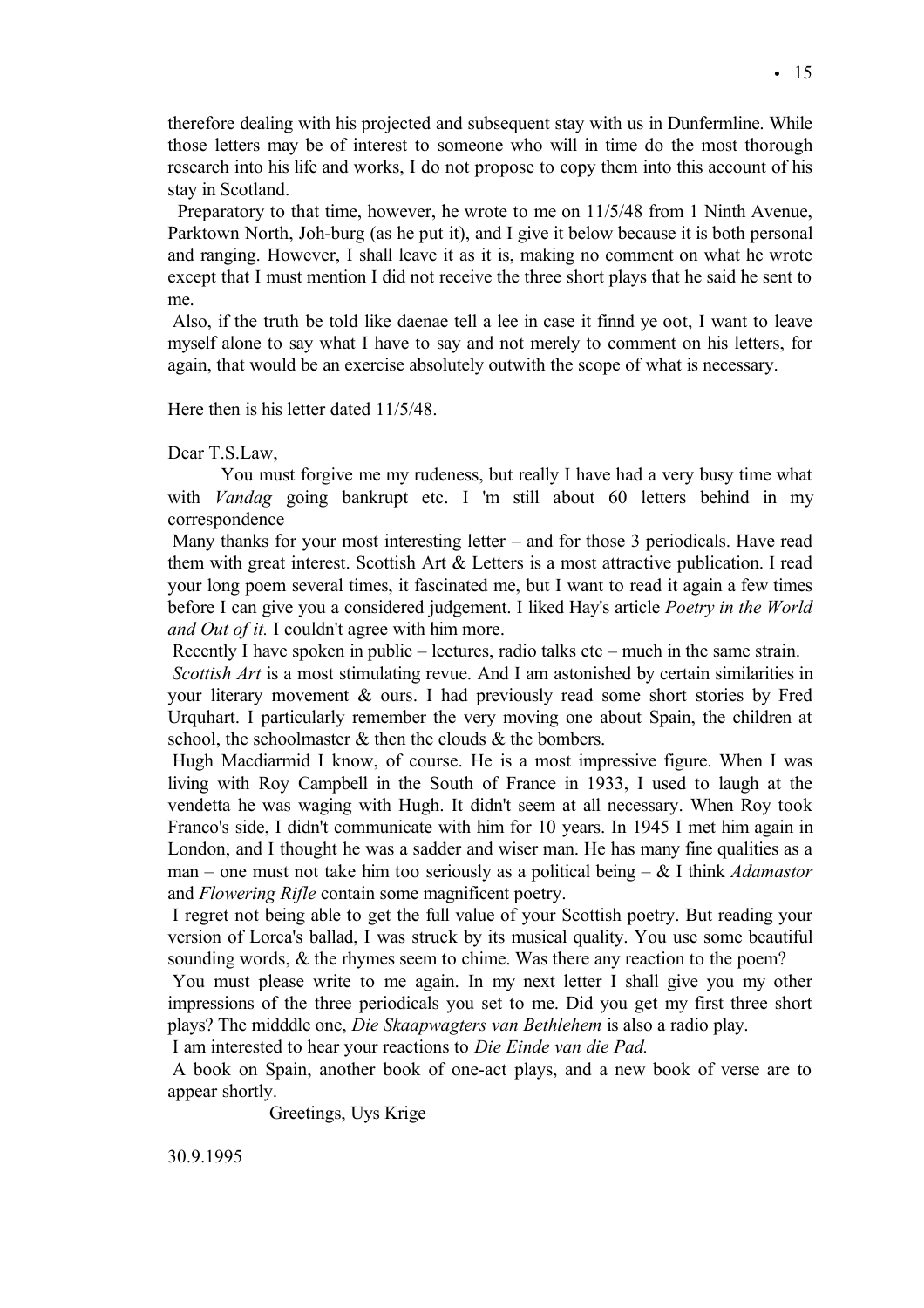As I sit in front of my computer screen this morning, to begin today's addition to my account of langsyne almost fifty years ago, I notice that I made mention of Roy Campbell a few paragraphs above here, and I am suddenly minded how Laurie Lee, in his *As I walked out One Midsummer Morning*, said that Roy Campbell "...loved the Afrikaans language and described its primitive vigour." At that time, Laurie Lee was staying with the Campbells in Spain.

I was pleased to read also how that South African poet sang *"Scots Wha Hae* and *The Bonnie Earl of Murray".* The latter song, however, is sometimes better known to us as *The Bonnie Earl o Moray*. Of course, *"Moray"* is pronounced *"Murray",* though mind you*,* whiles you will find "Moray" pronounced more like "Mawry". Scottish people have always taken their English learning more literally than literarily. If only some of our would-be teachers would remember that. It does not "go without saying", for I am going to tell you that sometimes in Scotland, the better that people are educated, the more they are likely to say in their best ignorant manner that "Moray" is pronounced "Mawry". *\_\_*

The village of Doune, which figures in the song about the bonnie Earl o Moray, is situated a few miles from Auchterarder where I am writing this screed, and I have visited Doune Castle or "Castle Doune" as mentioned in the ballad, and have stood on its ramparts. Thinking over it, I wonder how Campbell sung the magnificent last stanza of the song. Did he sing it as it is sometimes given in the rubbishy Anglicised version of it such as is given in a book in my possession, where it is noted as coming from *Tea-Table Miscellany:* 1724-37? Imagine the following nonsense!

O lang will his Lady Look o'er the Castle Down, Eer she see the Earl of Murray Come sounding thro the town.

Truly, the above stanza must be written in something like the following.

O lang may his Lady Look frae the Castle Doune, Eer she see the Earl o Moray Come soondin thru the toun.

Unless full access is given to the double "o" sounds in the words "Look", "Doune", "soondin", "thru", and "toun", the magnificence of those vowels is lost, and the song is emasculated. Those sorry people (and there were many of them) who in the past adopted English spelling for the Scots language did it a dreadful disservice; and those who persist with that practice (and they are not few) not only obliterate its difference, but express their ignorance not only of meaning but of the sound of it, and strangely, not only of sound but of the meaning of it. It is very necessary to spell out the distances between the differences apparent in the related Scots and English tongues.

Depend upon it, the half-educated person and the ignorant singer will persist in reading and singing Scots in the manner of the English spelling of it, for the "power of the printed word" is still as paramount as the inbuilt ignorance not only of the educated, but of the miseducated. Intractable daichiness of utterance is always there or thereabouts on the tongues of the doughheids amongst us.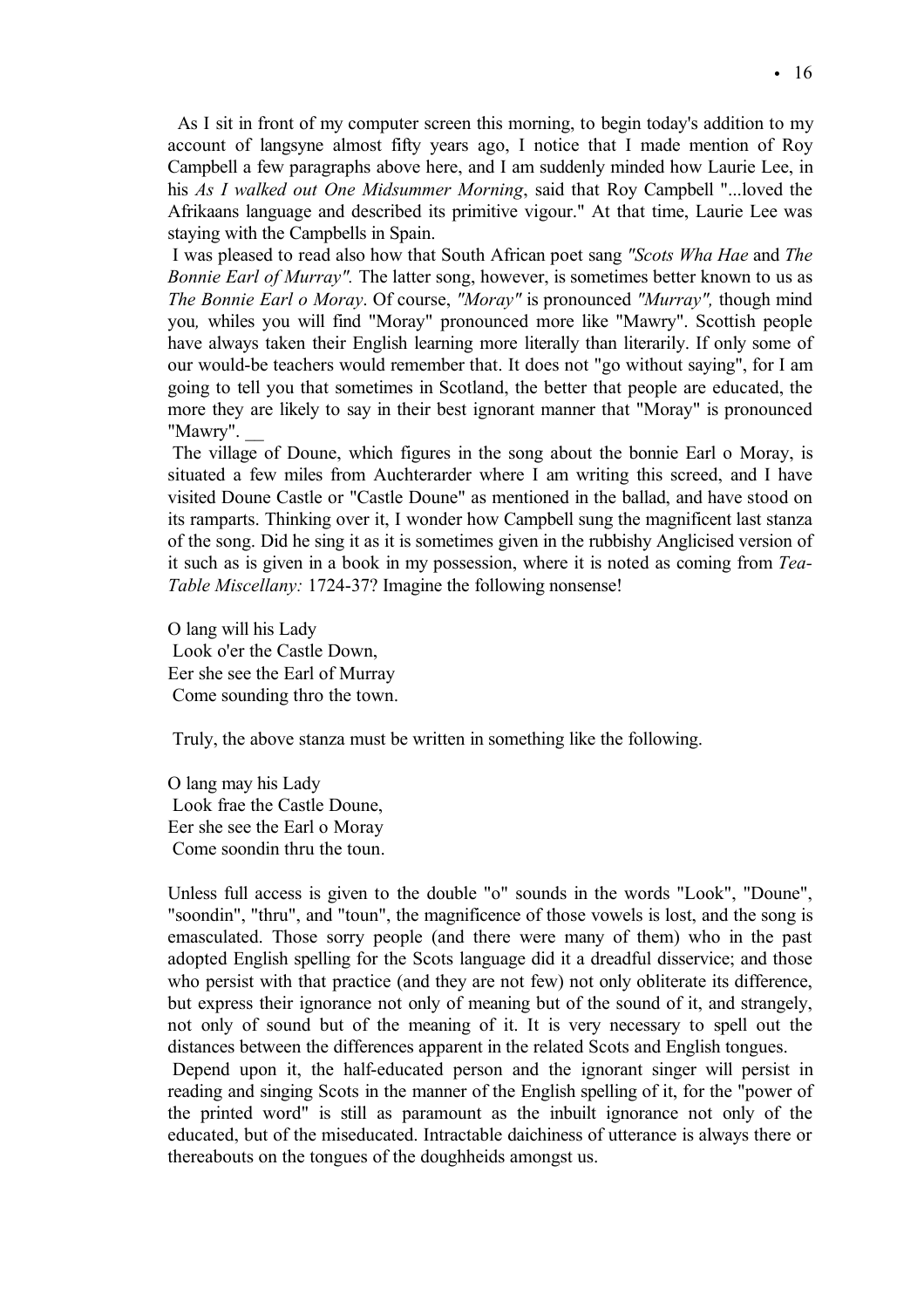Think you, though, how that stanza quoted above echoes the powerful three concluding stanzas of the wonderful ballad *Sir Patrick Spens*, than which there can be few the better, where many, many others are as bad as might better have been left to dree the more decent weerd of non-existence.

Oh, what a stoond of tone there is, and what a picture in those words singing "Eer she see the Earl o Moray/ Come soondin thru the toon." Stand you on the ramparts of Doune Castle as I have done, and sooch over the words of the ballad and you will come to realise their weight in the understanding.

Mind you, though, there are stoonds and stoonds. Imagine sounds like accentuations as guldersomely stupefying in the ears as that insult on the senses experienced when listening to ongoing organ music! How different people can be, how strange our preferences!

I remember, once upon a wheesht that became almost like a hideous stertorousness of malevolent sound, a friend of mine playing a record of organ music as loudly as an assault of artillery, and how he enjoyed it while I sat there, devastated mentally and beyond succour of anything other than envelopment in profound silence.

Later, he told me how he had first heard that music played in a church, and had been captured by it and induced into a state of mind that he could not quite explain. Nor could I explain to him how tortured I had become under the relentlessness of that drubbing of decibels. What can I say about our respective reactions but that there must have been a kind of tonal disparateness in our natures, no matter how well we jelled together mentally otherwise.

As you must know, however, and as I am always intent on reminding myself, it is the word that makes order out of chaos, that renews itself continually into action, and that is utterly dependent upon meaning, not upon noise which ultimately may make for that other kind of silence, the quiet of deafened sense, leaving the mind outwith understanding.

Thus, you may well understand, that if an old fellow like myself has fairly good recall, has had a long life of much mental pleasure with many friends in memorable places, and along with those benefits to enjoyment, has a certain narrative proficiency, how fortunate I am in my still being able to sit down in physical and mental comfort before my word processor that will eventually put my thoughts on paper the every time I so direct it. This is like being in two places at once, where the incident and person were, and where they become renewed in the words describing them, even though whiles they may seem to be made over slightly because of the lapse of time and variance of memory.

What I may do in such a writing may not be to the liking or memory of others who may have been in the like situation, but it will always remain as true to me as my sensibility closes upon it and is enclosed by it, this my state of being in the book and writing it.

Ah, but wait a bit! Not to forget ballads! *Wag-'n-bietjie* till I jag your mind! Elsewhere I have been concerned with the old ballad *Sir Patrick Spens*, and have written much about it. But there is another ballad that opens as imperatively for attention as *Sir Patrick Spens* does so exclamatorily. I am thinking of the verses about the death of that great soldier, Montrose, the great Graham, that I must leave to you to find and to enjoy as I did. I do say so because I cannot name the poet who made it (does the name *Aytoun* say something?), and I can remember only a few lines of it, the opening lines. An older person, I think, is speaking to a younger. Here are those lines.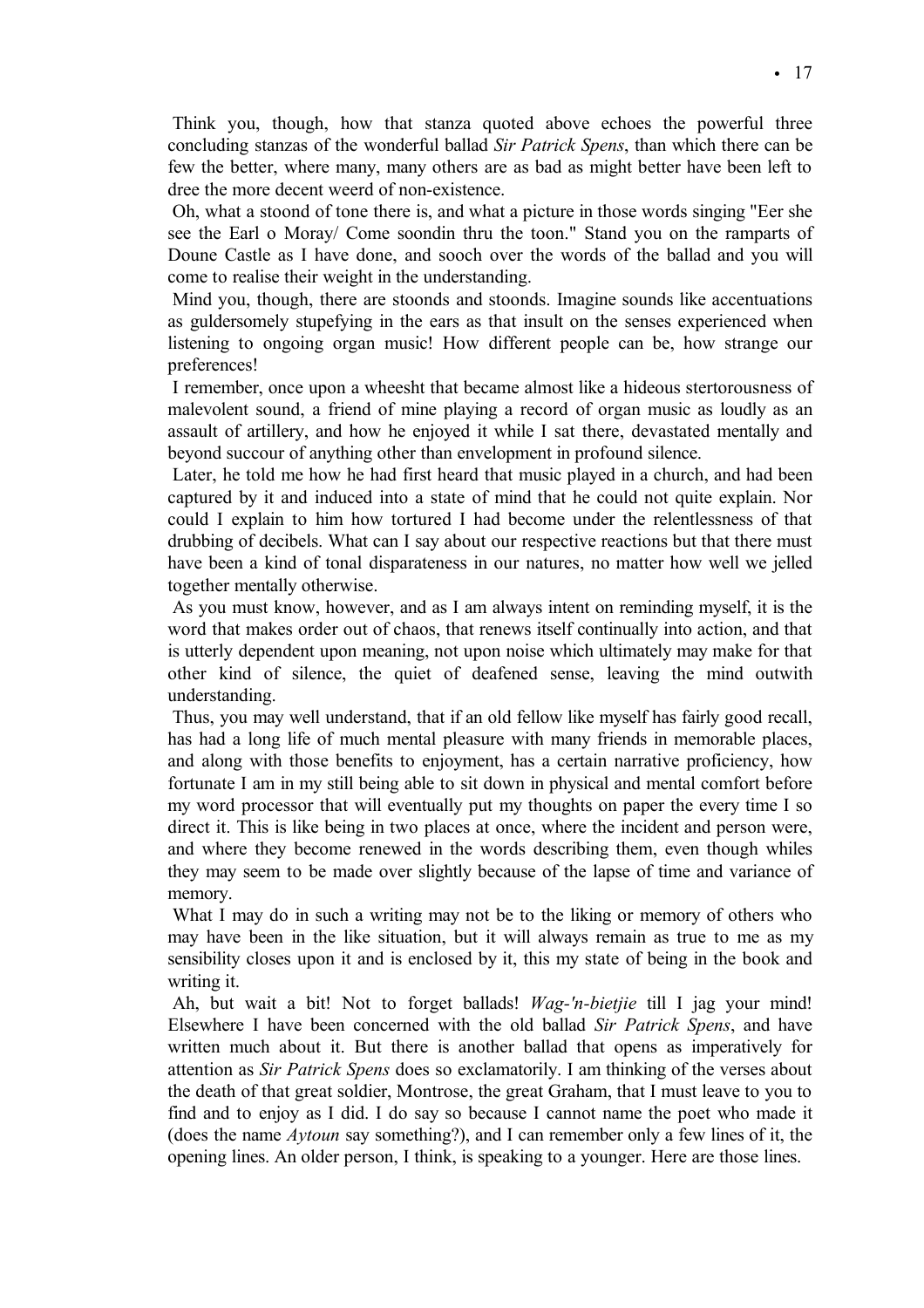"Come hither, Ewan Cameron. Come sit beside my knee. I hear the river roaring down Toward the mighty sea..."

But how false is my memory! The poem, of course, is called *The Execution of Montrose*, and the poet was William Edmonstoun Aytoun (1813–65). I have just found it in Palgrave's *Golden Treasury of Songs and Lyrics.* And the words should read:

"Come hither, Ewan Cameron! Come, stand beside my knee — I hear the river roaring down Towards the wintry sea.

Oh, how sore of mind it is to remember the odd line of verse the here and there, only to address once more that old hiatus of thought that is a stopper! No more consecutive lines occur, merely the odd memorable one here and there. But it does occur to me that I have a brother and two nephews who bear the given names James Graham, like the great Marquis himself. And the middle name of one of my late sisters was Graham. And peculiarly, I live a few miles away from the burial ground of the ancient Grahams in Aberuthven. And again for proximity to history, from my living room window I can see the trees in Kincardine Glen that was the environment of the home of the great Marquis which was destroyed during the Civil War on 16.3.1646 by the Cromwellian soldier, Major-General John Middleton. The street where I live in Auchterarder is called after the name of the River Ruthven which flows at the foot of our road, as it runs from Kincardine Glen past the ruins of the old Graham castle. Only a gable remains, the remainder buried below the debris that had been pounded by Middleton's guns. Not all the remainder, however, for the people of Auchterarder later carted fallen stones from the ruined castle to help build the local kirk.

Perhaps what is left of that old kirk should now have a plaque upon it to commemorate The Graham, the greatest local soldier, because some of those stones that built it once housed that man.

Och, yes, Scotland may be a wee country, but the people in it do have their emotions birl about consensually in triumph or disaster. Although the great, such as James Graham, the Marquis of Montrose, may be physically remote from those of us who share the surname, spiritually, because of that, we are at one with him in his victories or defeats: our partiality is our truth.

Well, now, into history again: there is a certain monument to Prince Charles, The Young Pretender; it is to be found at the head of Loch Shiel, the place where Prince Charlie stood awaiting the coming of the Clan Cameron to his banner. Once again, I have forgotten the name of the poet who made the lines. (Was there a "Sir" in front of his name?). And again, I have no memory of the bulk of the poem, apart from the following.

"...The mist on Loch Shiel rises eerie and chill, But the ghost of Prince Charlie still looks up Glenfinnan For the Cameron Clan to come over the hill...."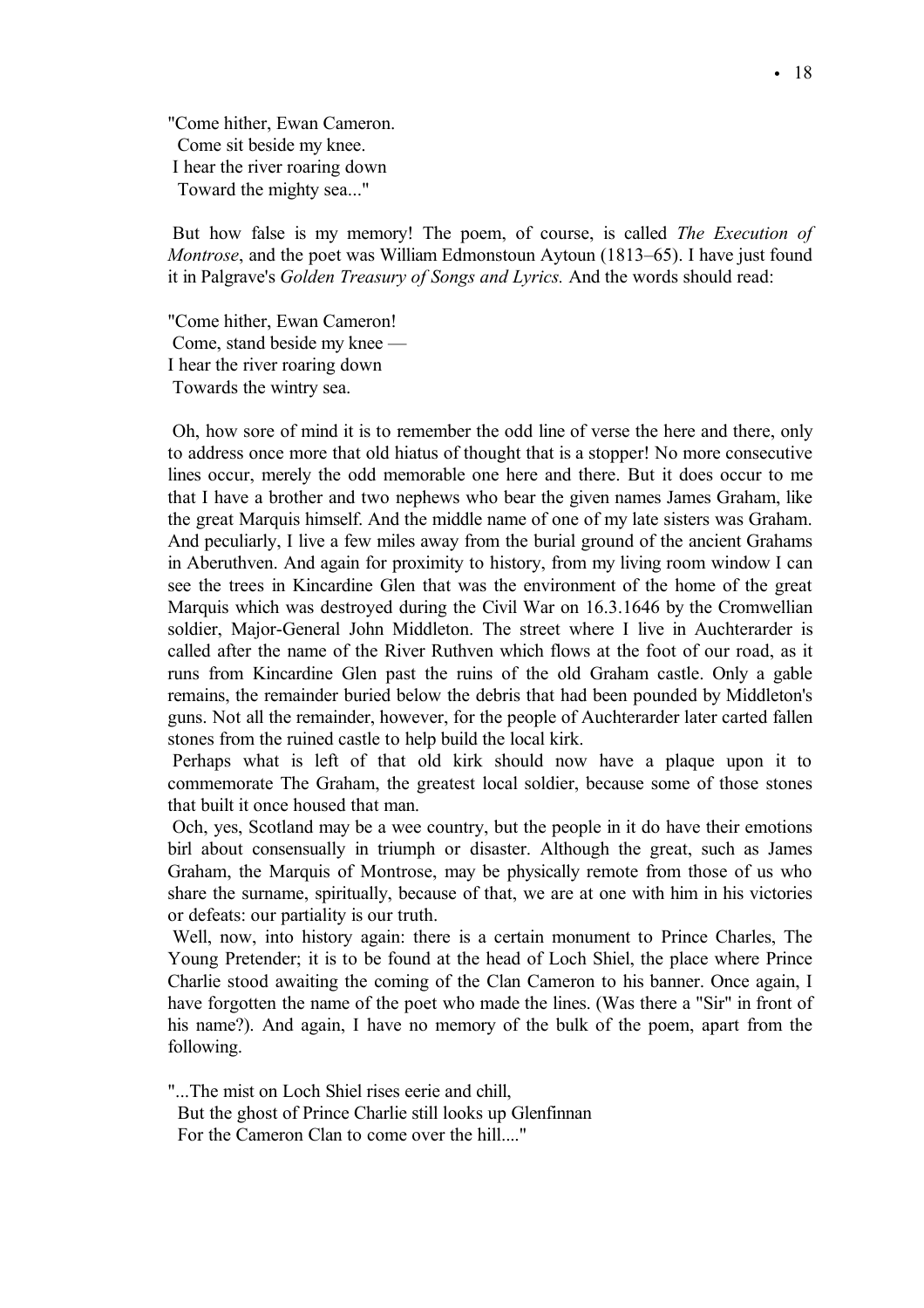The first time I stood beside that monument, what else could I do but look up to the hill and think of those few lines?

Och, well, everybody knows how we are plagued by old songs, old phrases, old words, especially when we are grown old ourselves! Youth and young maturity does take us over at times. I must remark that nowadays, after a bout of "doityourselfery" or gardening chores, I do admit to saying that I am *uit en gedaan*, or as we say here, I am *fair forfochen*. Colloquially, we do love our alliteration! Ay, even as we do like our tartan, despite the wee sniftery attitudes against it by the nebs uplifted against their own wheech. Tartan, after all, advertises not only Scottishness but clannishness and family loyalty, not only in the length and breadth of Scotland itself, but all over the world.

Why, despite the ancient Anglian (not English) provenance of my own name, Law, with its predominance atop the many, many hills adjoining the Border and elsewhere, I do not take exception to the claims by Clan Campbell and Clan MacLaren that the Law people are among the septs of each of those clans. I am quite happy to wear either tartan as a tie around my neck. Also, since entrepreneurially, tartan is available in either Hunting or Dress sett, I can vary the colours as occasion demands. Again, since, like all other Scots, I count many other tartanised names among my related families, I am fully at ease with many other setts. Thus, while I may have as many notional enemies as I have notional friends, all of them are united in their recognisable Scottishness. My sons can add their mother's Macphail tartan to the lave at their disposal, and their children even more. Of course, as we claim that "we are all Jock Tamson's bairns", some contermashious folk may claim that Clan Jamphrie among all of us is the most homogeneous of all the Scottish clans.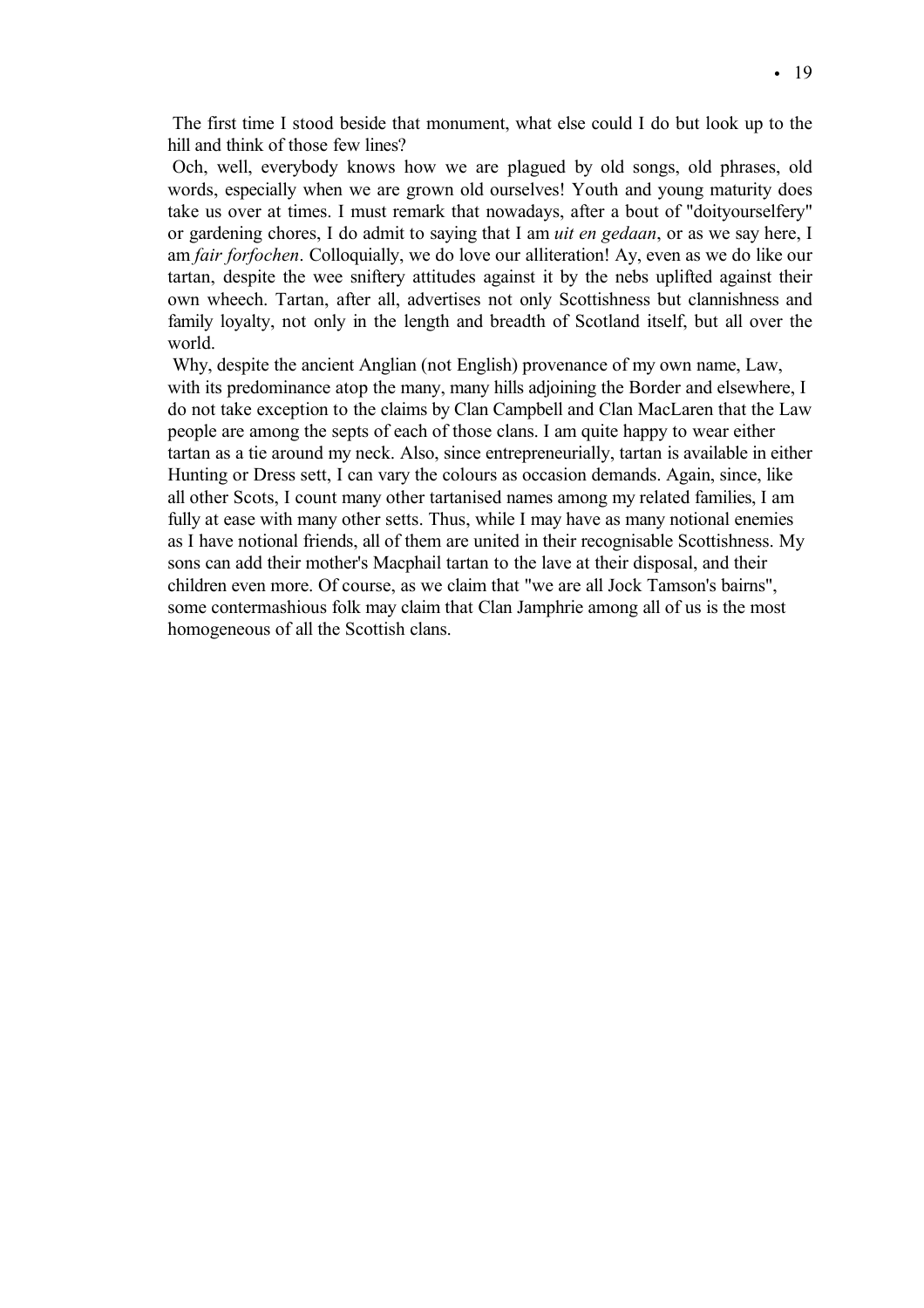# ?-9-1995 *Alive in Mind as into Dunfermline*

The upshot of continued correspondence, and advice from Uys that he was going to visit Britain and would be taking in something of the Edinburgh Festival, prompted me to invite him to stay for a while with us in Dunfermline. Also, it seemed that he was busily engaged in finishing a new book which he was to call *The Dream and the Desert*. It was to be published by Collins, and did in fact appear in 1953.

As the attic of our house had been converted by myself into a kind of study containing a desk and most of my books, I was able to offer him not only sleeping accommodation there, but an environment suitable for his writing. In addition, I organised as a typist for him, a good neighbour of ours called Betty Chalmers. She saw to the proper management of his manuscripts while he completed that book of his during his stay with us.

I was not the only one aware of Uys's coming to Britain, for I received one of Morris Blythman's infrequent letters, which I see I have dated 19.5.52. It was sent from 109 Balgrayhill Rd., Glasgow N, and was written in his typical predominantly lower-case script, but this time in red pencil, and reads as follows.

Dear Tom,

Did you notice in the 'Observer' (one of the columnists) that *Uys Krige* has arrived in *London* this week on a travelling bursary from some Capetown literary trust? Maybe you want to contact him? I would like to meet him. If he came up here he could stay a week or so with us in Glasgow, or with you (if suitable) or turnabout, say. How to contact him? Write as soon as you can and let me know. I add below revision of *Winterset.* Does it come off this time?

> Yours Rob

That signature is unusual, for he was known best by his middle name, Morris. Perhaps he used his home name because those were early days of our friendship, and because Peggy and I knew and had visited his mother locally in Inverkeithing. She was a fine old womanbodie who spoke of her son as "Rob" or "Robbie", and Peg was especially fond of visiting her and having the bit crack. *Winterset*, by the way, was one of Morris's poems that we had been discussing.

1.10.1995

Somehow we got round to the idea of giving Uys a kind of welcome to Scotland by inviting him to travel with me to Glasgow and spend the night at Morris's place in Springburn. To that end I had arranged to publish a bit of verse which I would dedicate to Uys. It is called *Voortrekker Monument* and was to appear in the *Scots Independent* of that period about the time we would be going to Glasgow. The piece had been written by me in Pretoria on 20 April 1951 while Peg and I had been on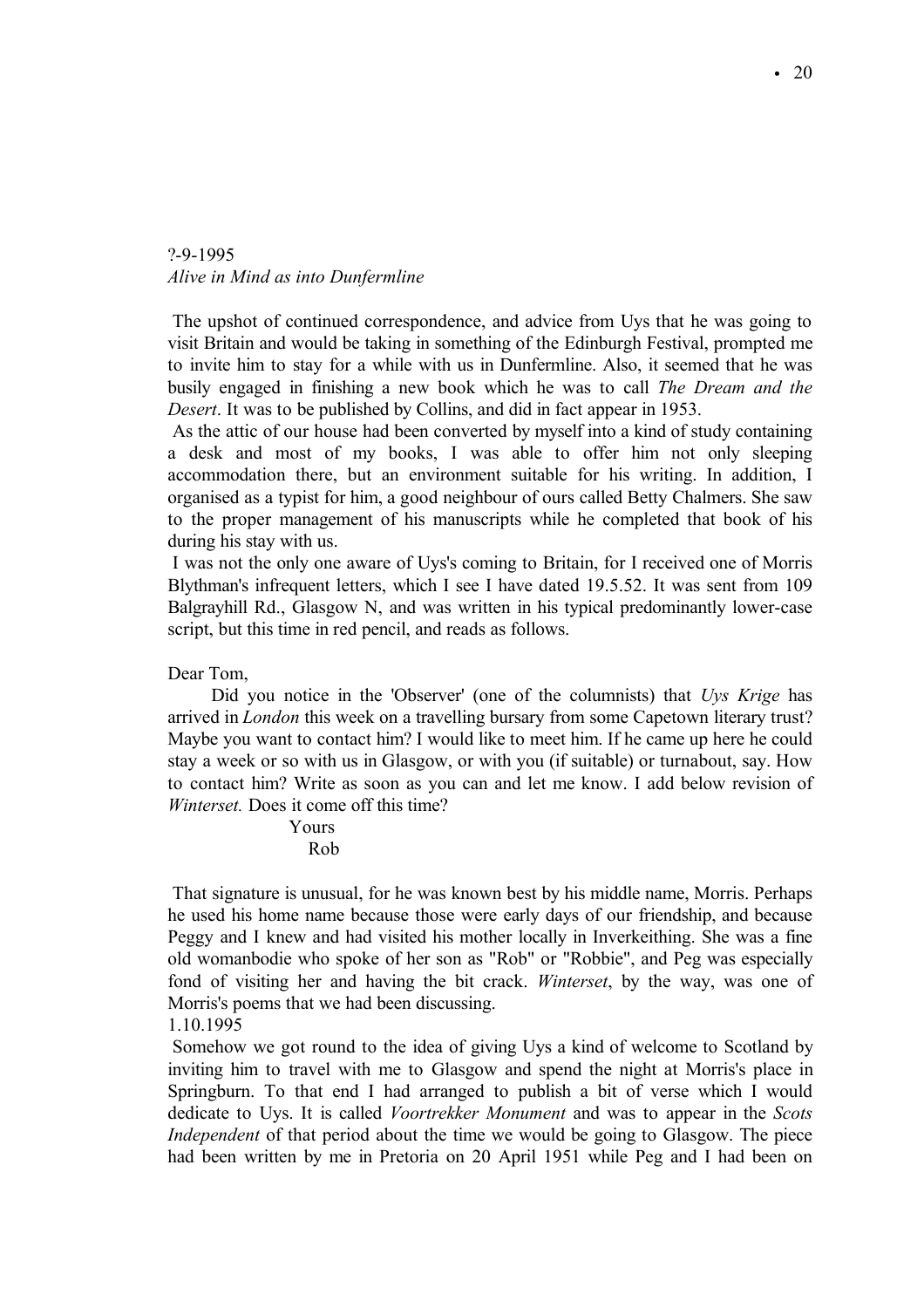holiday in South Africa. Unfortunately, so far I have been unable to find a copy of the *Scots Independent* which I had thought I had retained.

I may say here that two days later in Pretoria I had made a translation of Uys Krige's *Ballade* after having purchased his *Harte sonder Hawe* in that same town. My first version of the translation was made alongside his printed Afrikaans in my copy of that volume of his that I had purchased in Pretoria, and fortunately that book is now in front of me. It was published in 1949.

Once back home in Dunfermline, I copied both of those poems into my notebook of that period, so even though I do not have the newsprint that carried the poem, I am able to transcribe it, dedicated to Uys Krige as follows.

#### VOORTREKKER MONUMENT

For Uys Krige

Here aa Pretoria liggs roond, ruid ruif an tropic trees the buskin on the breists o ilka lang koppie sperfelt i the sun.

Here aince busswagons gaed, lik clertie auld bauchles aye wachlin on wi rowe an rax an yove, speirin efter poorts in the koppie nyucks, speirin North, aye North an on bi whaur clean sheenin whyte syne black wi ilka scadda birlin roond its waas, atap Voortrekkerhoogte the blint memorial tae the auld fowk staunds.

Voortrekkers they were caad. Voortrekkers! ay, bi aa accoonts gy tyuch an raucle chiels, an whyles, for the waant o watter, clertie enyuch; but big enyuch forby tae haud on gainss aa mischaunce tho certes there was nocht else for it – an nocht else forrit aither for them!

They were thrawn an sterk an dour, an sib wi a deevil Scotsmen dinnae gang faur tae be acquent wi, a releegioun that 's fasht Afrikaner an Scot as Afrikaner has fasht Africa an Scotsman the wurld, tho the bane o truith an the marra o eydent speirin 's that the Scot himsel 's been mair nor hauf-fasht bi the wurld. The Afrikaner trekked on an syne – *bidd still.* The Scotsman? Trekked? Naw! deil the fear o't. *Traiked* 's the wurd – an we 're traikin yit. An nane but Scots can tell the differ atween thae twaa sib wurds.

An the end ot aa? The Afrikaner at hame in his ain place sib wi nane but the deil and himsel.

An the Scot? Sib naewhaur i the haill braid wurld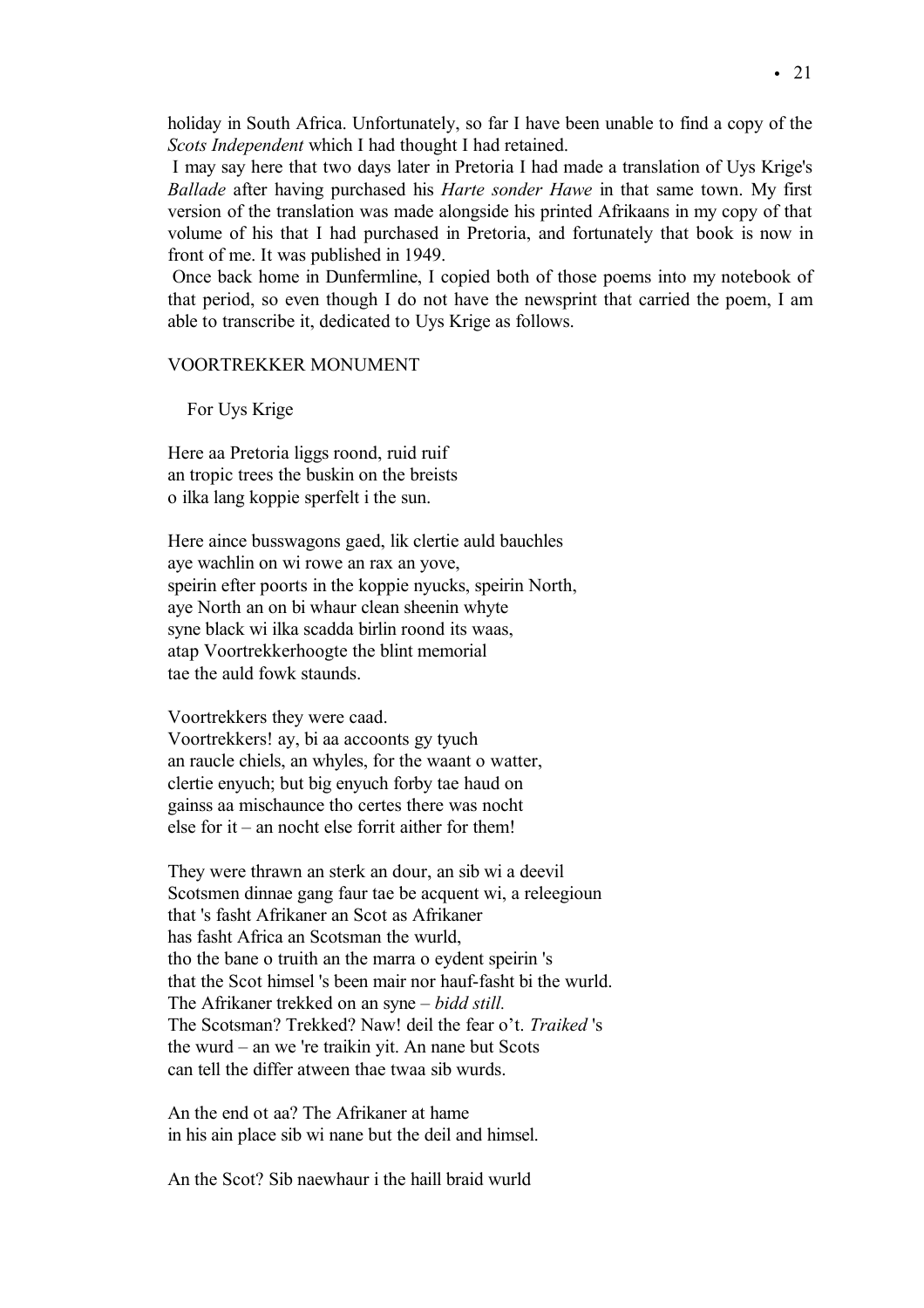cep mibbe at Ecclefechan (guid for a grin), At "Dark Culloden" (guid for a greet, romantic), or at Lassodie (guid for naething avaa sin it 's gane lang syne an the fowk in Fyfe thirsel are no richt shair juist whaur awo it 's gane til).

If only I could sustain the sharpness of mind that I had at that time in my lively maturity! Nowadays, though, if I know that where I have to begin to say something is here, often how to begin it is a something other, like having fingers and thumbs all pinkies in manipulating processing keys. Sometimes, mentally, it seems as if I were stoating up and down, over the knowes and ben the howes of life, like one of those poor unfortunates who have little talent and less opportunity to practise what they have of it, or what they imagine they have of it.

Thinking like this today as I read over what I have written, how I envy the ootlins of mind that Uys Krige had in such abundance, but just the same (which means look out for the difference), perhaps set beside him like this, it may be that my own diminishment may make for the measure of the greatness of his shadow over me. 4.10.1995

The arrangement I had made with Morris Blythman to give Uys a kind of ceilidh welcome to Scotland was that his house in Balgrayhill Road in Springburn was rather more fit for the job, our Dunfermline one being rather small for such an occasion. As always, Marian Blythman his wife, was at one with the idea of hospitality, for that was the forte of that fine couple over the years, as many more than myself can testify. Morris had seen fit to invite a few Scots poets there, enough anyway as would have swamped our facilities.

Among those I remember, the names that come to mind are Hugh MacDiarmid; Morris Blythman himself who wrote under the name Thurso Berwick; John Kincaid, a near neighbour to Morris; George Todd, who now lives with his wife Santi in Spain, and who is in correspondence with me even now, after both of them visited us here in Auchterarder; and Freddy Anderson, a native of Ireland, who happens to come from the same airt there as did my paternal grandfather – you see, in Scotland as in Ireland, there is no escape from ourselves. The latter four had published a book called *Fowrsome Reel*, covering some of their poems written around that time. Yet now I am not too sure that George Todd and Freddy Anderson were there with us: take what I say as definite sometimes as it is indefinite whiles.

Other poets present were Norman MacCaig and Hamish Henderson, but I am not at all sure that Sydney Goodsir Smith was there. I do remember that while some of their wives had managed to be there, Peg had had to remain in Dunfermline to look after our son, John, who was then a baby.

However, there were two others present. Their names lowp out at me on rereading the above some time after its initial typing. They were Calum Campbell and his brother Kenny, who at that time were the printers of MacDiarmid's magazine *The Voice of Scotland* at their premises in 793 Argyle Street in Glasgow where they ran their Caledonian Press. At that time, I think they also printed the *Scots Independent* there.

Now there's a think with a real thunk in it to thwack the memory! Their Caledonian Press was trying to find subscribers to enable MacDiarmid's *In Memoriam James Joyce* to be published from Argyle Street, but as it turned out, of course, that volume was published finally by William MacLellan from 240 Hope Street in that same city. Somewhere among my papers (if I could rout it out) there is a note advising me that I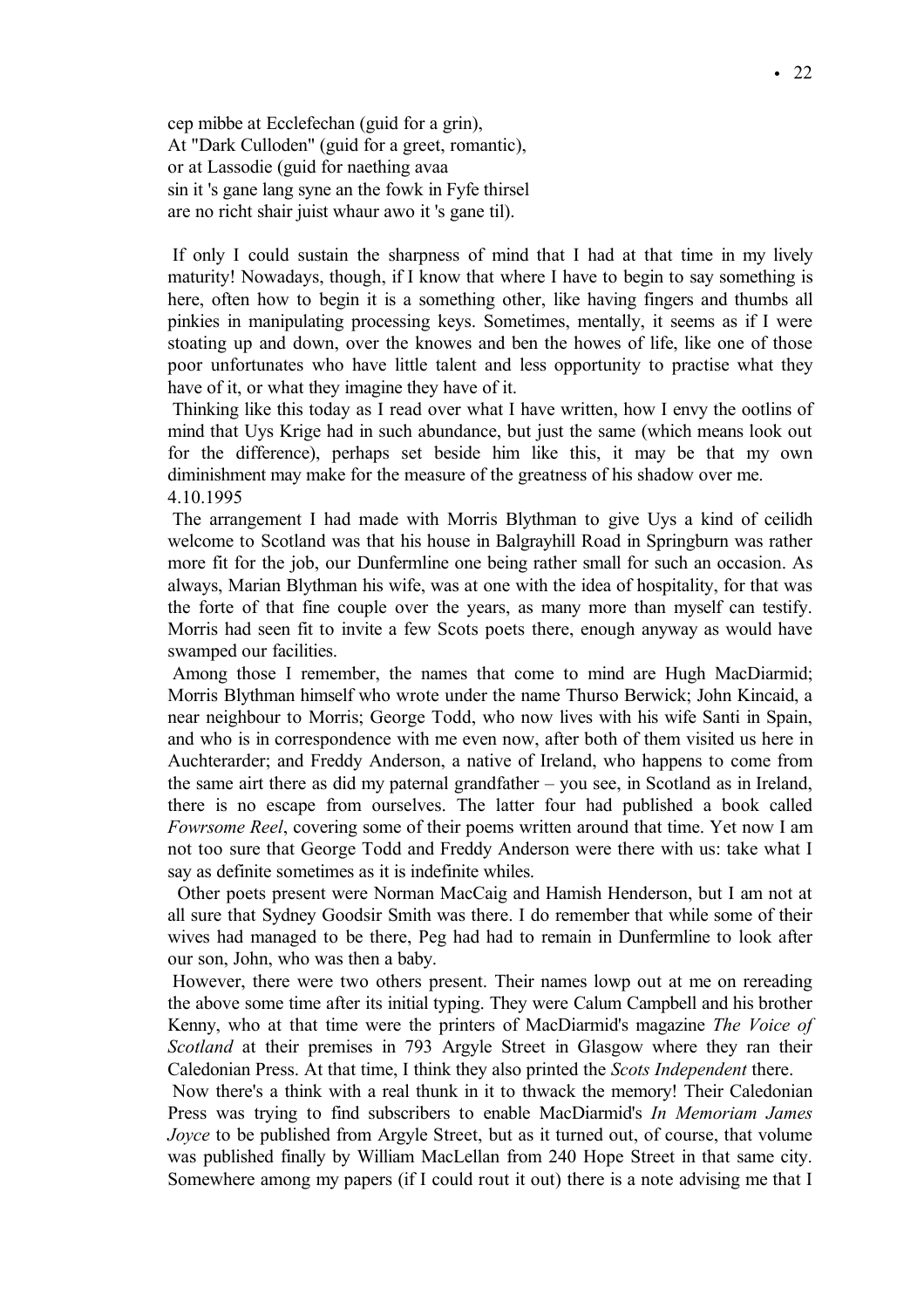was the only one who had subscribed to their projected publication, and therewith my 21/- (twenty-one shillings) was returned.

What follows at the back of my mind from that? Some sort of sour dissatisfaction, I suppose, if nothing else!

Later, when the next subscription list was opened, I happened to be in foreign parts (England), and thus was ignorant of its existence, my sour dissatisfaction being doubled.

Apart from those mentioned above as having been at our ceilidh for Uys, there were others whose names now escape me, but who are not at all soured in my memory so much as amalgamated, for they will out sometime even before I realise I am thinking of them: that is one of the mysteries of growing as old as unable mentally to be in more than one place at a time.

Dear, O, dear, those days of my forgetfulness are more than forty years ago, and many of those people whom I fail to remember now must be as lost in time as in my memory, distinguished now by little more than the sorrowful "the late". While death is the great eternal, the regret that follows it in us who yet survive does in some way take us with it into a kind of sad semblance of its quiet eternity: but there is no joy there. If I cannot set down here all that happened that I saw, and all that was said that I heard during that evening and the following morning at Morris's place in Springburn, blame you time elapsed since 1952 as well as my faulted memories.

Preparatory to arriving at the Blythman place, Uys and I took a turn out to the Glasgow Art Gallery, for he was as into art as into literature, and had spoken to me of his desire to see some pictures.

After all, his brother François was an artist, and Uys seemed to have an eye upon art that was as knowledgeable as particular. Anyway, apart from the many pictures that met his approval as we wandered around the gallery, I was struck by his immediate disapproval of the well-known Salvador Dali painting called either *Christ of Saint John of the Cross* or *Christ of the Cross of Saint John* – I can never remember which.

Uys was interested to discover that Glasgow had paid about £8000 for the original, and even then, by the sale of framed prints of it of all sizes, had recouped much more than the original outlay: as the American phrase has it, "and then some".

As far as I was concerned in looking at the picture, whatever it was that Uys disliked about it, I did think that it was remarkable for its draughtsmanship, and as yet, I have not altered that opinion of mine. As far as I can see elsewhere, draughtsmanship is an artistic quality that is sadly lacking in many who might have benefited greatly from having it.

Of greater interest to him, though, was when he found a certain second-hand book in old James Glen's bookshop in Parliamentary Road: illustrated, his find dealt with the region of Italy where Uys had escaped from German captivity during the war and had wandered about with the resistance people. I can still see the serendipitous pleasure and surprised astonishment on his face as he showed the book to me and told me what it meant to him.

As he turned over the pages of the volume while old James Glen looked on with his customary kindly interest, I could see that Uys was into that sort of bookmanship that has to do with the made book and not the making of the book that he was already well-acquaint with anyway. He was as pleased with his find as he would have been had he written it himself!

Ah, Glen's second-hand bookshop! How many times over the years had I browsed among the old volumes there! How many treasures I had found there! It was from that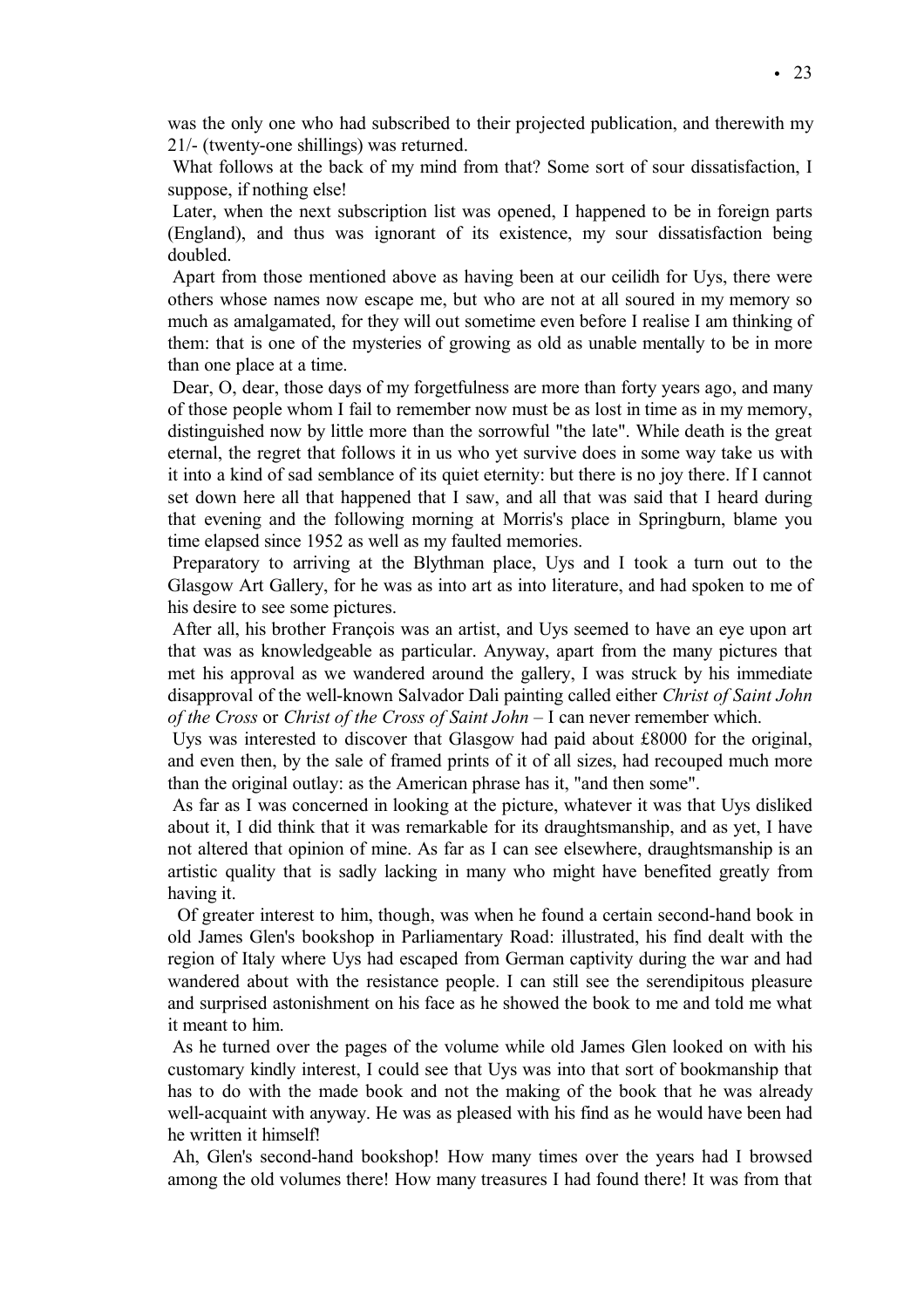bookshop that I had obtained my invaluable copy of *Fingal* that had been published in London in M DCC LXII, and which has been the source of so much delight to me since it came into my hands.

That copy of mine had once been in the original proud possession of Anne Jemima Hope Johnstone whose name in her own now fading hand of write appears on the title page above the following legend, which is given below as something the like enough.

# F I N G A L

AN ANCIENT EPIC POEM In SIX BOOKS Together with several other Poems, composed by OSSIAN the Son of FINGAL. Translated from the GALIC LANGUAGE By JAMES MACPHERSON, *Fortia facta patrum*. VIRGIL

The third, sixth and eighth lines of the above are printed in red as shown.

I fancy I had done as well for myself as Uys had done for himself. Many years later, in *The Scotsman* of the 24th of July in 1985, there was a report that "A Scottish landowner, Mr Patrick Hope-Johnstone, learned he had become Earl of Annandale and Hartfell."

Among many other details about it and about, it was stated that "...Lord Keith of Kinkel, said the committee agreed the title granted in 1662 proved that Mr Hope-Johnstone was the male heir of Lady Anne Hope-Johnstone, daughter of the third earl." If the title "went wrong in 1792" as "a delighted Lord Annandale" said in the article, that was about thirty years after the publication of my copy of Fingal. I wonder how the Anne Jemima Hope Johnstone of the signature in my copy had been related to him. Was Lord Annandale's ancester Lady Anne my Lady Anne Jemima of the hand of write in my copy of James MacPherson's *Fingal*?

That copy of mine is a handsome volume, bound in good green leather, with fine gilt tooling ornamentation on the covers and spine, the closed page-edges also in heavy gilt setting off the closed book.

How like actors all of us are! You know, any actor might well imagine "What I have is mine alone, and that I can never lose, even though what I do is part of another person who will always be as unaware of me as I am well-aware of him or her in this kind of one-sided symbiosis". It does not matter what sort of actor James MacPherson may have thought he was while writing his *Fingal,* or what sort of reaction he may have thought his audience might well have in front of it, but I must say that over the years I have enjoyed the superb general cadency of MacPherson's somewhat Biblical-style English in that book of his, the tone of which reminds us so strongly of the James I (and VI) translation of the scriptures.

And mischievously enough, I must admit I have wondered sometimes what sort of Gaelic translation could be made of it by a superlatively-able Gaelic writer, but more especially so if it were to be done into the sort of poetry that that language can muster, for their lack of that old tongue is the continuing regret of many Scots poets.

But wait a wee minute! Never mind that *Fingal,* for it was only one of the many treasures that I found in James Glen's bookshop over the years. One of them was a copy of an old edition of the complete poems of Robert Fergusson that was printed in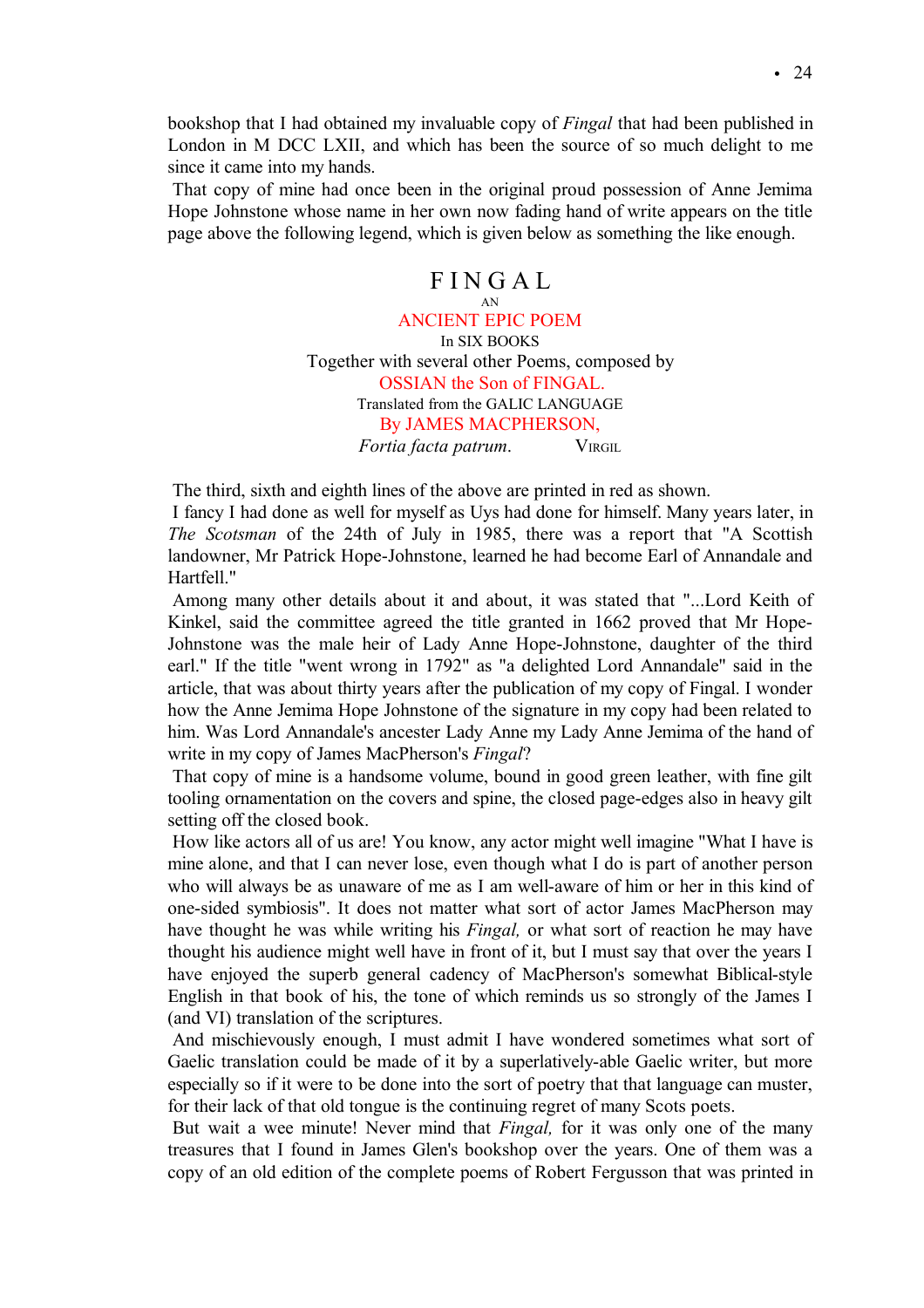Perth long, long ago. I cannot put my hands on it just now, for I can tell you that my books have never been in the sort of order that I desire since I first organised them in the attic of that house in Dunfermline where Uys Krige stayed with us.

In front of me, however, are two books that anyone at all interested in Scots history and literature would love to have. The first is a leather-bound copy of *The Political Works of Andrew Fletcher, Esq; of Saltoun,* dated M DCC XLIX, that title page also underscored *Glasgow: Printed by Robert Urie, for G. Hamilton and J. Balfour*, *Booksellers, opposite to the Parliament Close, Edinburgh.* Some of the "s" lower-case letters, of course, are in the old-fashioned type.

The second is a volume bound in leather, the tops of the pages being gilt, but since purchase by myself, it has suffered by detachment of the front batter at the spine. It contains the poems of the auld makar, Alexander Scott, and was edited by David Laing, dated at Edinburgh, 12th Octr, 1821. The poems were taken *From a Manuscript written in the Year* MDLXVIII.

The edition in hand was printed in Edinburgh by Balfour and Clarke in MDCCCXXI. There are two plates in it, one stuck on the back of the detached batter and the other on the facing end-paper. The latter is an Ex Libris containing the name Allan D. MacDonald, and the former an escutcheon plate with the name Napier beneath it and the macaronic motto Sans Tache + Ready Aye Ready in a scroll around the inner symbols.

And how about these two other treasures I found in James Glen's bookshop: Vols. I and II of David Hume's *Essays and Treatises on Several Subjects,* published in M DCC LXVII in London, and printed for A.Millar, in the Strand; and A.Kincaid, and A.Donaldson, at Edinburgh. Those volumes are complete with bookplates identifying Patrick Scott of Rossie. Scrawled in pencil on the back of the front cover is "2 Vols with the price below, "7/6", that is, seven shillings and sixpence. Offers today? Over ?

By the way, I have a notion that the James Glen already mentioned was the author of a book about the Clydesdale horse that should be among my books here, but I just cannot lay my hands upon it. If I do, I must confirm that statement.

As a footnote here to Uys Krige's artistic appreciation which I have mentioned already, later, in Edinburgh, when I took him around a couple of galleries at his request, unerringly he stopped at paintings made by Anne Redpath and exclaimed at their quality. He had never heard of her before seeing her work. While what it is to know may be as fantastic as what it is not to know, the former state of mind is the docken, the latter not worth the such a plant.

Knowing a little about what is now known about Anne Redpath, and reading what is written now and then about her work, how pleasant it would be were I able to describe her paintings that were so valued by Uys Krige.

5.10.1995

During the evening of the ceilidh welcome at Balgrayhill Road, after hearing the sooching of a song or two, and the recitation of a poem or two, Uys had some conversation with Hugh MacDiarmid. The name of Mary Morison Webster, the South African poet of Edinburgh birth, cropped up, probably at Uys's instigation. In *The Penguin Book of South African Verse,* where she is represented by six poems, it is stated that "In an essay, Uys Krige has said of her: "She is our finest elegaic poet....'"

All of those poems are well-done, though, as may be imagined from his remark about her work, done well darkly.

MacDiarmid expressed interest as he had not heard of her. Anyway, the upshot of it was that Krige was to organise her sending, through me, copies of her work to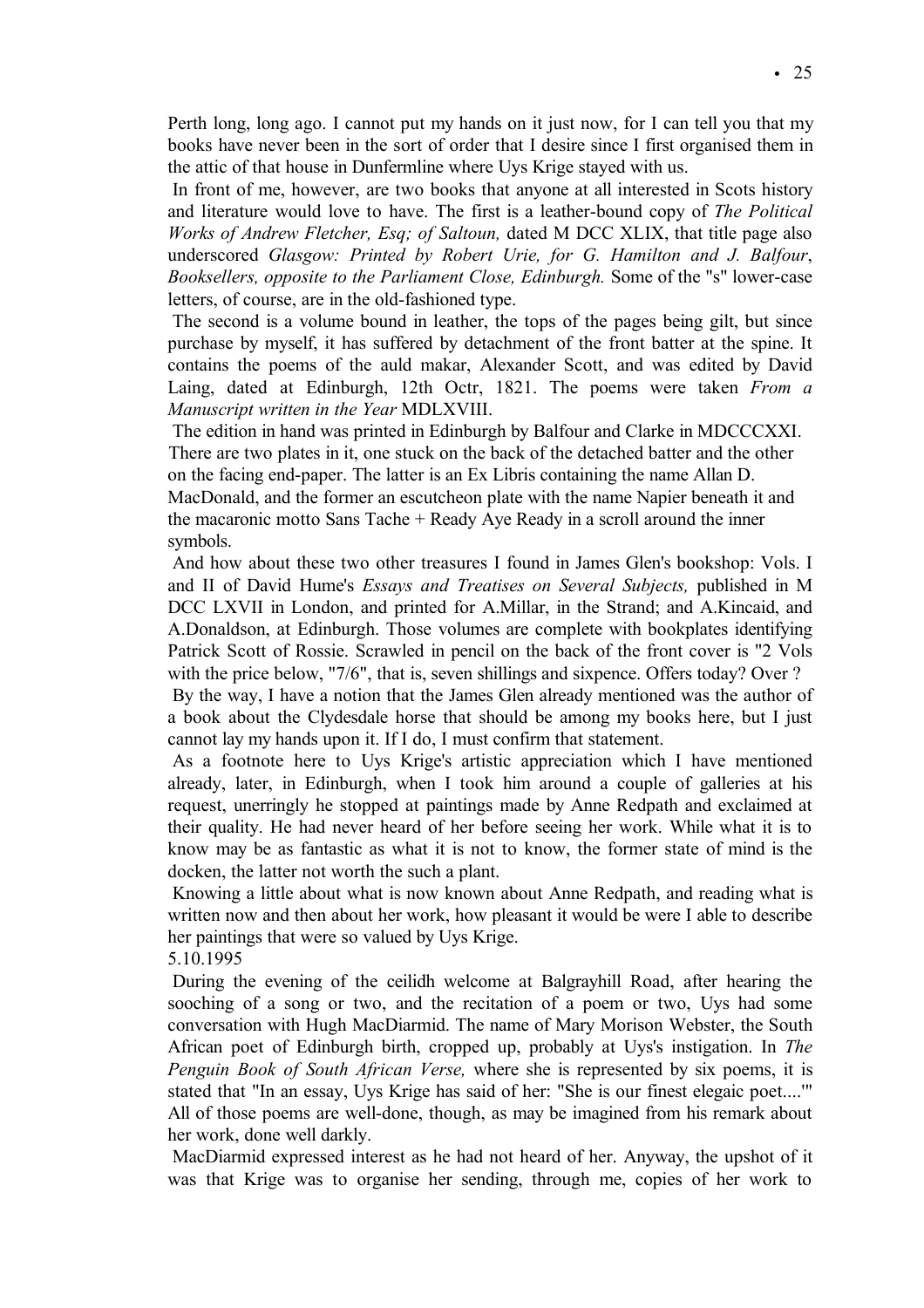MacDiarmid. Eventually, I did receive a large parcel of typescripts, and sent them on to MacDiarmid, but I never did find out what he thought of them or what he did with them. All I know is that I did not read them, as they were for him, though I did have some correspondence with Mary. Perhaps those scripts eventually ended up in the archives of the National Library of Scotland in Edinburgh where most of his papers were to find their long home.

Och, well, I suppose all of us have our very good reasons for action or inaction. Saying something whiles may do a nothing, even as our saying nothing sometimes does a something. Choose your choice.

Along with her own papers that I was to pass on to MacDiarmid, Mary sent me a copy of the novel *Expiring Frog,* by Elizabeth Charlotte Webster, her young sister, kindly annotating it on the flyleaf *To T.S.Law from Mary Morison Webster.* If I remember rightly, Elizabeth was deceased by that time. Reading her book, and reflecting on this and that in it, I was to note that the author's middle name was Charlotte and that one of the male characters in her book was called "Teàrlach", the Gaelic "Charles".

Later, I was to know (and also hear Norman MacCaig repeat) that MacDiarmid had said that in his opinion the best line that Robert Burns had written (in its context) was the last one in the second stanza of his song *Mary Morison;* and because Mary Morison Webster had almost certainly been given her first two names from that same song, I have no hesitation now in typing below here that stanza from the song that contains the line remarked upon by MacDiarmid, for the last line of it that had been so praised by MacDiarmid has always been a favourite of my own. How easy it is to see Robert Burns in that dance-hall! How manifest his comparisons!

Yestreen, when to the trembling string, The dance gaed through the lighted ha', To thee my fancy took its wing — I sat, but neither heard nor saw: Though this was fair and that was braw, And yon the toast o a' the town, I sigh'd, and said amang them a'. "Ye are na Mary Morison."

Mind you, though, when I heard that song sung in the Newarthill of my youth, I have to report that the singer paid not the slightest bit of attention to its Englished orthographic extravaganza so exercised by Robert Burns that it almost destroys his work. The singer knew fine that to sing some of the words in their English fashion was as ludicrous as absolutely out of order. I am sure he did not want his singing to be a kind of talk o the toon, if not a toast o the toon.

Imagine using the word "trembling" instead of its Scots equivalent "trimmlin"! Similarly, "lighted" should be "lichtit", "neither" should be "naither", "took" should be "taen", "town" should be "toon", and each "to" should be "tae". Apart from "took", that was the way I heard them, and if Robert Burns had had the similar pleasure, he would have altered every line accordingly, for I am sure that was the way he said or sang the song himself.

Also, with certain words italicised for effect below, look at the marvellous distancing but all-encompassing effect Burns was able to make in the following two lines in the stanza.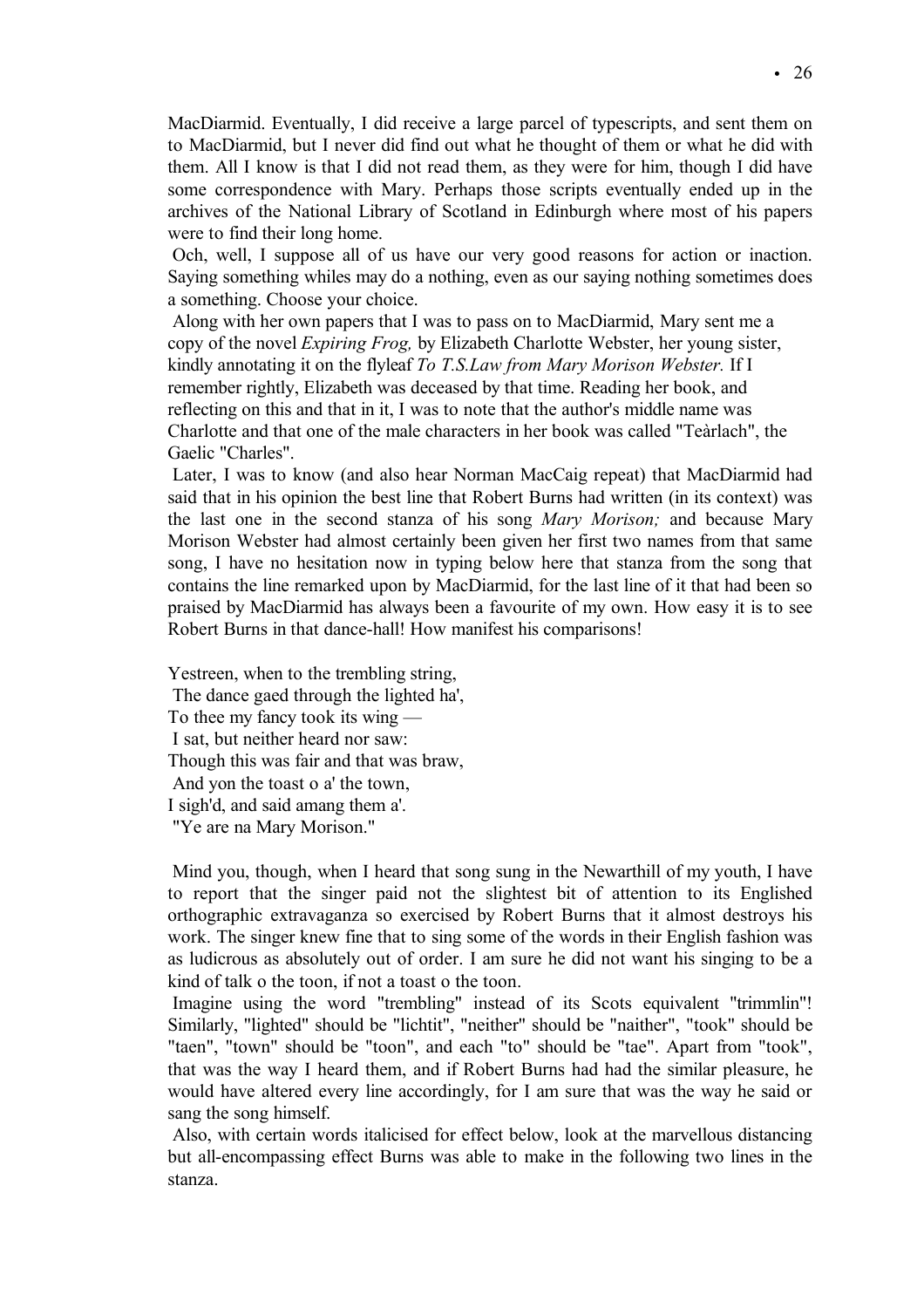Though *this* was fair, and *that* was braw, And *yon* the toast of a' the town...

A long time ago, on the 14th of March in 1987, in fact, I made a critical note about a few matters contained in Elizabeth Charlotte Webster's *Expiring Frog.* Some of what I have said above was also in the note, but now before I destroy the bit paper concerned, I shall excerpt some of it. The other information on it is irrelevant here. Whoever may read her book in the future may like or lump what I found in it. Because her sister Mary thought so highly of her, I am glad that she was never to see the following, though some of it is as much part of my own personal innate understanding and personal prejudices as the book must have been of the author's prejudices, and, as far as I am concerned, her lack of understanding.

The book, by the way, was published in 1946 by A.P.B.Bookstore, 75, Loveday Street, Johannesburg.

*Expiring Frog* is paralleled with the Christ story, but only the author could satisfy my curiosity and lack of appreciation about certain references and their relation to that story.

Also, I neither understand nor appreciate the relevance of the unsubtle anti-Jewish comments spattered throughout the first two-thirds of the book. Those minor needles will be found in Pages 32, 38, 56, 91, 130 and 171. To me, those things reveal a degree of mental immaturity in the social sense, along with ignorance in historical and theological matters. Perhaps kindness is an over-rated quality in a novel. Maybe it verges too easily into the sentimental.

Och, I mind the time in my younger hooching years when a wheen of kindly young fellows used to see to it in a certain village dance-hall that one of the females there, who was not at all as young and pretty as the lave, was never left to wither like a wallflower. Besides, she was a very good dancer, one of those who seemed almost so to float above the floor as never to require manipulation, but always appeared to be in free-floating retreat that is the mark of the true dancing partner to any man, like the sort of advance and retreat that epitomises the relations of man and woman. There was a kindness among us in those days that would have graced the pages of any novel.

Two examples of tightly-made fine writing occur in *Expiring Frog*, the first on Page 15 concerning ambiance, and the second on Page 219 concerning colours, the latter a preoccupation seen often in Scots writing, almost like a subconscious exercise. Here and there throughout the book, the author lifts and lays small colour references. In the Page 15 piece, examples of such colour tipping will be found.

But here is a fly comment! On Page 249 will be seen "He took the match box from his pocket, savagely struck a match, and lit a cigarette." Why prefix the match box with that definite article I do not know, but what I am concerned with is that if the matches were anything like the ones I knew in South Africa in the early 1940's, it was impossible to strike them savagely. The lighted tip was bound to break off under such treatment. Even a gentle strike towards the body, in the male manner, was dangerous to shirt front – or skin if the shirt front were open.

Accordingly, for safety's sake, we learned to strike the match away from the body, in the female manner, and gently at that. Teàrlach, the character who strikes the match savagely, does most other things in that fashion, and seems to be in the story merely to make possible a certain situation and to provide irrelevant wherewithal for certain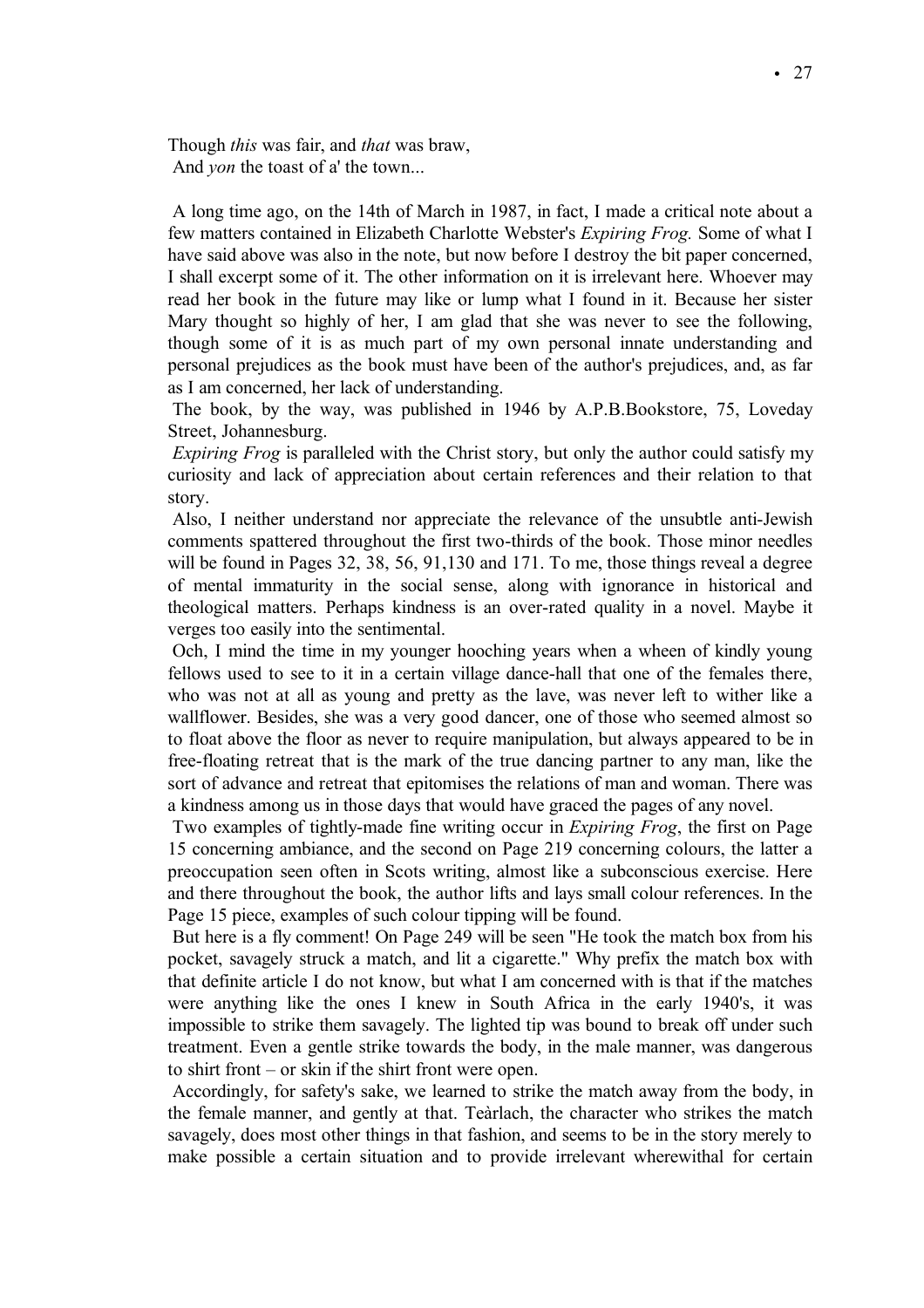people. Just what his sort of being is meant to imply, I do not know, because for someone overdone, he is half-baked.

However, one thing is certain about the author; she had a something going for her that might have become more rounded than her story *Expiring Frog.* I do not know what else she wrote, nor when she died, nor how old she was at that time. After this bit of work is done, and reflecting what I have said about her book, I shall probably return to it and see what else, if anything, I can make of it.

Curiously, over the years after receiving those papers from Mary Morison Webster, I never thought to enquire of Hugh MacDiarmid what he thought of them, nor did he ever offer a word about them. Thus it is we tend to compartmentalise ourselves, as though what we are is never but where we are, and that as private as never as faraway as elsewhere at any time other than instantly. Time coddles the sense of our own importance, unless what is done or is not done to others makes much of us and little of those others.

6.10.1995

In 1955, Hugh MacDiarmid's astonishingly erudite *In Memoriam James Joyce* was "Published on behalf of the Subscribers by William MacLellan 240 Hope Street Glasgow" as printed at the press of that publisher, and as already mentioned above.

Among the many, many names mentioned in the book, that of Uys Krige is to be found on Page 84 in the section of it called *The World of Words.* I am sure that arose out of MacDiarmid's meeting with Uys at the home of Morris Blythman during the ceilidh we had there, for our fine Scots poet was as fond of a strange name as he was of a strange person, fact, fable or story. If that Page 84 mention of Uys was made before the date of our ceilidh, I should be very surprised.

Uys knew about the mention, as is apparent in a letter-card he wrote to me on 7.1.71, which I give below. I remember I sent a copy of it to Hugh MacDiarmid for his records. Like Mary Morison Webster's typescripts, that copy of it may be found deep in the archives of the National Library of Scotland in Edinburgh, for it was MacDiarmid's custom, I believe, never to throw away any correspondence. Somewhere or another he made such a statement.

# P.O. BOX 25; ONRUST; (C.P.) 7/1/71

My dear Tom – This is just a life-line I am throwing out quickly – I mean a life-line to save my own good repute as a true friend & correspondent. During the Xmas and New Year season I've been thinking of all my old friends with a deep affection. These, of course, include the two of you. You must forgive me my long silence, but I just simply can't cope with my correspondence. But I am trying to cope now. And as soon as I hear from you, you'll hear from me again. I shall definitely keep our correspondence going. And I want to send you a book or two of mine. Many thanks for the *Akros* which I found fascinating. Does it still exist? If so, I'd like to subscribe to it. Duncan Glen sounds a fine chap. Is that volume of Scots translations out yet? I'd very much like to have a copy. Your translation of my Malelaan ballad sounds as beautiful as ever. Everybody who has read it, likes it. I must tell you again how much I appreciate your translating all those poems of mine. Do you still read Afrikaans? I have been wanting to write to Hugh MacDiarmid (your great poet) who was so kind to me for years now. Twice now he has paid me the great compliment of mentioning me, first in a poem & then in his very lively autobiography. If you see him, please give him my very best regards.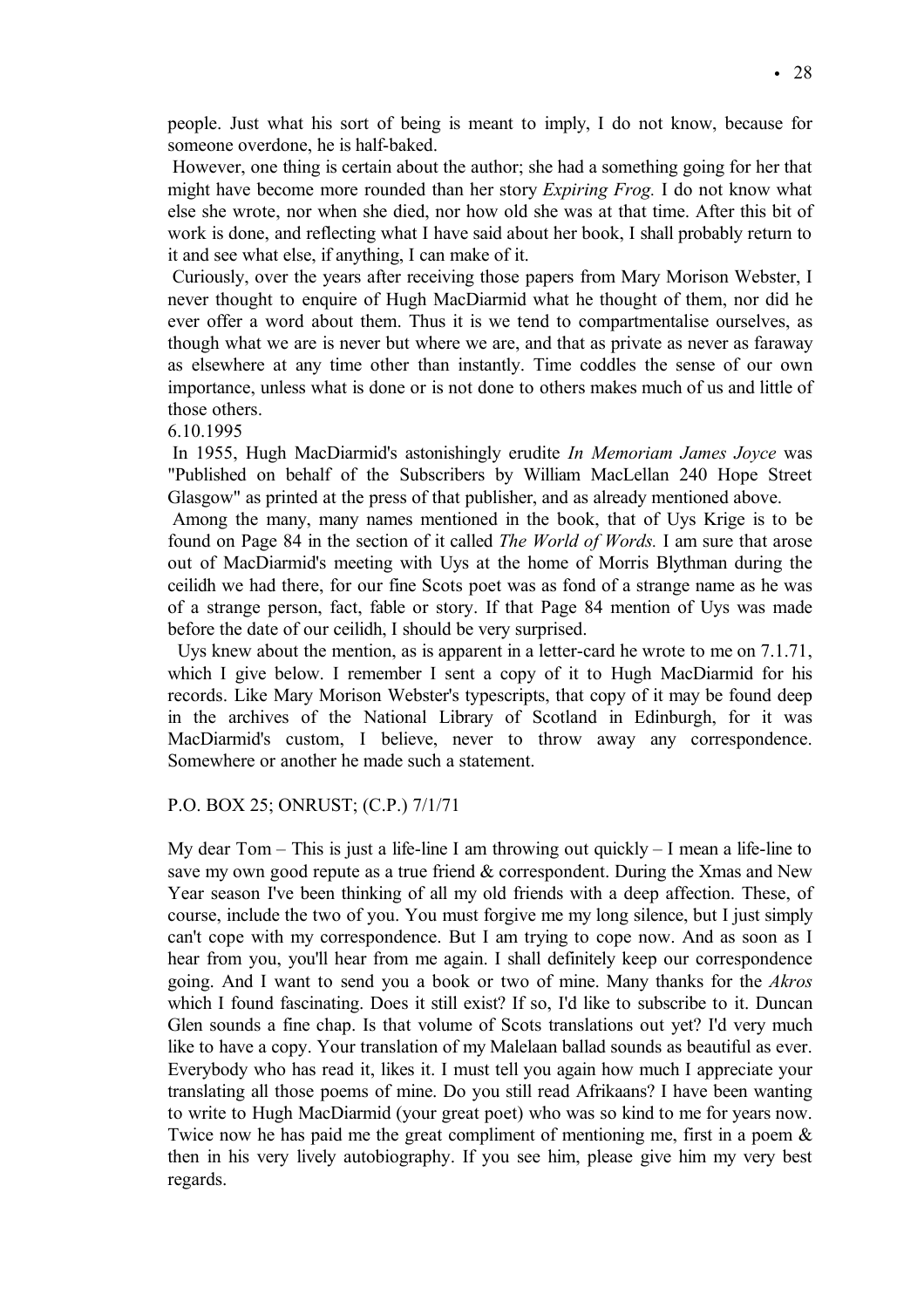My love to you and Peggy

Along the edge of this letter-card, Uys wrote: "How are the children? And your own poetry? Have now published 34 books – about seven in English. And your books?"

The volume of Scots translations that Uys mentions above turned out to be as notional as never published. Elsewhere he had asked me what I thought of the *Einde van die Pad* book of his poems that he had sent to me. Perhaps he knew by that time, for many of the poems I had translated had come from that volume. However, that is not all that is to be said that is conjured out of that book.

There are people and there are folk, and while some of us are concerned generally with both, others, like myself, are concerned particularly with the words they use. Think you on this: the sound of "pad" in Afrikaans has an undertone somewhat like "pot". As you know, the English word "path" is the equivalent of the Afrikaans "pad", but here is the wee complication – the word "path" in English becomes "pad" with a hard "d" in Scots, perhaps because the "th" sound was lost (it has been said) to our native Gaelic in the eleventh century: thus, it may be that our native Scots tongue was influenced. Of course, "pots and pans" are "pats an pans" as said here more colloquially. Think though, where a "footpad" in English is a "highwayman on foot", our equivalent "fuitpad" is a footpath. Our kindly Scots term from such a source meaning "to walk" becomes the colloquial, if ambiguous, "pad the hoof".

As has been mentioned earlier, the Afrikaans poem *Die Einde van die Pad* has become *The End o the Pad* in Scots.

Much ado about very little? Just the same, if philologists do not attend to the small, they will never be as Dalzielian as in the *summa-petenda* class. "Candy" may be truly "toffee" to us, but Americans may well talk about "taffy candy" as Kip S. Thorne does in his wonderful *Black Holes and Time Warps: Einstein's Outrageous Legacy.* That reference is to be found in his Prologue to the book.

Och well, how semantically erudite it is to know that the difference between "path" and "pad" , or between "toffee" and "taffy" is at one with "pot" and "pat", but also that "candy" in our language if not in the American version, is as tautologically inexact and irrelevant as "tell me no more". "Tell me more", however, is the sort of injunction that makes for the information contained in the above book on relativity.

Ach but, since above here I have been into Scots, Afrikaans and American English, prosaically, as it were, perhaps this is the place to put into verse a little more of my preoccupations with langauge, for after all, it is the word multiplied that makes the expressiveness that comes only with order generally, but more so only with the sort of order in the particularity that makes a poem.

# THE-MORRA IS THE NANE-EXISTENT

I ken thare is a *More is ook 'n dag,* but the yin I furst kent was *More is nog 'n dag,* chaise you yer chyce lik read the furst yin yonner as "To-morrow will do just as well", as says the Afrikaans *Groot Woordeboek*, in fact; "To-morrow is another day", the saecont, a wee bit like yon Spanish wurd "Manyana".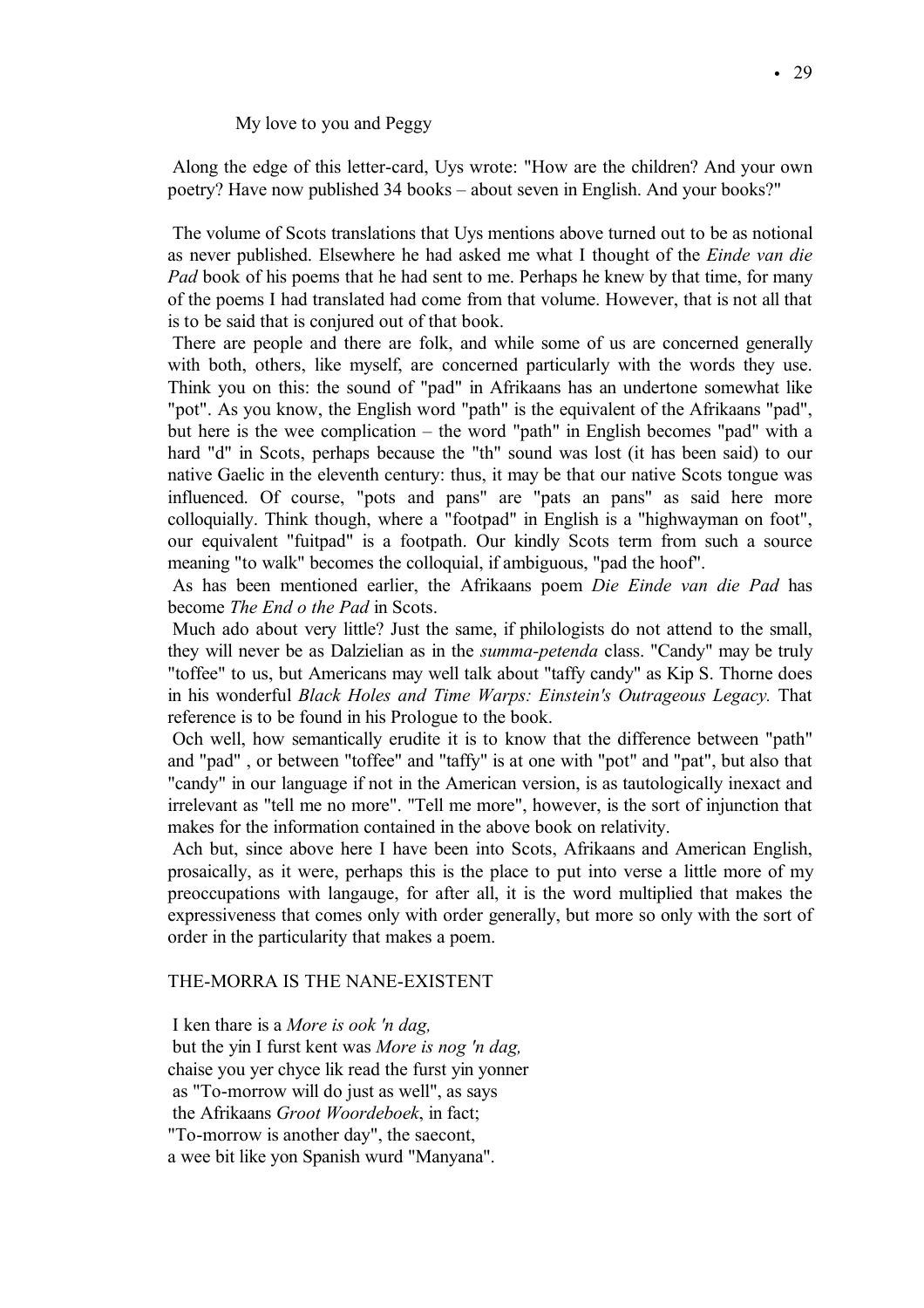The aulder we become, the mair we finnd oor dearest ettlement is lyke tae be neebort in a fankle wi switheratioun that haes the mair adae wi whit we are nor whit we 'd lyke tae be gif no oorsels, sae deem noo you the whit I 'm gaun tae tell ye as suddentlyke as yon Greek speak "Eureka!"

The wy I furstlins heard yon Afrikaans wi *nog* intil it, gart me think o "nocht", oor wurd in Scots that bydes as hamelie ben us gars you ken fyne means "naething", naethingness athin it gyan lyke an aathing aagaets. Oor ain wurd for "To-morrow", ken, is "Morra", the daefinite aurticle aye thare fornent it. Hearin thon Afrikaans, then, you 'll jalouse *\_\_The-morra is the nane-existent*, seemed the wy the saw was said, and it was soond as was philosophicallie faurben wi 't, ootwith the boonds o paradox, at that. Profoonditie was ben ma aucht wi yon speak, an gin ye think ont, you tae will be intilt.

On Papa Westray monie years sinsyne, I mynd o seein, somewhoere thareaboots, *Primula Scotia,* the Scottish Primrose, as bonnie wee ruid flooers, an gowden-eed, as eever spraicklt daintilyke on gerss. Ye ken a fairie-ring? Thae primroses were growein lik that, a yaird or sae the braidlik. The wy I saw thae flooers was magic as the wy I heard *More is nog 'n dag*, but listen, this the-day, eleeven Septemmer in nyneteen hunder an nynetie-five, is whit the morra cannae be, because it is as magical as myndit thae smaa flooers an saw *More is nog 'n dag* athin them.

# 23.11.1995

A long footnote now to the episode of the ceilidh at Morris's house in Balgrayhill Street of Springburn in Glasgow.

While a long life is a mental diary of experience that may be written out of the person either by what should be, but seldom is the truthfulness of autobiography, or by the artifice of contrived fiction based on that experience, there is nothing more certain than this, that wherever you are on this world, you can do nothing other than go with the birl of it, doing what may be done within the flow as easily as swim with the current, direction made only as linearly as the flow allows. Therefore, though there is no doubt that the singularities of memory in others who enjoyed that gathering in Glasgow to welcome Uys Krige would have been able to amplify what little I recall, the most of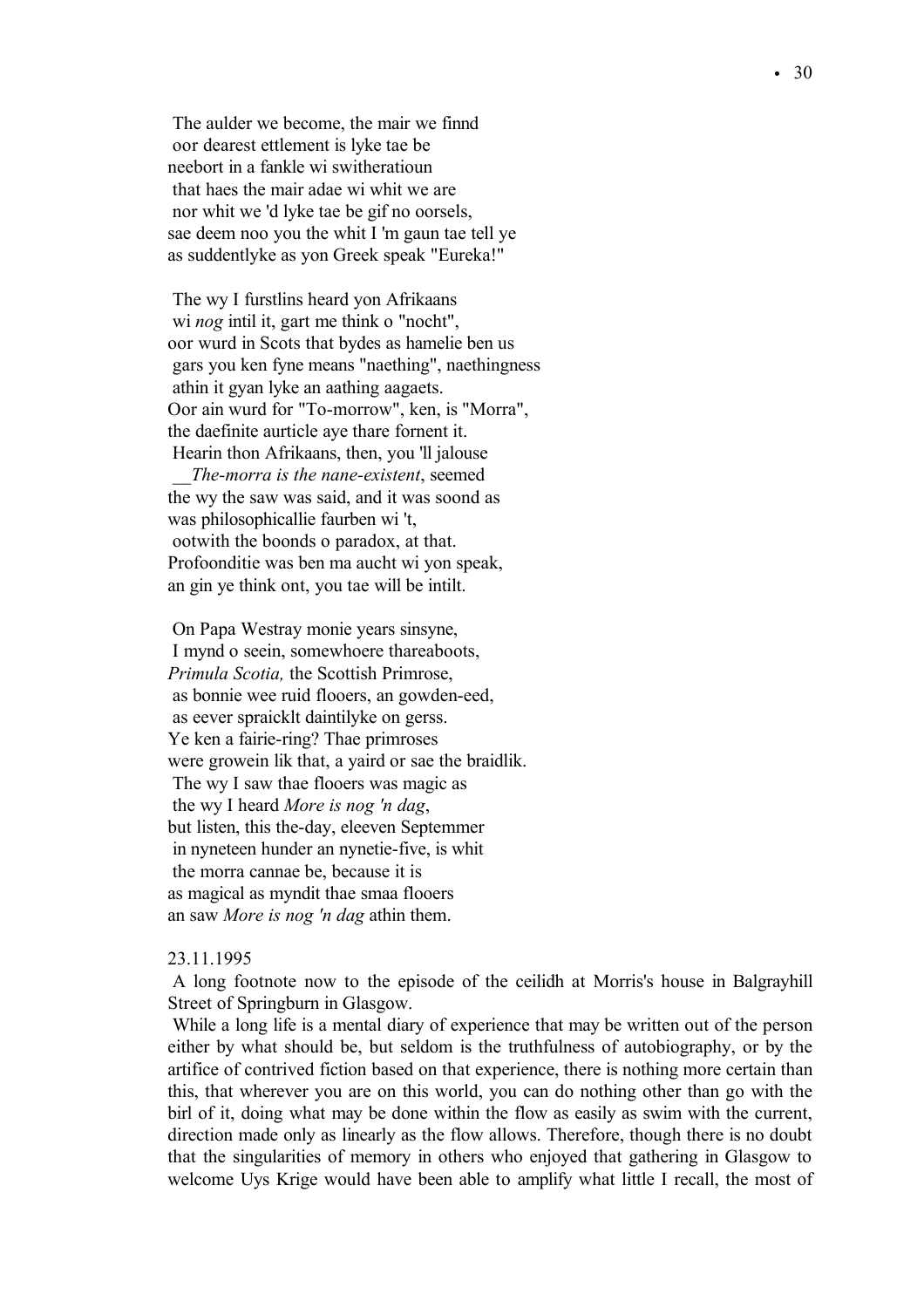those concerned have gone into the depths of their flow of time, leaving my meagre memories to suffice.

If I do remember casual things, such as what so-and-so said or did, most of those incidentals are of little importance, hardly worth recall, and though this person or that one who, like myself, does survive, may recall something as important as momentously of literary wonder, I must confess my main impression was, and is, one of quiet interest and companionship, a general kindliness among people in an environment where there was very small memorability of action or word.

I do know that I remained awake all night through to morning, long after others who had come from afar had gone to bed or had gone home locally in Glasgow, and that I had conversation with a few characters as wide-awake as myself, conversation of as little burthen as unweighty in my thought then or since.One curious speak, however, does still puzzle me, for I can neither remember what occasioned it nor what it really meant.

Early after breakfast, breakfast itself as early as surprised me to realise that the night had gone, Hugh MacDiarmid approached me, his remarkable head of hair still newly shed with the glister of water from the comb still visible, and suggested that we take a wake-up walk in the bonnie morning. We did do just that, towards Springburn Park, and as we walked and talked, he made a strange remark that still baffles me. He said, apropos of what $(?)$  – "We have to get at them through the unions." If it does not say much for me because I cannot elaborate, it does remind us how that great poet was as much into politics as poetry.

When he made that statement, it may be that I was into the state of mind that needs sleep, for I must repeat that I still have no notion at all about the general flow of the conversation.Wait, though, I think now that Norman MacCaig had joined us as we left for our constitutional. Perhaps he may know for certain what the speak was about.

Well, the whole truth is never the real truth, for the real truth is always so far into phantasy as to be almost unbelievable: let us say as much of the truth as we can thole reasonably, or maybe as little of it as we think the reasonable reader can thole.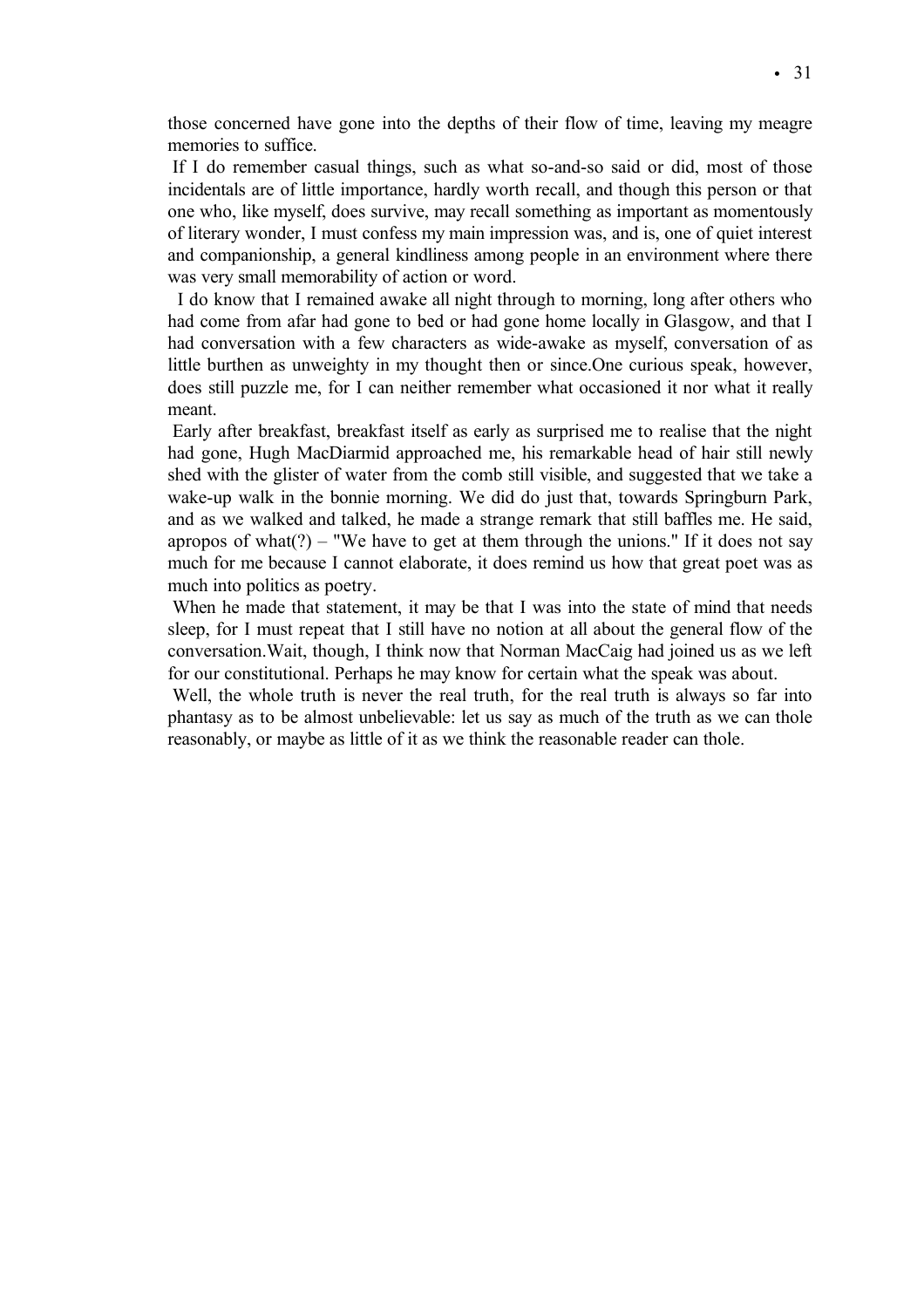# 17.10.1995

# *A Bit Keek at Some Poetry*

Not much to do now but to go back to Dunfermline and prepare to take Uys to Edinburgh to visit some of the ongoings there, before taking as fond a farewell of the man as mind the way he was that would mean he would remain that way, with nothing of the loss that is inevitable in all of us as time goes on.

That said, it is strange how much that must have been important at the time is now gone into that relegation of mind that is as selective as only memory can be. What is left in that selectiveness is sometimes strangely as worthless as bother nobody with it, far less the exercise of putting it down on paper merely to fill a page. Often, though, I was aware of the silence of early awakening to go to work, and afterwards, on coming home, the ongoing of discussion on literary matters like a quiet sussuration in the house.

I know I did add to that ease of words by discussing the worth of two of his poems, and I am sure he was pleased. Once, though not in the house, I spoke to him about the economy of the old ballads, instancing that quality in the opening lines of one of my favourites, *Sir Patrick Spens.* To put you in the picture, I was minded of it one day when I took him into Pittencrieff Glen and stood with him in the ruins of what may well have been the old original royal castle on that site. "Here, in effect," I said, "was the sort of place the anonymous poet must have had in mind when he wrote the first four lines of the ballad." Those lines state simply that the king sat in Dunfermline town where he drank some blood-red wine and said casually that he wondered where he might find a skipper skilful enough to sail a new ship of his. To say what I have just said is to blootcher the ballad speak, and as those lines are so well known, I do not print them as they really are. Being a playwright as well as a poet, Uys appreciated the drama quality of them.

The point I was making was that his own *Ballade*, which he referred to somewhere in his correspondence with me as his "Malelaan ballad" because of the place name quoted in it, showed the same economy of utterance that so distinguishes *Sir Patrick Spens*. I was at pains to stress that that work of his was greatly at odds with many of his other poems that are distinguished by their word play! He was amused to hear that, though understanding what I said was a sort of two-way compliment.

Essentially, of course, economy is what poetry is all about, for even voluminous epic or descriptive poetry makes much of little where it is most successful, and is better served by being made over into prose when it is obviously unsuccessful as poetry.

Later, in our Thistle Street house, Uys asked me to recite the "Malelaan ballad", and afterwards he made a comment about it that very many years later was to be the source of the following comment about it that I was to include in a series of memory poems called *Conversaziones* that is being added to as time goes by.

## 18.10.1995

I said above that "I was to include", but the truth is that I had taken another thought about it, and had excluded the lines from that collection because I had come to think of it merely as a kind of "diary" item that did less than disclose or not disclose source.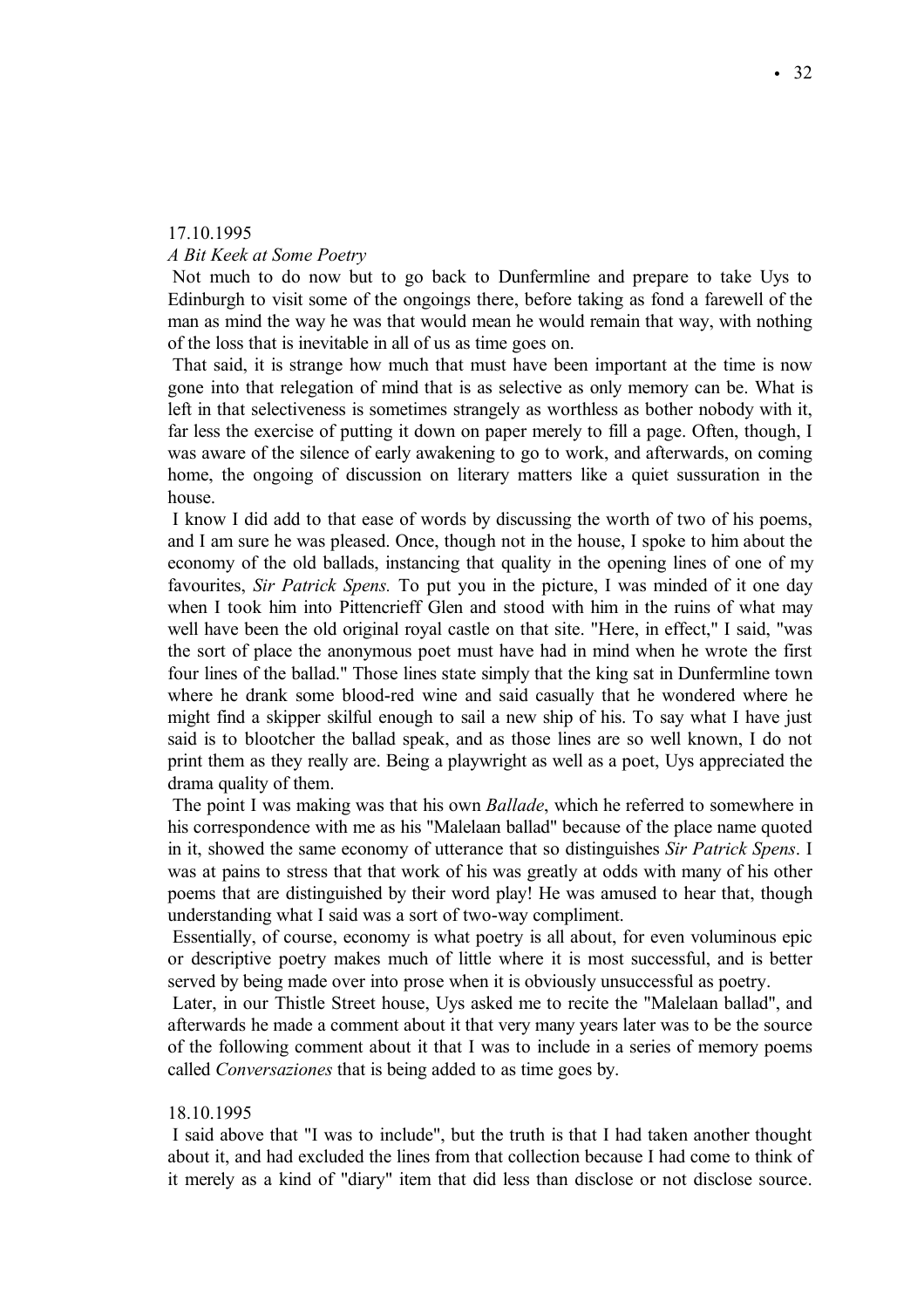Having had an awful job in finding the whereabouts of the mislaid copy, I have been rooting about in all sorts of paper, and suddenly, a couple of minutes ago , there it was where it could have been no place other! And here it is included, as it will be again among its companion pieces in *Conversaziones.*

# TRANSLATION

If he did say, "Your version is, yes, better than my original," that would have been one for the record, if there had been competent witness.

If that were said like just-suppose, no, if was said like not-perhaps, it would have been as gratifying as fancy-that for truth, not fable!

And if as true as might-have-been more probable than never-was, then scan you this somewhat resembling the original, for your decision.

All I can do now is to tell the (maybe) sceptical reader to turn the pages and take a swaatch at the "Malelaan ballad" that will be found under *Wilderness* towards the end of this screed. He will also note my threefold repetition of "ower Malelaan" at the end of the ballad that does not occur in the original, but which is nane the waur o that, though my inclusion of the repetition makes my translation all the better for it. Perhaps the Scots tongue was asserting its own interpretation of regret threefold, as it were.

The only other poem that Uys and I discussed at any great length was his *Die Soldaat*, which later he saw fit to translate into English and include in *The Penguin Book of South African Verse* which was "Edited with an Introduction by Jack Cope and Uys Krige" in 1968. While I do not want to make a pound of one and a penny of the other, nor, for that matter a pound of one and an ounce of the other, in my opinion there is a great difference between his Afrikaans original and his English translation. In fact, that translation of his own poem did not come anywhere near the value of even my Scots translation of the original, though naturally I say that as a very prejudiced person.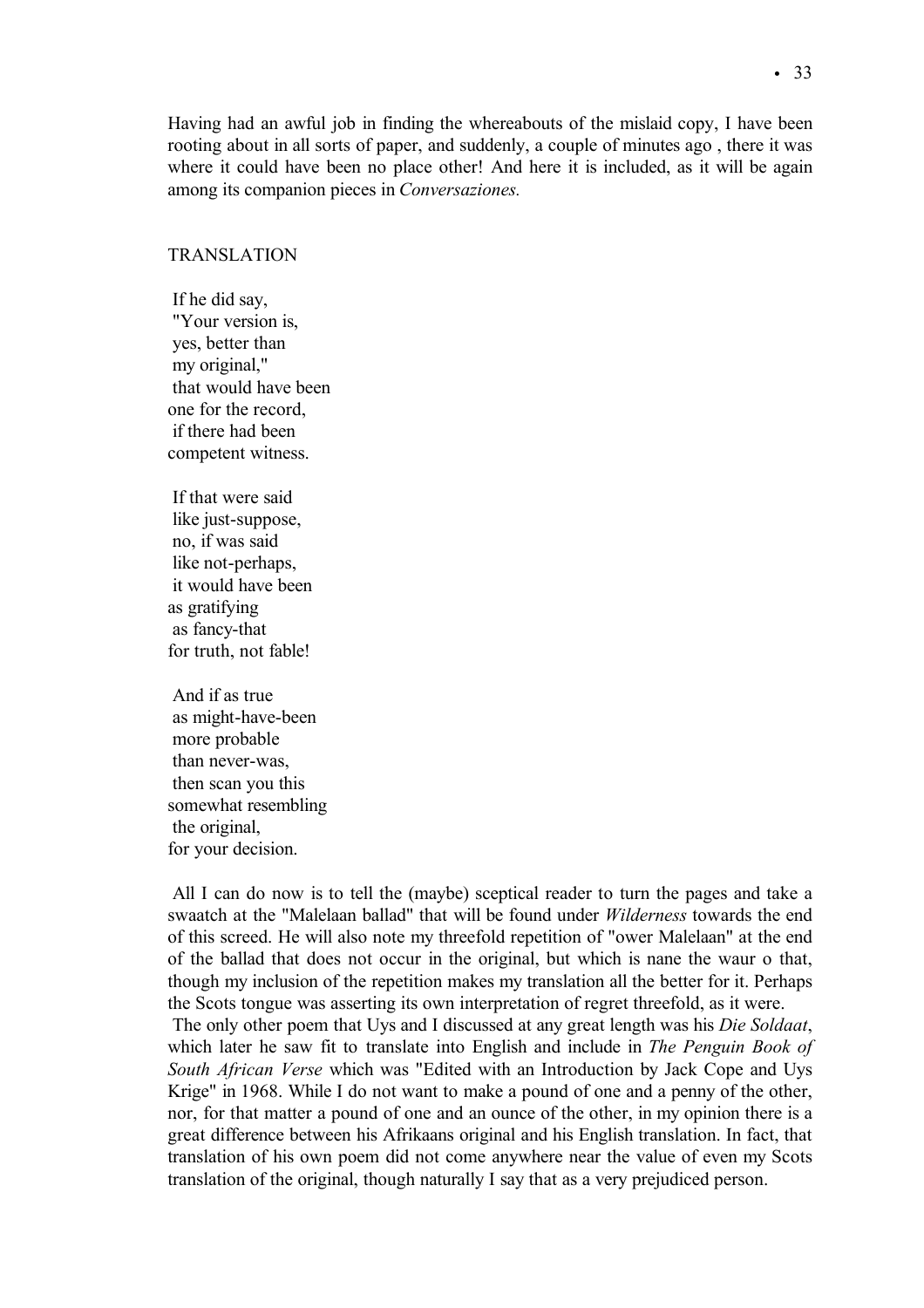Of course, it was his to lift and lay at will, but why he left out fourteen lines in his translation I cannot imagine. This is one fine poem, structurally and rhythmically it is, as might be said, a "one-off", and exhibits a measure of dramatic skill that we might expect from one who was innately a dramatist and not a mere poeter. When I spoke to him about the poem, I made great emphasis about the structure of it, telling him how the heart of the poem, which describes the abundance centred on the oasis of Fort Wajier, makes such a contrast with the preceding and following lines that centre on the single lonely figure of the soldier of the title of the poem. Those comments did please Uys, and I do remember how he relished my translation of these three lines of his that occur towards the end of the poem.

Vas en strak en swart en dreigend val die skaduwee van die soldaat wyd oor die wêreld.

His own English for those lines were

Rigid and firm, black, stark in its threat the soldier's shadow falls wide over the world.

And although you will come across them later under the text of *Wilderness*, I have no scruples in printing them below here for your interest, by way of comparison.

Stievelik an sterklik an black wi aa dreedour, ower the haill wurld faas the sodger's black scadda.

To say what I have said above about the English translation done by Uys is probably enough, but I must mention how amused I was to see how he had to use "trudges" and "trudging" so often, in order to bring out the weariness of the soldier beneath the stars on his way across the desert. Quite comfortably, I was able to use the Scots word "traiks" in my translation, because that word, so sib to the Afrikaans "trek", is just as sib to the weariness of the gait of the soldier.

Och now, but isn't that the something that 's only the half of what it might have been, for I didn't think to mention my use of the word "traik" to Uys, and its relationship to the Afrikaans "trek". Mind you, as I am sure you will if your brochtupness is anything like my own, when we said *raison d'Çtre* in schoolboy French, sometimes we were not sure whether the first syllable *rai* should correspond to the acute *e* or the grave *e.* On the whole, though, we tended to agree with the French acute, probably because of our local prejudices.

# 19.10.1995

In that *Die Soldaat* poem, there is at once a massive preoccupation of the idea of nature, of man against nature, of man at one with nature, but finally, with man's place in nature's great desertic conditions. While writing *Wilderness* earlier, it was obvious how my mind had become preoccupied with the desert idea, *Die Soldaat* being a good centre of extrapolation. No matter what the lone soldier of the poem does, no matter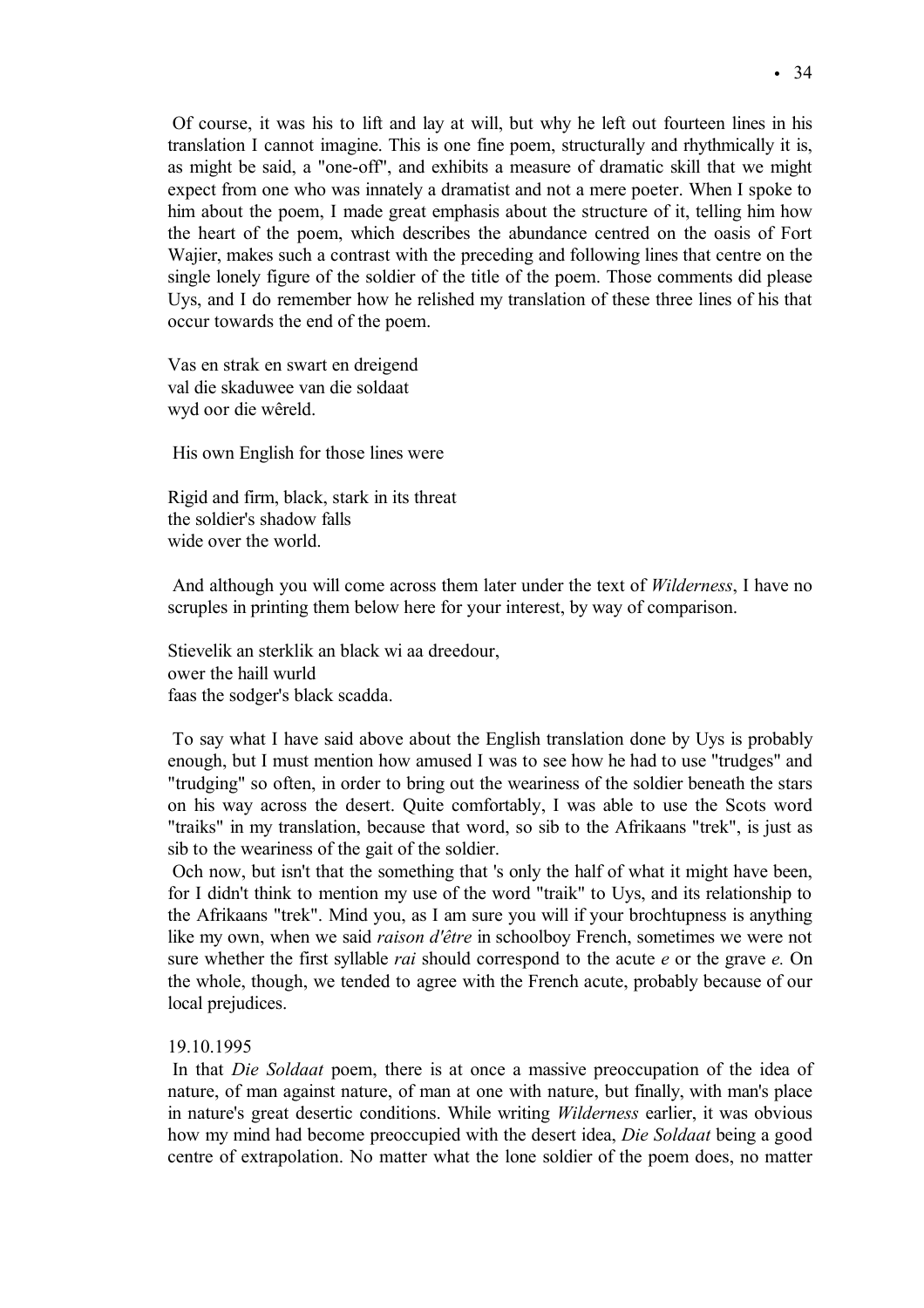who or what he is, no matter where he is or how he came to be where he is, nature is into his every action even as he is into nature, let or hindrance notwithstanding.

His desert is everywhere, on land or sea or air, made and remade over the centuries, despite one's private desire for betterment, or public confusion like a malevolent haterent that makes any privacy unobtainable, whether it may be desirable or not. When I think of "the wide, low sea", as it is described in the song *The Sailor's Grave,* that my father use to sing when I was a boy, I also think of the desert as "the wide, low desert."

In speaking to Uys about our appreciation of his *Die Soldaat,* Morris Blythman and I both weighed in with comment that pleasured the South African poet, for we knew very well how the droothieness of the ground of the desert had been a sea of experience in the mind of the man: observation had become poetry, the art of words imitating actuality.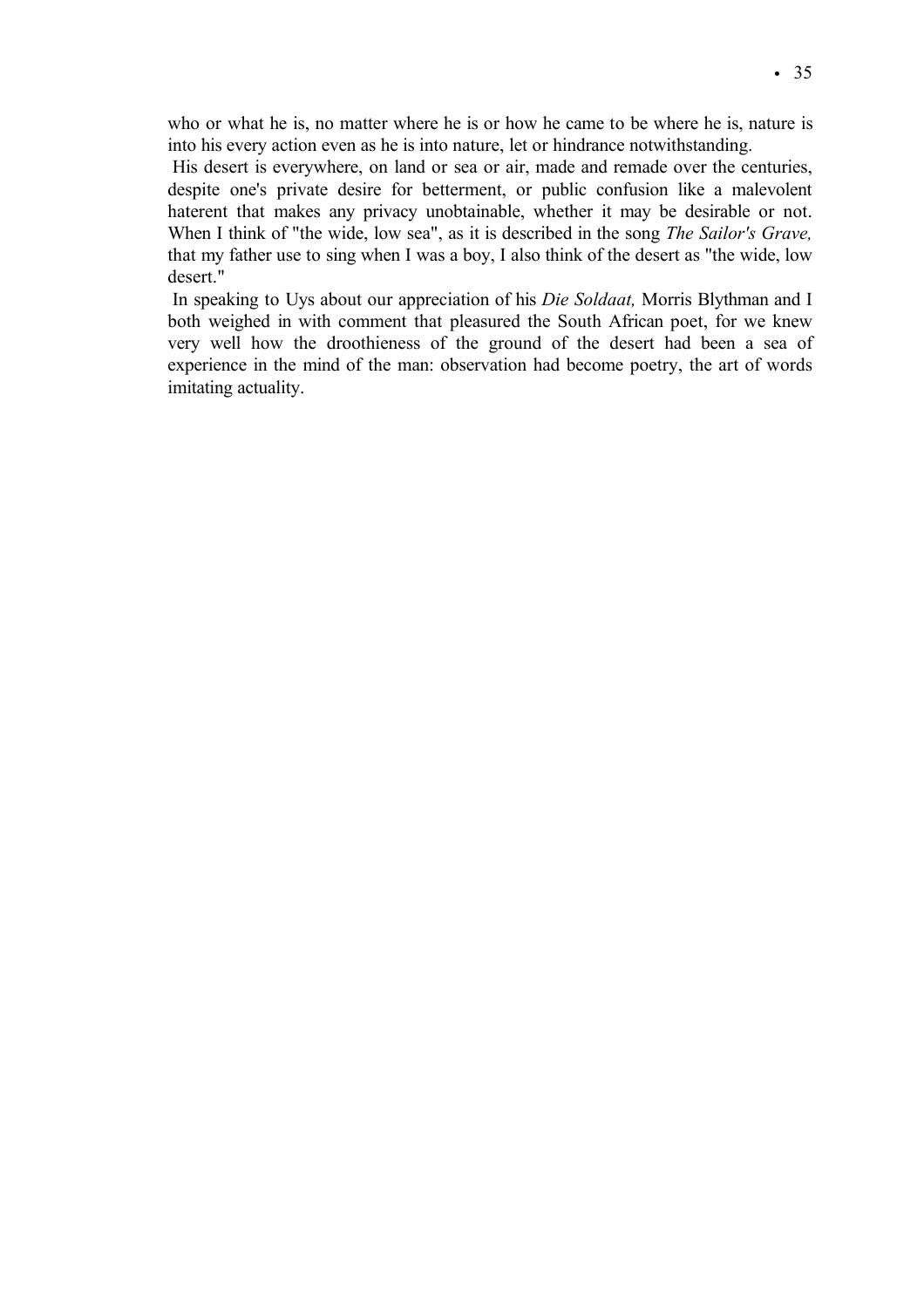#### *A Song in the Festival*

Uys's time at Dunfermline with us was not spent entirely on poetic discussion with me, or at his desk writing *The Dream and the Desert*. Like so much of my records, "somewhere among my papers", there is a photograph of Uys and Peggy standing in Pittencrieff Glen, and others taken in our garden at 7 Thistle Street where he is to be seen with either Peggy or myself or with our young son, John, on his shoulders. Those are merely indicators of other things to do and other places to be, probably of no great importance to anyone but ourselves, but mentally relishsome enough at that.

One pleasurable diversion to both of us was a chance visit by an old R.A.F.comrade of mine while he was passing through Dunfermline on his way to Lossiemouth. His name was Con Murphy, who had been born a Welshman, though obviously of Irish stock as well as Welsh. At that time, he had either just become time-expired from the service or was approaching that period of his life.

Uys was regaled with reminiscences from both of us that took him back into his war years, and he did enjoy the camaradarie of the change of atmosphere that was created by us, though his own war experiences had been in the deserts of East and North Africa as well as Italy, while some of ours had been in the bush and mangrove country of West Africa and then in western Europe.

Since both Uys Krige and Con Murphy are now deceased and thus are now into part of that great regret that in time becomes known to many of us, what is left for me to say but how I wish Con could have read this account of mine about Uys, and complementarily, how I wish Uys could have read what I have written about Con in a bit of companion screed called *Refuel and Rearm Unit* that I completed here on April 1994.

So many others are gone now, Morris Blythman among them, and he was a man of song as well as poetry, whereas Con was into poetry only. In the way that true friendship is none the worse for being honoured, I am pleased to include Con here along with Uys and Morris, and you may take it from me that he is the critic mentioned in the following poem. If that information means nothing to you, at the time of the making of the poem, it meant something to Con and myself.

I take it from the pile of typescript that is gathered together to make the ongoing collection called *Conversaziones.*

#### 20.10.1995

If friends and foes, as well as fools and follies of all sorts are to be found there, I suppose that must be put down to the way of the world and not to the way I see the world, nor to the way the world sees me. All of us are as we must be, because that is how environment and heredity has made us, though such a condition does not excuse badness in us any more than it need overpraise our goodness.

CRITIC SILENT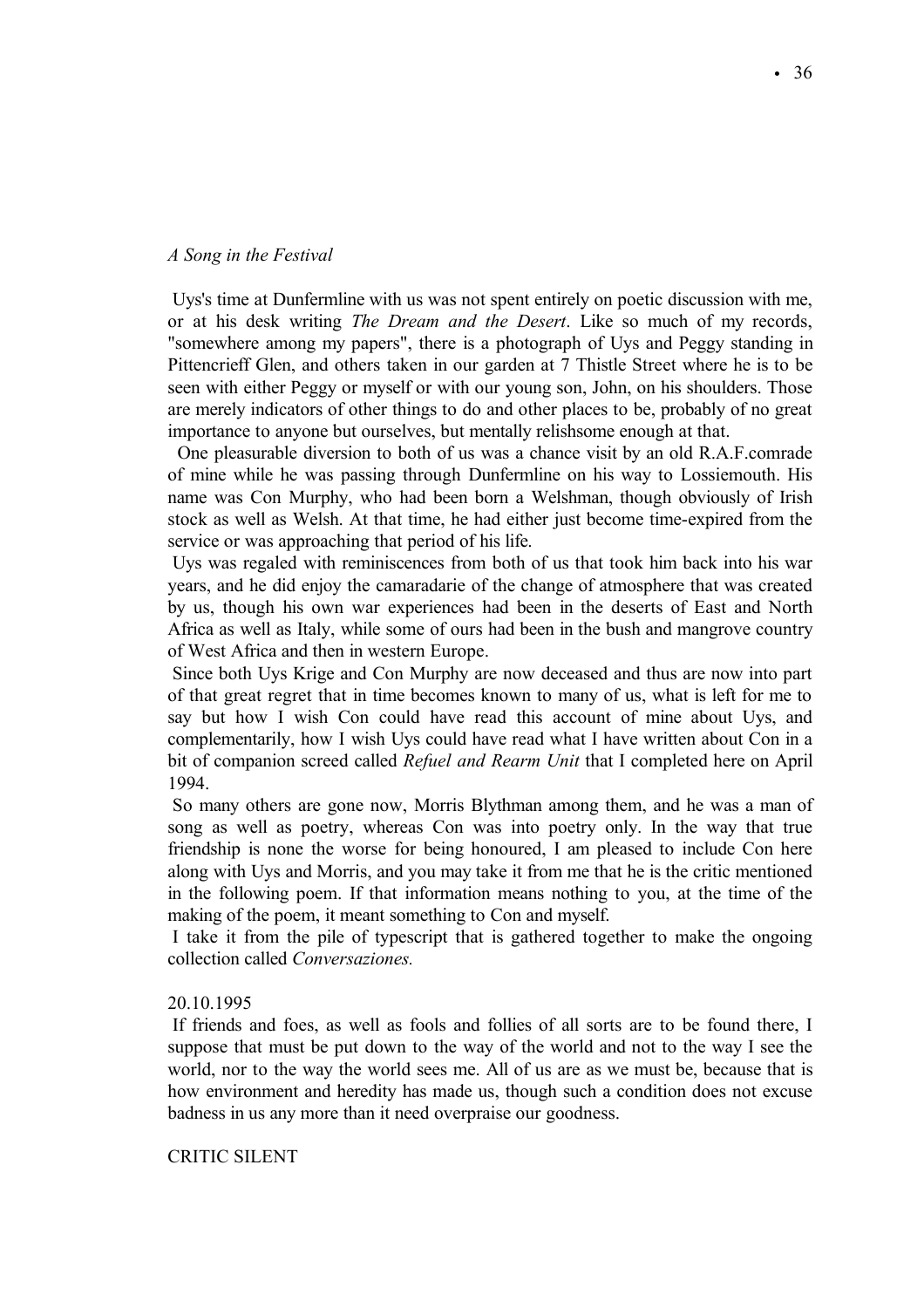I never was one given to wondering how kindly might a critic write about me lik scurrivaigin faur on Pegasus, no, nor did I imagine any critic abusing what I wrote to put me on a jackass, clownish as obstreporous, yet judge you how I gave a friend a file ../ of poems chosen for his gift, alone, to wait his comments on them with impatience. Waited, then on the telephone, he said a nothingness about them. "Now, haud on ye," said I, "Have you not had that file of verse I promised?" Well, long story like a hiccup in the telling of it. This suffice to say, Post Office staff, it seems, had been remiss. Intelligence on hold. Make enquiries, like ferreting within a warren. Look, there is the rabbit file. Now, pounce upon it!

He phoned. "I 've got the file. Thanks very much. I 'll read the poems, then I 'm going to tell you, as carefully as though they were my own, how I react to all the years within them when both of us were part of what we were, even as where we were has come to be part of the both of us for evermore." Those were his words, or near enough at that as neednae say the ocht the mair anent them.

His critical essay was not to be, for tyme taen ower, haudin athin its silence his comments on our joint experience, as though where we had been had not existed, or was the fanciful, not factual; or fictional, beyond reality as fairy tales the bairnies like to hear, and having heard them, think them wondrouslike but never more than just "Tell me a story."

"Life is like literature," you may say, but I tell you, were all my verses letters, they could not show you sights we saw and sang, verisimilitude always awanting, so much of life and living, I may say, being beyond my expertise to make lifelike upon the paper. Maybe time, that taen ma freend intil its aucht, kent weel his silence criticised my curn of verses.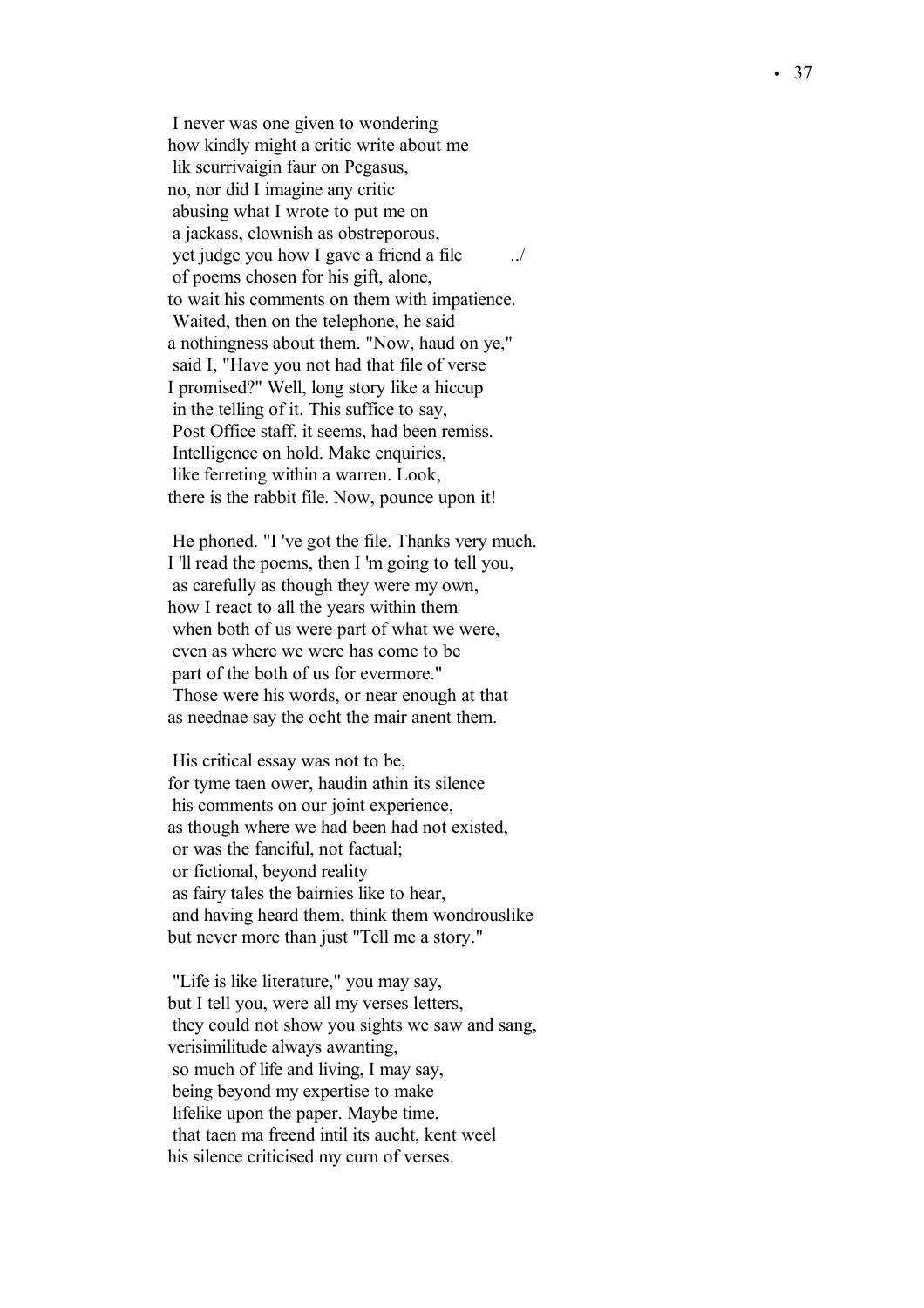A little later on herein, to make a good notion the better for the taking of another thought, I shall include one about Morris. At this stage of my life of observing and commenting on what I have seen and heard, it would be surprising if I did not have an appropriate poem to hand on this or that other happening, or on that or this other person.

Unlike Morris and myself, Uys was not at all into song sharply, no matter how acutely-edged his mind may have been with words. Perhaps his word-attack was mostly of a dramatic nature. After all, as a playwright he was to be thoroughly at home in translating Shakespeare's *King Lear* and *Twelfth Night* into Afrikaans, never mind all his poetry translations from Spain, France, Italy and Brazil.

As it happens, Morris Blythman, though a song man, a singing man, was also into dramatic translation, for it should not be forgotten that he set Moliáre's *Don Juan* into a brand of Scots that could have been made by no one but Morris.That translation has not yet found a stage any more than it has found print.

However, it should also be remembered that as a side-effect of his delight in song, Morris picked up a melody in Brittany whilst on holiday there one summer, and immediately realised that it was a perfect vehicle for our fine old anonymously-made Scots poem *The Twa Corbies,* which, as far as I know, had never had a suitable tune at all to make it so surely a song the like none other is. Perhaps that incident is honoured better by the following poem than by the mere prosing of the story, so as promised above, here is the poem I made about him, and it too is contained in *Conversaziones.* 

## VOICE FROM THE PAST

Hearing a voice speak verse on radio, with manner such as never used on wireless, I listened in amazement, comprehension full stop because the speak was like a signal to make me think of all the mystery contained in that old verse. I thought, "Consider the ultimate of all consideration in such a scansion, made as marvellous in song as chanced upon a tune to sing it!"

The verses told the ancient ballad tale *The Twa Corbies,* made so as to delight us for far more years than seen by that young person misquoting in a fashion made for wonder like an astonishment that lifts the hands in disbelief how schooling teaches reading, or life explains how we must listen. "The wuin sall blaw on you lik shed yer hair!" I said. Now I forget the misquotation.

Probably, it was not important as all that, for though I made a note about it, my real thought was on how Morris Blythman had found the Breton tune to sing that ballad, as though it long had waited there in France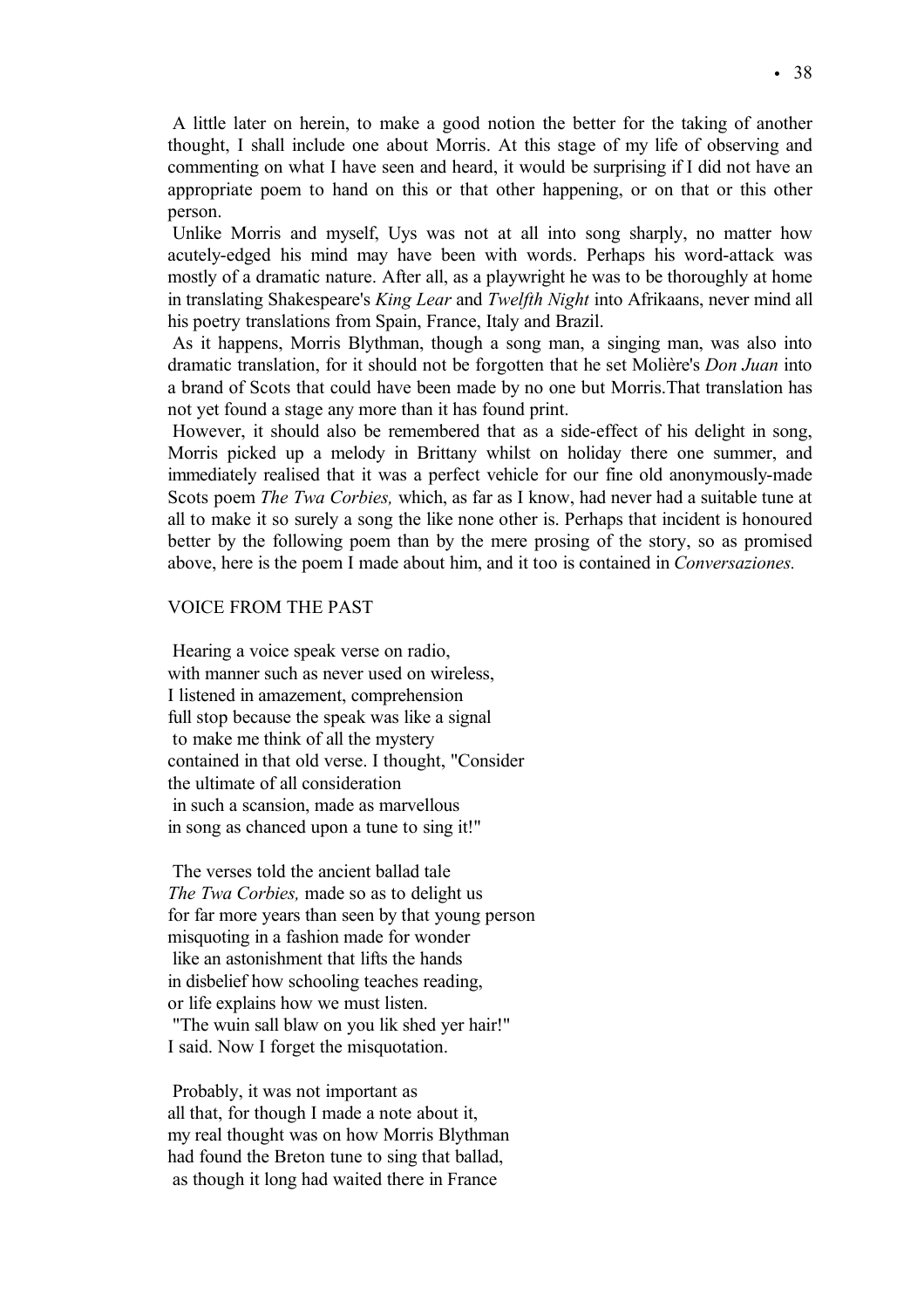for word and phrase in measure of idea to make the melody alive in token of what once was would live again in song, like people with the centuries conjoining.

If we may say, "Alas!" in old-fashioned sorrow, do not forget that, colloquially, we can say in a measure of exasperation: "My, it's a lad!" At this date, I cannot remember whether it was a lass or a lad who made for the exasperation expressed in the above lines, but I do say that if singers are the best able to keep the best of our song available through the ages, then they have a duty to see to it that not only do they know what they are singing about, but that they undersand what the song is saying. Too many of them seem to think they know better than the words themselves say, ay, and far better than the original poet knew. The same applies to reciters.

How satisfying it would be were I to stand fornent the such a performer and say to him: "Thank you for your singing of that fine old song. I happen to be a collector of travesties of song. Thank you again for your having provided me with such a prime example the rubbishing of melody and meaning." I write that I would "say to him", but naturally, if it were a lass who had sung the song so badly, I could not bring myself to utter a mutter to her. Even in the appreciation of the arts, chivalry is not dead. Looking again at the above poem, it occurs to me that I should gloss the line

"The wuin sall blaw on you like shed yer air!"

not only because it echoes two lines from *The Twa Corbies* that say, in better Scots than is usually given in the anthologies

"Ower his whyte banes whuin they are bare, The wuin sall blaw for evermair"

but because I should point out to those who do not know, that when we talk about "shedding our hair" in Scots, we mean that we are parting it and generally making it suitable for our normal public appearance. Naturally, however, when I wrote the line, I was aware of the pun, but thought to leave it there for the reader to chaise the chyce, our way of saying "to choose the choice".

9.11.1995 To rhyme now

So off you go and on you go like where to go if you don't know

is not really appropriate, because at this stage, reminiscence airts us to Edinburgh and something of its Festival, not to forget a bit traik around a few galleries to let Uys see what was then on the go in the art world, as well as had been in the now long gone. You see, the weather was fine, and Edinburgh was not living up to its other byname encapsulated in the common phrase "East-windy, West-endy."

Arriving there as early as in good time to see a tremendous parade of bagpipers along Princes Street, Uys opted first of all to parade alongside and enjoy the marches as we made our way from the Waverley Station end of the street towards the old Caledonian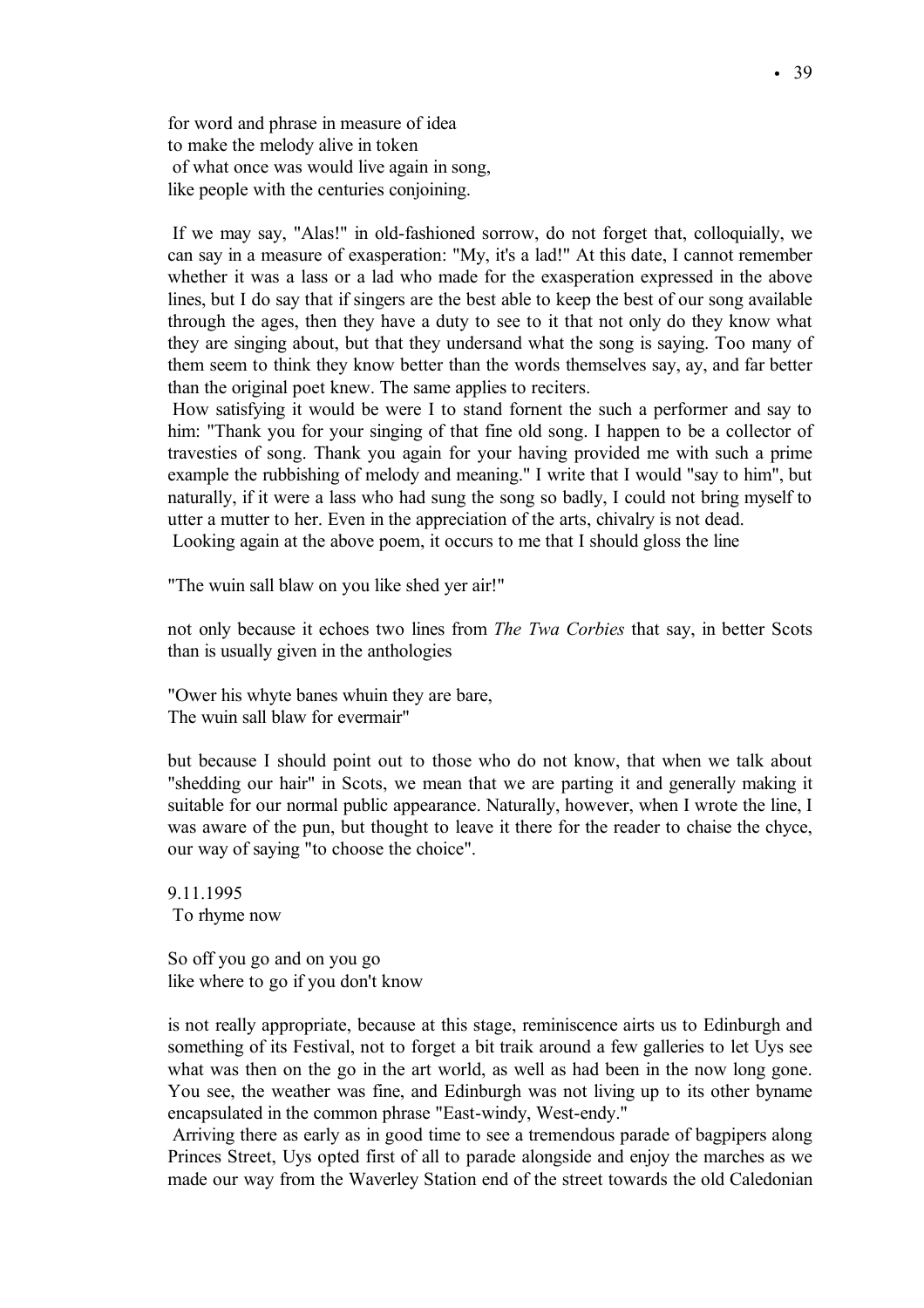Railway Station hotel at the far end. There he had arranged to meet a South African friend of his who, like himself, was on holiday in Scotland. Once again, memory says "No names, no packdrill", but I can say he was a decent enough bodie at that and was enjoying himself.

Of no importance to Uys and our time then in Auld Reekie, being in that Station reminded me that although the engines of the trains using that place throughout my youth had been distinguished by the chocolate livery of the LMS (the London, Midland and Scottish Railway), in my childhood it had been the bonnie blue of the Caledonian Railway, known for short as the "Caley". Even today, I do not think of a railway sleeper as such, but as a Caley sleeper. I can still see the engines peching heavily up the long brae that rises through the cutting between Holytown Station and Cleland Station, on the way to Edinburgh. At that time, though, Cleland Station was known as Omoa Station. Details like those are now becoming as esoteric to all but the railway enthusiast, as are the astrological references in the poetry of Robert Henryson to all but the pedantic savant.

Without them, though, we could never have been what we have become, materially and intellectually, nor would you be what you have now become since I have informed you. All you have to do now to make me something of what you are is to tell me as much about yourself as I have told you of myself.

Apart from a few comments by Uys concerning what he saw that day and the next, my memory is fragmentary. But I can tell you that he was astonished by the sight of the memorial to Sir Walter Scott in Princes Street, where it sits in all the glory (or perhaps should I say in all the "glaury") of its shades of industrial pollution. Artistically, I think he was puzzled by but not entirely enamoured of its truncated style. Another monument that gave him some pause of thought was the mounted figure of a Scots Greys soldier, not for any artistic reason, but because of its Boer War connection, I should imagine. However, I could not enlighten him about the actions in that war that had involved the Scots Greys, nor would I had I been able.

Mind you, I could have told him, but I did not, that there was a pipe Retreat March called *The Highland Brigade at Magersfontein,* that place where the regiments lay under the sun that blistered the back of their knees, their kilts no protection, because they could not assault through the barbed-wire defences there the Boer commandos who held the koppie in front of the Brigade and mauled those kilted regiments with fire from Mauser rifles.

In the Great War of 1914-18, some of those same Scots soldiers would remember Magersfontein as they faced the barbed wire and Mauser rifles of the Germans, and know that their old campaign in South Africa had given them a foretaste of Flanders, the second time round, though in the latter place, with cold mud beneath them. The difference was a gurrie in the cold Flanders glaur, instead of a grovel on the sandy, grushie, sparsely-grassed overburden that makes the warm surface of the veld under the sun.

And I did not tell him, though I could have done so, that there was another March, that he might have heard when he walked with me along Princes Street with the pipe bands: it is called *The 93rd at Modder River.* I am sure he knew that river as well as he knew Magersfontein. Both of those Marches had to do with the same Boer War that had seen the Scots Greys in action.

One march that he had heard that day was the march past of the Gordon Highlanders, better known as *The Cock o' the North,* but again, although I could have told him I did not do so, because it might have led me into reminiscence of childhood days that had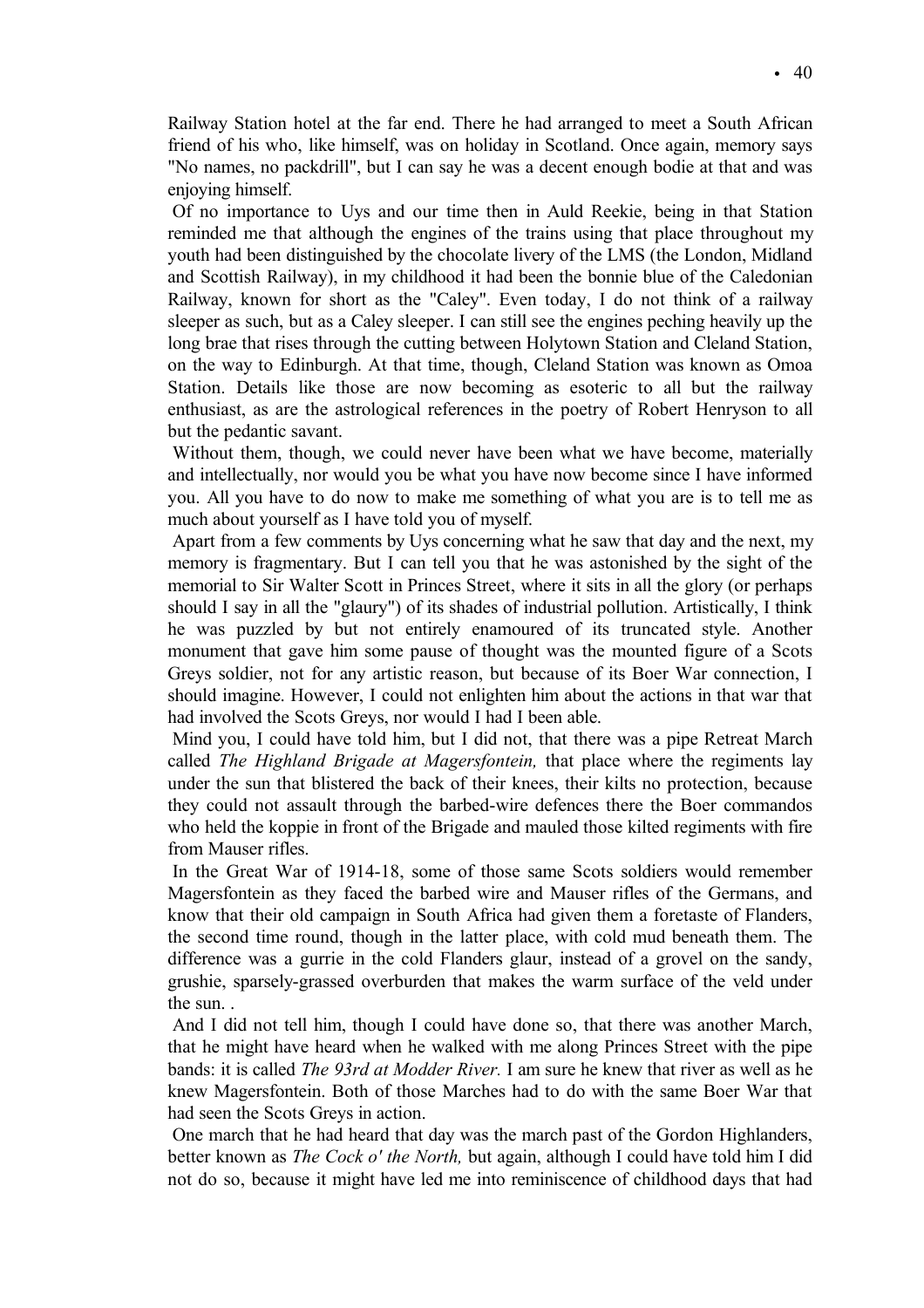heard children like myself sing to that tune words that would have been of little interest to him.Song itself is never sacrosanct in Scotland, for we do with it what we will, often to the very destruction of it, iconoclasm in Scotland being directed as often at the word as at the image. Maybe the reader who knows them will recognise the example of the process as given below.

*"I 'll eat nae mair, I 'll eat nae mair, I 'll eat nae mair o yer cheese. The last I got, it stuck in ma throat, an gied me the hert's disease."*

As always, Scots bairns were into the delight of good word-smithery as in engineering their fathers have been renowned for their metal-smithery, those childer no more put out by recalcitrant rhyme than their elders by thrawn metal. If the malady of heartburn could not be doctored to rhyme with "cheese", then "hert's disease" had to suffice.

Later, between look-see and eat-so, we must have met Norman MacCaig, probably in some pub where we had gone for a dram. I say this because I can find no other reason why the evening found us sitting together somewhere with many others, listening to a few songs. Nothing we can do about time prevents time doing what it will with us. Only the other day I had to reply to a letter from Joy Hendry, the editor of the magazine *Chapman,* to inform me that there was to be "An 85th Birthday Celebration" for Norman MacCaig on the 22nd of November 1995, and that she was to present him with "... a little booklet of poems or *very short* prose pieces for the occasion." Like all the others involved, I was invited to produce a something suitable for it. Now you must understand why I made the above remark about time, for as this part of these reminiscences shows, I was almost into what I had thought to mention about the meeting Uys Krige and myself had had with Norman back in 1952. Therefore, not to make a mixter-maxter of what I wrote to Joy Hendry as my reaction to her request, it is probably best merely to repeat what I sent to her. If she finds it suitable to her purpose, the following (unless further edited) is what will appear in her commemoration booklet. And it did, as later I now note.

# A SONG IN THE FESTIVAL

Sitting in some hall or another in Edinburgh as I awaited an evening of song, alongside Norman MacCaig and another poet, Uys Krige, whose poems, plays and translations in his native Afrikaans had made him a kenspeckle figure in South Africa, Norman mentioned to me that he knew one of the singers. Whether her name was Kitty or Marietta MacLeod, I cannot remember. I think the latter, but Norman will know for certain.

During conversation, I suggested to him that since Uys had had no experience of Gaelic song, it might be a good idea if he could hear something unusual in that language, say, some old lament.

Nothing loath, Norman went backstage and speired at the singer might she sing the such a song, giving her the reason for the request. She sang just the sort of song reqired, *Griogal Cridhe,* as she stood above us on the stage, addressing the words and music of it to Uys. I can tell you, I took great pleasure in the accents of the song sung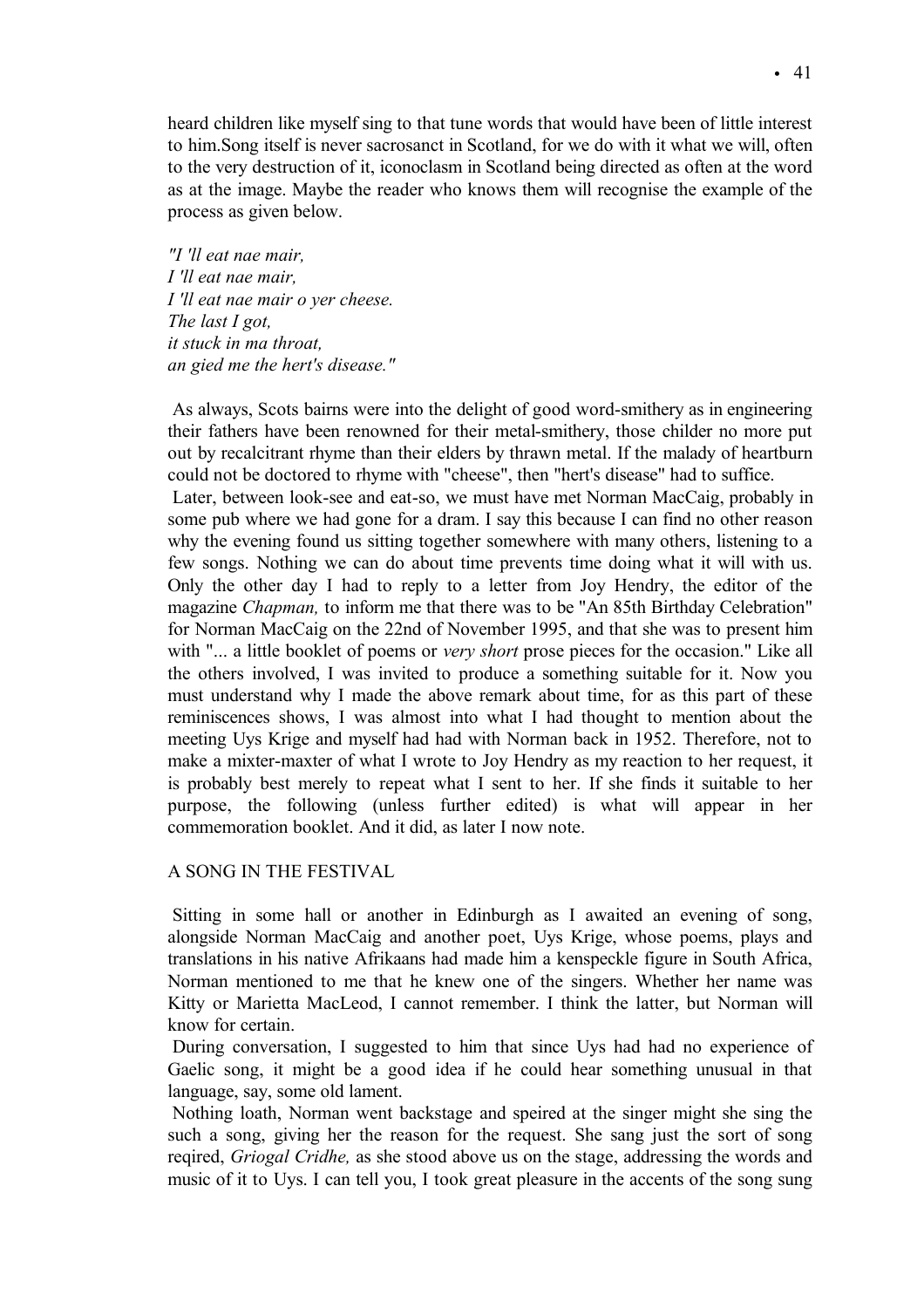so especially for him, and mentally I still thank Norman as well as the singer for the memory.

A score or so of years later, as I stood beside the five great larch trees in Glenlyon that mark the place where the Gregor MacGregor of the song lowped over the River Lyon to foil his pursuers, again I thought pleasantly of the song that Norman MacCaig had had Marietta MacLeod sing, even as another forty-three years on, the same memory pleasures me.

Imagine you now a MacCaig, who makes poetry in English, speiring at a MacLeod to sing in Gaelic a song made by a Marion Campbell about the latter's husband, a MacGregor, and to sing that so-special song especially for a poet who made his poetry in Afrikaans, and you may well realise how deeply you are into history and literature!

Literature, like history, has a long memory, especially when combined, and even more so when mated with music into song, for then it ignores the centuries and becomes subsumed in the mind, often to the despair of conquerors whose only reply is usually as unmelodious as the cacophony of execration their names inspire. Naither wunner tyrants hate makars, for makars mell wurds wi music; naither wunner makars mell wi freedom, for makars mell freedom wi wurds an music.

That River Lyon already mentioned above can be a violent, churning kind of water at times, as is shown by the odd, naturally-sculptured forms of sandstone that it makes in its churning, stones that have been lifted out of it, as may be seen here and there where they are used as ornaments upon gate-posts alongside the roadway leading through the glen.

And how strange that it was that in Glenlyon, once upon an unfortunate day, when I stayed there on holiday, I was astounded to find that the landlady (an incomer, as it happened, and therefore probably a little ignorant of our auld-farrant customs), had had the temerity to fill a vase in one of the rooms with a bunch of white hawthorn florish. It is our old superstition that such a decoration in a house will lead to the death of a child therein. Had Gregor MacGregor's mother ever done such a thing when he had been a child? Legend is as silent on the matter as Gregor himself was to become when his eventual beheading took him into the uttermost stoond of eternal quiet.

Imagine you again, though, that once before, as I passed along the road in Glenlyon in a motor-car, beside the wild river that rowes through that glen, I took a notion to stick my head out of the window as we ran between those five great larches, and yelloch "Grigalach!" in salute to the memory of Marion Campbell's MacGregor husband who had lowped the river there, for Sir Walter Scott had sung that salute in his song that told of the Gathering of the MacGregors.

Once now you have imagined, and twice have you imagined, so three times over, imagine now you walk in Glenstrae beside another Tom Law, a man who was my father's cousin and who was the schoolmaster of the village school in Holytown in Lanarkshire. He was a singer and a poet both, and as he walked there, in salute to the Clan MacGregor, he sang that same song, because of the stanza in it that laments

"Glenorchy's proud mountains, Calchuirn and her towers, Glenstrae, and Glenlyon, no longer are ours – We 're landless, landless, landless, Grigalach!"

"MacGregor", of course, is the Sunday form of the name. The commonality of the Lowland Scots have always clung to the original Highland Gaelic form, "MacGreegor"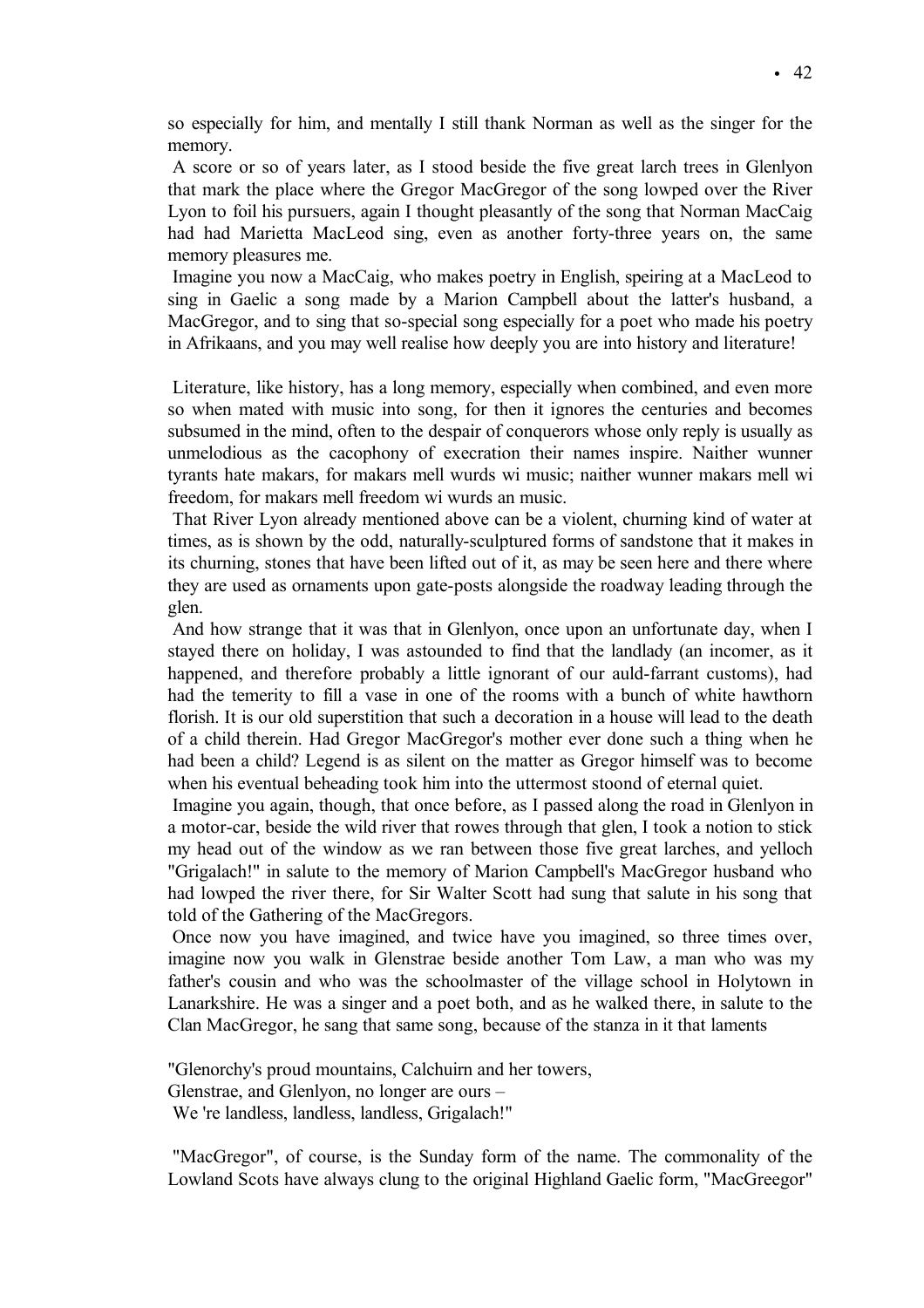being as hamely on the tongue as our delight in the prose character called "Wee MacGreegor", and in a popular song of our childhood remembered chiefly in the line "Doctor MacGreegor and his wee black bag", alliteration as apparent as tickling the taste in word-order.

Little did Uys Krige know about those things in Scottish history and song as he listened to the melody of *Griogal Cridhe*, and nothing of it concerning Sir Walter Scott's share of it did I tell him, for I remembered his somewhat disparaging astonishment at his first sight of the memorial monument to Sir Walter. And, in any case, as far as my other MacGregor connections before and since that time are concerned, why, surely matters such as those are peculiarly our own and unsharable with the stranger. After all, there are things ye cannae tell a stranger, even though mibbes ye'd write them for him to read, since that sort of action would give him time to consider them and perhaps understand them.

Now, before you say, "There he goes, digressing again!" I must say it for you as I ask you once more to imagine yourself in a seaside town doon the watter, say, in Rothesay, and ask you to see that same Tom Law (of Holytown, as we called him by way of distinction), looking at a busker singing to the crowds as though, as the word has it, singing were merely a matter of opening the mouth and letting the belly rumble. His singing fairly hurt the face as well as the ears to listen to it, and the singer was having no cash return for his work.

Stepping up to the chiel, Tom said to him: "Here, I'll sing. You pass the hat around." They did those things together, and the cash flowed in: some things are done for experience, while others are performed with experience. As you see, digression is nothing if not applied persistently, even as our family tradition about the MacGregors, like our other prejudices, is an example of persistent prejudice.

# 10.11.1995

Ever since childhood, I have been into song and the singing of it (by other people, I hasten to add), so I was delighted to listen to Marietta MacLeod that evening and to savour the sound, for like so many Scots, I am unable to speak Gaelic, though again, like most of us, I am aware of the heritage of song that has been given to all of us by the old tongue. Is it not a curiosity that our national ignorance should retain such inbuilt knowledge and appreciation of a language so few of us can speak, and at that simply because of musical notes that make that language rhythmical? There is a thrawn bit in all of us here that just will not listen to any disparagement of either our place or our people. Of course, to say that is not to imply that literary criticism belongs there, for we are into that as quickly as sooch two words together.

Och now, I know we can listen to songs in other unknown languages and appreciate them somewhat too, but Gaelic is something other, something that conceals its identity within us, yet lets us recognise it in the hearing as we see and hear no other language.For that reason, it is sometimes difficult to have to listen at times to so much blattering noise of instruments used in recording that both the music and the words are blootchered unmercifully. That is what is known as "getting in on the act", but I must not name names or list appliances in case I be sued. The use of such noise, however, is an astonishing sort of tone-deafness for singers to condone.

Needless to say (but I do say it), there was no noisy, instrumental accompaniment as Marietta MacLeod sang *Griogal Cridhe* for Uys: the song came to us in all the simplicity of its native sound, the generosity of the voice alone gracing us by the roundness of its tone accompanying the flavour of the Gaelic language.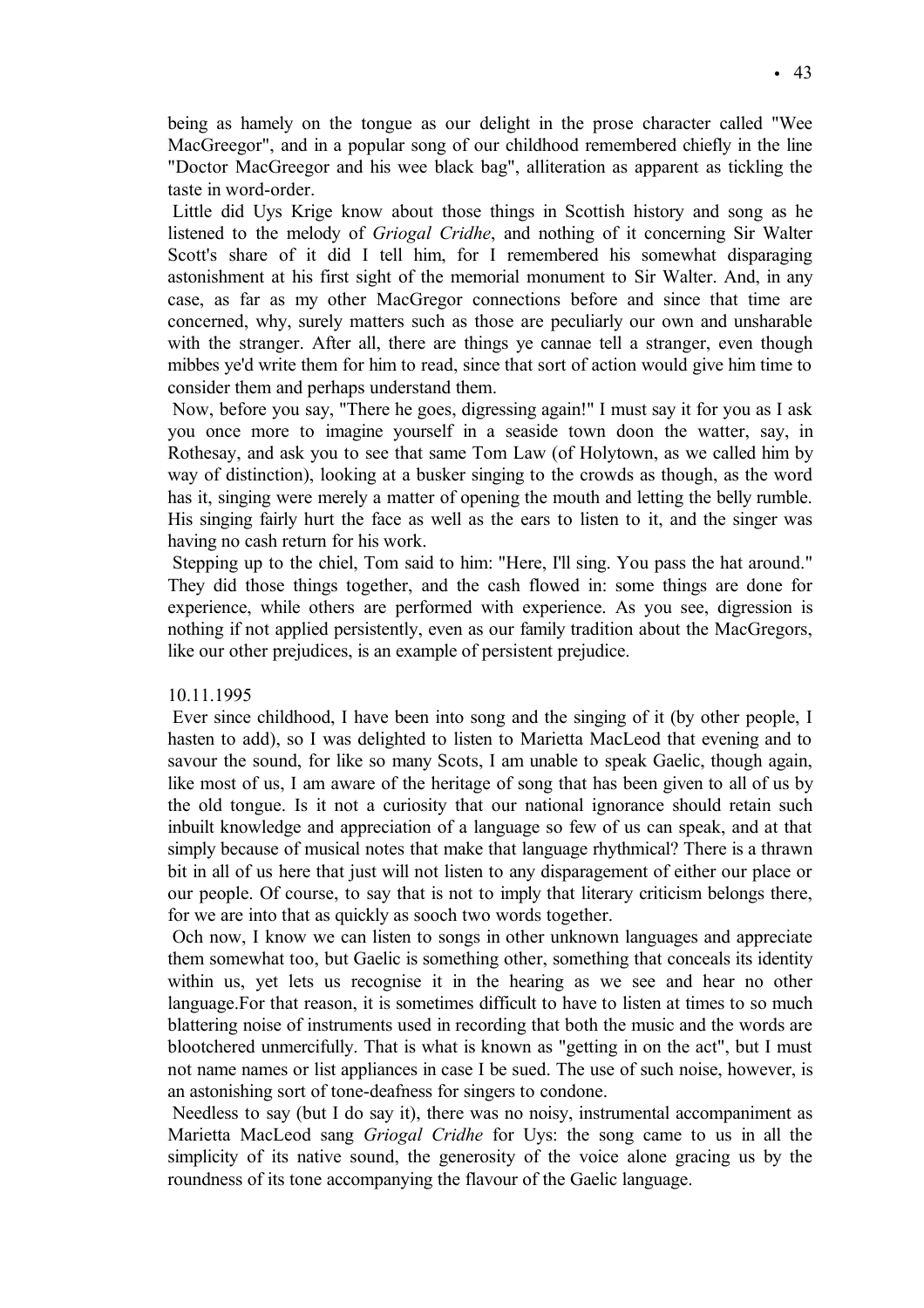At times, in fact, it seems that Nineveh and Babylon, and all that ever was in the Fertile Crescent of the Middle East, along with ancient Egypt and the mysteries of Crete and Greece, hide in their histories a something that lingers in the Gaelic. After all, is it not an old, old speak that Gaelic was the language of the Garden of Eden? And how can anyone who has ever listened to Gaelic psalm-singing doubt that the sound of the vocables must be recognisable to the racial memories of many of the peoples from Cairo to India? And who is to say that Scota, who gave us our name in legend, was not the daughter of a Pharaoh of Egypt and brought the original *Lia Fail* or Stone of Destiny that became the Coronation Stone ( that some say was the Pillow of Moses) to Ireland and Scotland long, long before the sandstone version of it in Scone was stolen by that malevolent thief, Edward I of England.

This I can say, though, that the man who translated our freedom charter*, The Declaratioun o Arbroath* from its Latin of the year 1320 into his version of the Scots tongue of today, was my son, John Law, who had been the child left with his mother in Dunfermline when Uys Krige went with me to that welcoming ceilidh we had organised in Glasgow for the South African. In that translation, John recounts how those ancient Scots

"...hae aye wan monie a brave nem for thairsels; that thay cam frae Greater Scythia bi wey o the Sea o Tuscanie an the Pillars o Hercules, an steyed in aboot Spain amang geyan fierce tribes for monie a lang year, bit that thay cuidna be subjugatit oniewhaur bi onie ither fowk, nae maiter hou raucle; that efter comin awa frae thon airt, mair nor twal hunner yeir efter the Israelis crossed the Rid Sea, the Scots taen bi monie victories an muckle darg thir mairches in the Wast that thay haud yit, efter thay haed first caaed awa the Britons an syne owerhailit the Picts aathegither, eien tho the Norwegians, Danes an Inglis aften yokit on them; an that they hae aye hauden thir mairches free frae aa thirldom, as auld-time historians depone. In this kinrik, a hunner an thirteen kings haes ringit, aa frae oor ain ryal dynastie, athooten onie fremmit incomin...

...An for as lang as ae hunner o us ar leivin yit, we niver sall gie consent in onie wey ti bein thirled til the ryk o the Inglis. We arna fechtin for glore nor honours, but fur freedom alane, that nae guid man will lat lowss binna wi life itsel..."

# 24.11.1995

Now and then, whenever I happen to look at those words, *Greater Scythia,* in the above passage from *The Declaratioun o Arbroath* of 1320, strangely, I am minded of my having sailed to South Africa at the beginning of 1941 on a troopship called the *H.M.T. H9*, which was an old tripper steamer from the pre-war South American trade, then better known as the *S.S. Scythia*. And strangely again, in the way that time has the habit of underscoring experience, one day while I was staying in Dunfermline, I chanced to see the *Scythia* at Inverkeithing on the River Forth when it arrived there to be broken up. That revived old memories of that wartime journey, for while stationed at Wonderboom, near Pretoria in the Transvaal, I wrote somewhat facetiously of that sailing in a ballad, saying, among other things,

It was the steamer *Scythia,* the *H.M.T. H9,* as fair a ship as ever sailed upon the salty brine.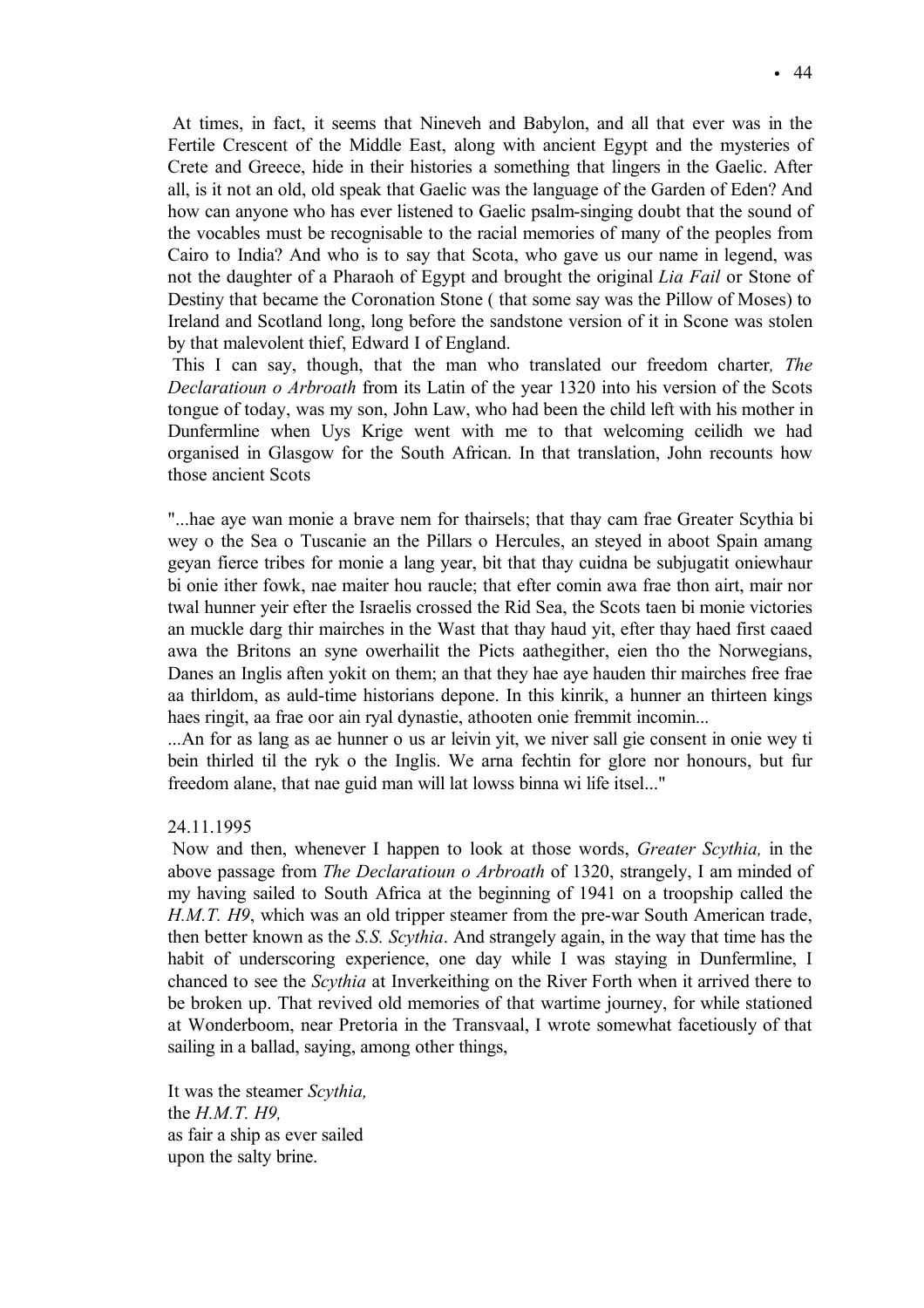and also, from somewhere in the ballad, there is another fragment still alive in my memory where all the rest is dead,

...where trippers tripped, there trooping trooped sprog airmen, drunk or boozing...

In case the reader think that enough of that is more than enough for this reminiscence, I must add here that the preoccupation with the ocean and its effect on a ship that is dealt with in the earlier *Wilderness* as described in its sub-section called *Kennin* was made with my experience on the *Scythia* in mind. After all, if what is written is not made from what the writer knows, the reader will be the less aware of the truth of what is written.

#### 10.11.1995

But back to where I was before I voyaged once more south to the Old Transvaal, it is worthwhile repeating that so many of us know so many Gaelic songs so intently that it is difficult to imagine that they do not know us: we subsume them into our ignorance of their language in such a manner that though they become as one with us as our identity of person, they remain as sacrosanct in privacy as to resemble the most ancient of texts made in those signs long gone into history like the dust of the letters originally scribed in clay or stone, or like ink fading upon the surface of papyrus.

That is why it is possible for us to think, "Now, that is as fine an Irish song as ever came out of Scotland", or again, "Now, that is as Scots a tune as ever came out of Ireland", for we tend to be as partial to one as the other. At times it is difficult to domicile either: anciently, this was particularly so. As is well-known, we march to their tunes, we diddle them, we plagiarise them, we chant them, we make them over like turn a tune make a phrase: no matter what, we are always into delight with them.

How time involves us in its delightful chaos when we meet up with one of its occurrences such as the singing of a song called *Griogal Cridhe* during a festival in a place called Edinburgh that once was Dunedin, properly Din Eidyn of the Strathclyde British. Shades of the men described in the old poem called *The Gododdin* who went from thereabouts to Catraeth in what is now Northern England to fight the invaders who gave us this new language. "Catraeth" is now "Catterick", and is still into military order, as many who were trained for warfare there will attest.

But let us remember that Gaelic is a language that enshrines song and story, history and lineage as memorably as persistently attractively, even in translation. Let us hope that it does not become a place of entombment for those accounts of an old way of life at once as legendary as glorified by melody so common in the cadency of its music. Can there posssibly be any music elsewhere that carries such sadness as do the slow measures in that song of what in Scots is called the "owercome"? Here, the common English words "chorus" and "refrain" are inappropriate.

*"Obhan, obhan, obhan, iri, Obhan iri o! Obhan, obhan, iri! 'S mor mo mhulad 's mor.*"

Remembering Marietta's singing of the song, surely we were among the marvellous, and think you, if such things are not noted and wondered at ben the intelligence by way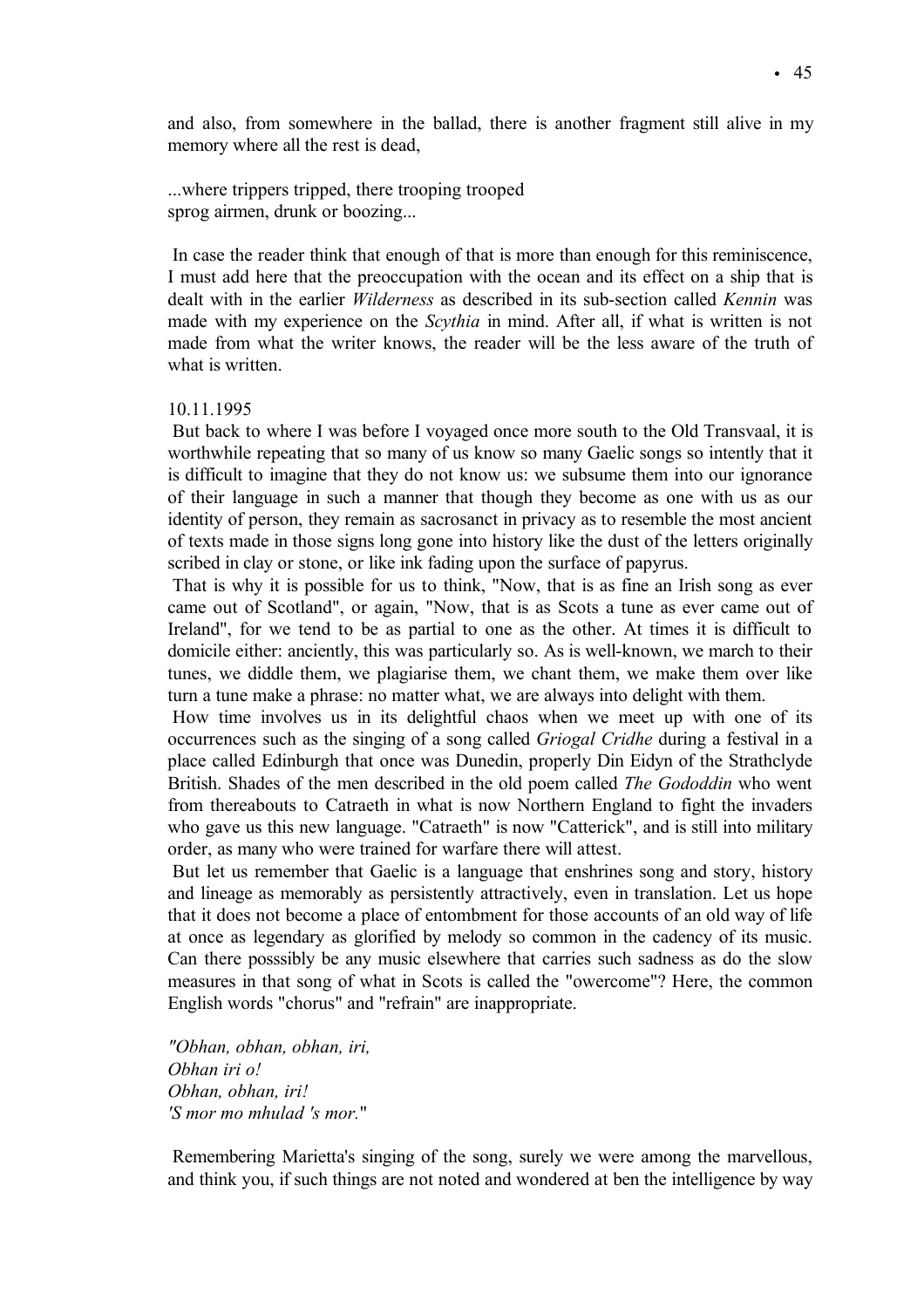of the eyes and ears, we are into a somewhat twinly unsighted tone-deafness that leaves us not only outwith the comforting warmth of kindly astonishment, but icicled emotionally, the whole being "enicicled", as it were.

How dreadful to be the like of that, for when mental life is little more than a misery, no amount of amelioration of a physical or material nature can make any difference. Better to be appreciative of life, where what we feel like doing is what we know is best to do, because it seems that what is well-done as we are enabled so to do is something as important as well-worthwhile to self if not to anyone else, though, of course, of no harm to anyone either.

# 11.11.1995

There is one thing about your being ignorant of the innards of the Gaelic language – you can enjoy it without having to go through the annoyance that niggles away at you when listening to the duff efforts of characters trying to sing in the good old Scots tongue, as they mangle meaning and adulterate text. What polfitoorals they are, those singers who elect to do such a thing!

If the mark of the great politican is to coerce other people into doing the dirty work, the stigma of the bad singer of Scots song is ability to do the dirty work personally.

As the common saying has it, "From the sublime to the gorblimey!" After that session of song in Edinburgh, I cannot recall very much about where we went and what we did, except that late in the evening, Uys and I ran into Alan Riddell, the then editor of the Edinburgh poetry magazine *Lines (*since become *Lines Review),* and at his suggestion accompanied him to a howff somewhere, and passed the night there. Wherever that howff was, we listened to a song or six in the company there, though of all we heard I recall only a yae yin that was sung by a young womanbodie.

The big feck of people in Scotland will recognise that ballad from the following immortal owercome that distinguishes it.

# *"And it 's oh, dear me, whit will I dae If I dee an auld maid in a garret."*

But how at all can I leave-a-be that meeting with Alan Riddell and the memory of it, now that he has gone, as have so many of my old acquaintances of younger days. On the 24th of August in 1955, I took a thought about the Edinburgh Festival and the atmosphere of the place then, and using what I had seen and heard, no doubt some of it from the 1952 incursion described above, I wrote the following lines. Sometime later, I sent them on to him as a souvenir of our auld lang syne through an address I had obtained, but whether he had passed on by then or not, I am afraid I did not hear from him.

# FESTIVAL

In the huddle an guddle o auld Embro whaur the causey glisters fae the skliffin o feet, an the padyane o the ancien great gars semmle the smachrie o thon smaa nyafferie o the élite, whaur the toonsfolk are thrang as sklaters alow the hie waas o the auld hooses as the pipers blaw a kittlin o the air alang the nerra closes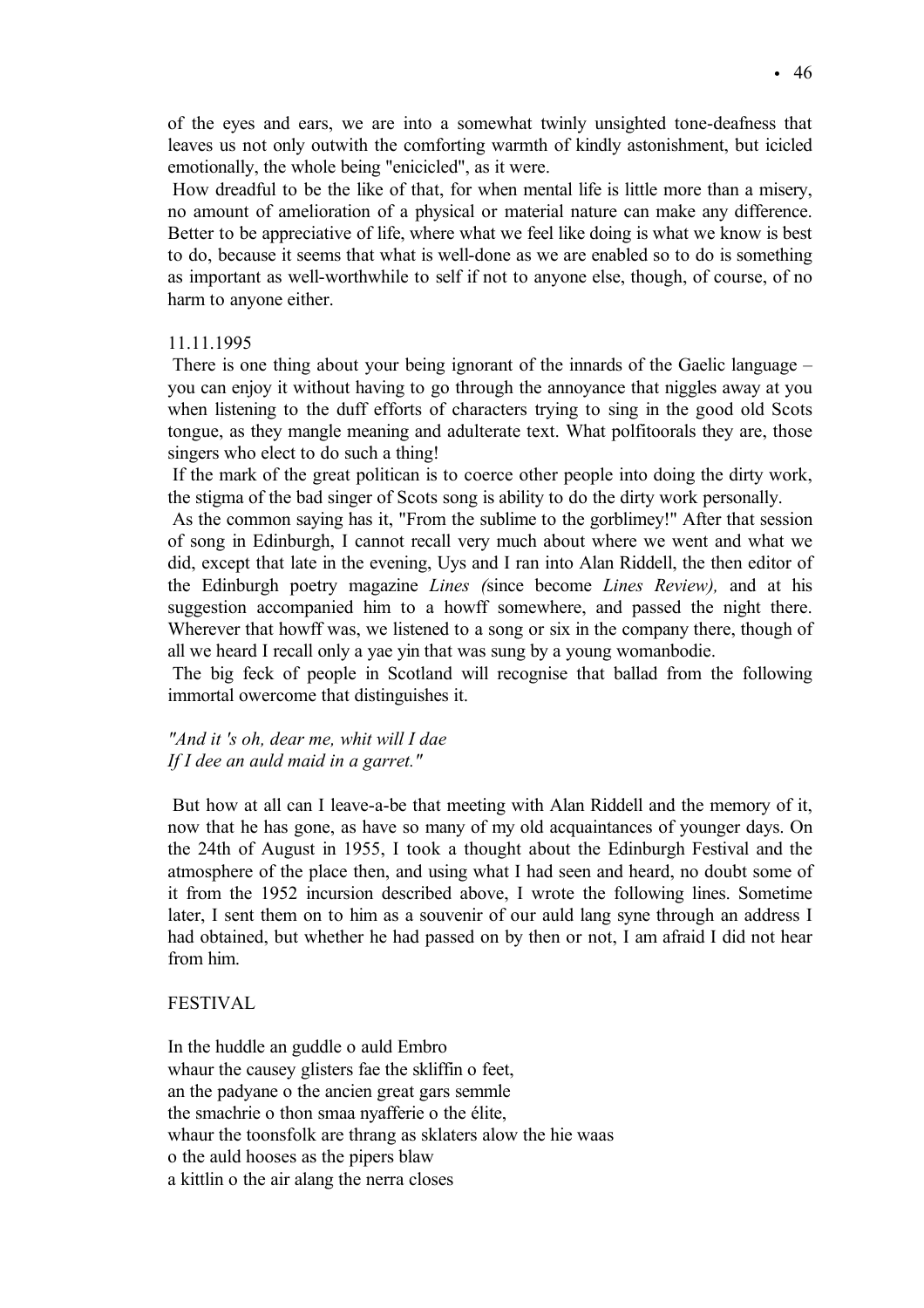whan the sodgers coontermairch for thur brose on the Castle esplanade, up and awaa wi ye tae the wastren isles o the bruch whaur aa the gallus chiels goave at this ither padyane, this fairheid, this pulchritude stravaigin aboot and attour Princes Street, wi the bonnie een glimmerin for a taer, a reeshle in the walk, and a rowth o pooer i the whaur-awaa-here-am-I o the shoogle o the shoothers — ootwith festival an fame here's the haill wurld at hame.

At that time, there was a light of mind among us that shone like a golden wash of colour upon the faces of the people as well as upon the face of the countryside, a time that was into a minor miraculousness of vision in the eyes as well as into a swiftlyeager spiritedness in everyone's manner. Edinburgh was as young as we were.

## 12.11.1995

Surely, we are what we were the where we were in a mixter-maxterie of where we now are, like co-existence with the succeeding continua, that we can always call to mind a somewhere that lets us see ourselves in an environment forever with us no matter how long since it is that we first knew it. It is the such a thought that takes us into time where none but ourselves can be so truly at one with such a place.

Perhaps that is what I was trying to show Alan Riddell when I took a thought to let him see the above picture of Edinburgh at festival time.While it may be of no odds nowadays that he may never have seen it, it is still all the odds in the world to me that I made it and can still see it.

Beyond, beyond, though, further back than younger maturity that never thought to look but despite that, always saw; even more distant than youthfulness that seldom saw what it was looking at; and into far childhood that knew how closely to look at people so as to see them for what they were and not like what they fancied themselves to be, there, once upon an eyeful, we were into such clarity of seeing places and people, that the memory was thoroughly in particularity of area of ground, of cover of woodland, and of burnside so vivid that it would remain far clearer than any artist can possibly imagine in delineation, or any photograph can possibly image upon plate or paper.

In such clarity, we used to see a blade of grass an acreage become a prairie, a leaf upon a tree become a forest above the tundra, the water of a burn an ocean across half of the world, and a star a keek at creation somewhere at the heart of the universe.

Sometimes, those things may become like little annoyances in the mind, and can be pursued to become poems, or, if not sufficiently important, may be nudged to become little bits of verse that are too short to be dignified by the name "screeds".

A screed, it must be understood, is a wide-armed area of coverage, unlike the art of the miniaturist, but rather like an attack of paint-work on a great canvas, the large gesture rather than the nit-picking appropriate to myopia that is so often the mark of the makar.

#### 13.11.1995

Haud on ye, though! I have just been having a bit swaatch at that bit of verse *Festiva*l above, and it strikes me as being true enough, for just the other day I heard a radio announcer mention that a certain song *The Deil 's awa wi the Exciseman* was "...words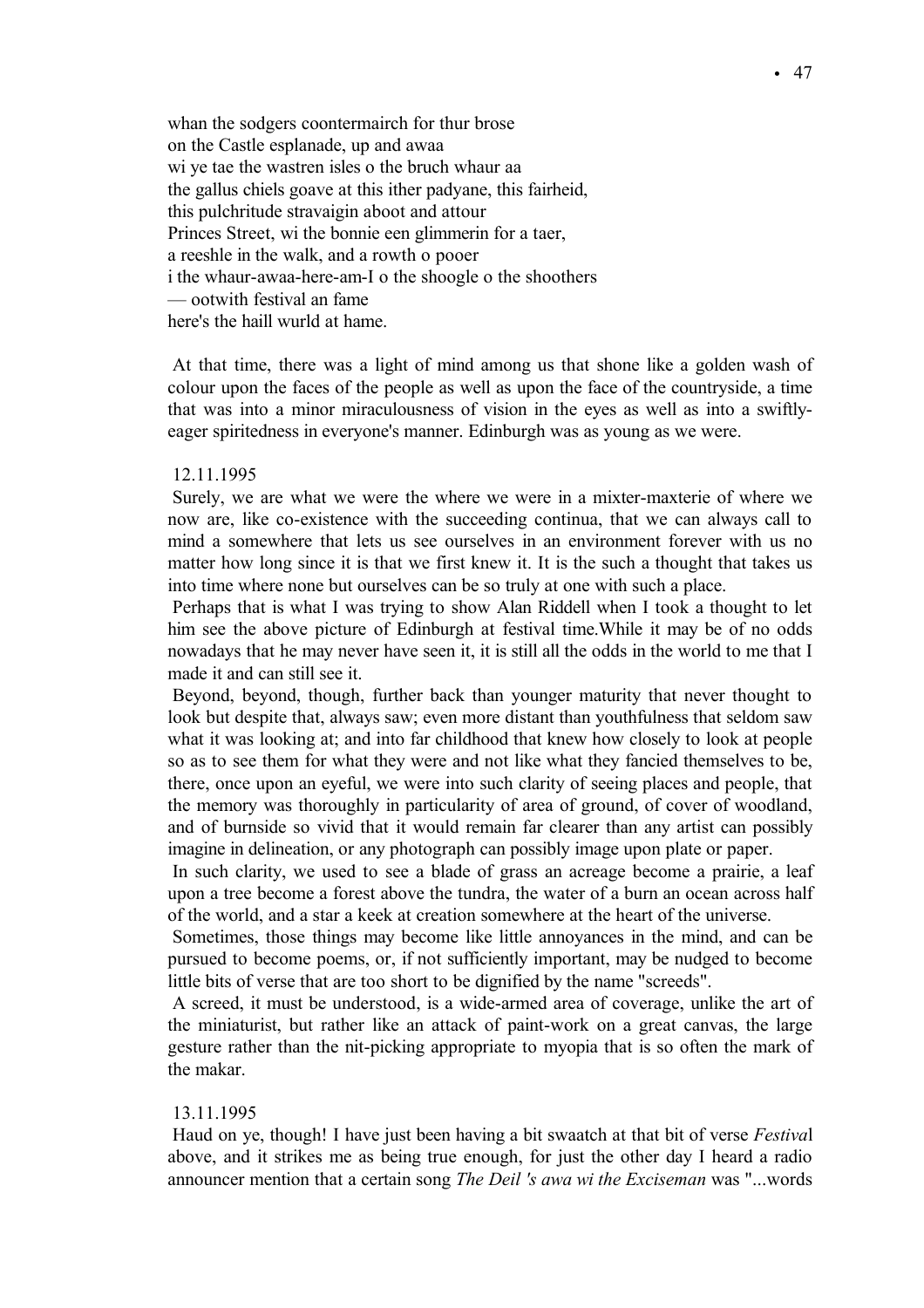by Robert Burns, sung by — — " but the announcer did not say, as he should have said, "pronounced by —  $-$ "

You see, throughout, the singer rhymed the "ise" in "Excisemen" as the latter word is spoken in the modern fashion, and not with the sharper "y" sound with its Germanic bite. In the song, though Burns used the same English orthography, it is perfectly clear that in his day the rhymes used the "y" sound. In the song, he pairs Exciseman successively with "the prize, man", with "rejoice, man", and with "strathspeys, man". While it may sound a little strange to modern Scots ears, the song should be sung so that the "y" sound should intrude into the singing of "Exciseman", "prize", "rejoice" and "strathspeys". "Pryze", and "strathspye" may still be heard commonly, "Excyseman" seldom, and "rejyce" very seldom.

In this sort of redd-up of my own text, never mind the editing of that of Robert Burns, I take advantage of take a thought, and title this section of these memoirs the same as I did that prose piece about hearing that song *Griogal Cridhe* that Norman MacCaig had Marietta MacLeod sing for the benefit of Uys Krige. At first I had thought to end this part of the spiel under the sub-title *Festival Visit and Farewell,* but as usual, it is not so much the hand that writes that dictates, as it is the writing itself that dictates the hand.

However, some reader or another may well think that the whole screed should be called *By Way of Digression,* and just to prove it, I must say "Oh, dear me, what it is to be a stranger in a strange land, even as Uys Krige and I were when we went into a house I didn't know in a street I didn't know, where we heard a wommanbodie I didn't know sing that song that tells the story of one who laments her 'Oh, dear me' about dying as an auld maid in a garret." It is almost as if, while I am into the writing of this account, I am become like Edwin Muir into his poetry, for I find that I have so much to say of the 'strange' that rhymes with 'change' that such digressions seems to be as important as the story.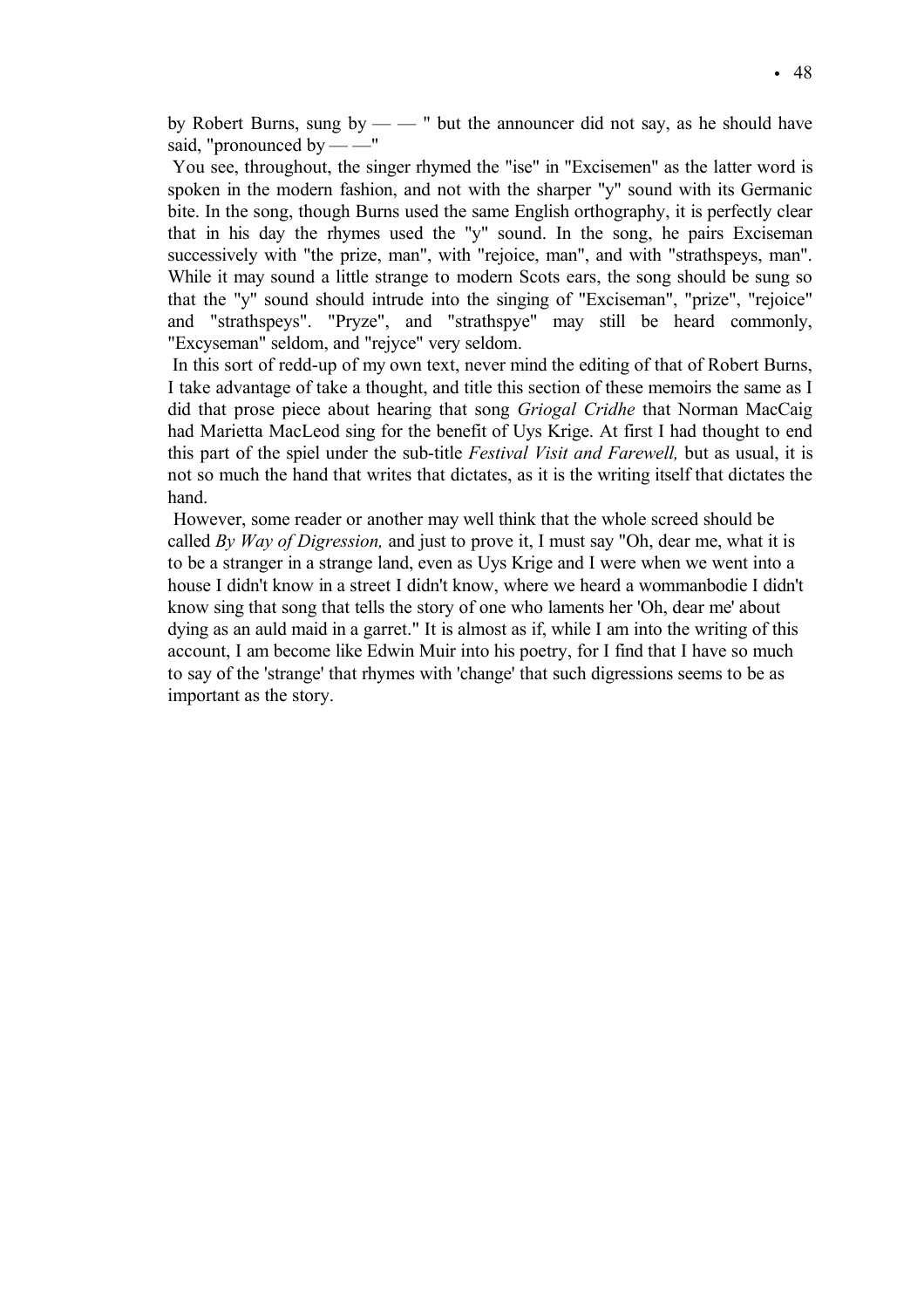### *Totsiens, Uys! Hamba kahle!*

As it happens, *Totsiens,* which is the Afrikaans word meaning "So long", was not to be casual and as indicative of expected reunion as it implies, for we were never to see each other again after Uys left Dunfermline, and there was not a great deal of communication between us by letter after 1952.

The use of *Hamba kahle* above in that sub-title takes us once more into the macaronic of expression, for those two words are from Nguni (the Zulu, Xhosa, and Swazi languages), and mean something like "Go sweetly" or "Go well" the translation usually given in English for them.They are familiar throughout South Africa, and are used by all races there. Language is as selective to us as we are selective to language, history showing how legislation is seldom triumphant when it seeks to interfere with communication between peoples.

To illustrate that, and still be mindful of Uys, at his instigation, and soon after he left us, a younger relative of his visited us and stayed with us for a while in Dunfermline. One day, near our house in Thistle Street there, he and I went for a short walk accompanied by my son, John, still a toddler at that time. Now, as we walked together, with the boy between us, we happened to pass a row of small corrugated-iron sheds which were ten-a-penny survivors of World War Two, and were well-known as Anderson Shelters, invented to prepare for the expected bombing. Sir John Anderson, who had been Home Secretary from 1939-1940, had had his name appropriated to describe them thus. They were all.over the place after the war, and I had used one of them myself to make a coal-cellar behind the family house in Newarthill.

As we walked past that row of Shelters in Dunfermline, our visitor happened to remark to John by way of encouragement, *"Hamba kahle",* and on we went.

A year or so later, Peggy, John and I flitted to London and settled for a while in Richmond. Judge you now, how one day thereabouts, as John and I sat in a bus and happened to pass a group of those same shelters, the bairn suddenly said *"Hamba kahle!*" and pointed to those survivors. Philologists are into confusion, as was the bairn, for what he said sounded more like *"Hamba gashly,"* As noted in *A Dictionary of South African English* by Jean Brandford, "Kahle... corrupted in kitchen kaffir to 'gaashly'. FitzPatrick *Jock of the Bushveld* 1907." Seemingly, John was into that same corruption. No need for me to seek *Jock of the Bushveld* on my shelves and check what Jean Brandford noted was written about it, for that was how I knew it myself all those years ago.

And now I come into difficulty, because I have to look through the few letters that I received from Uys, and I can tell you that though he did say in one of them that he had trouble reading my hand of write, I find his own handwriting a terrible trauchle to read at times.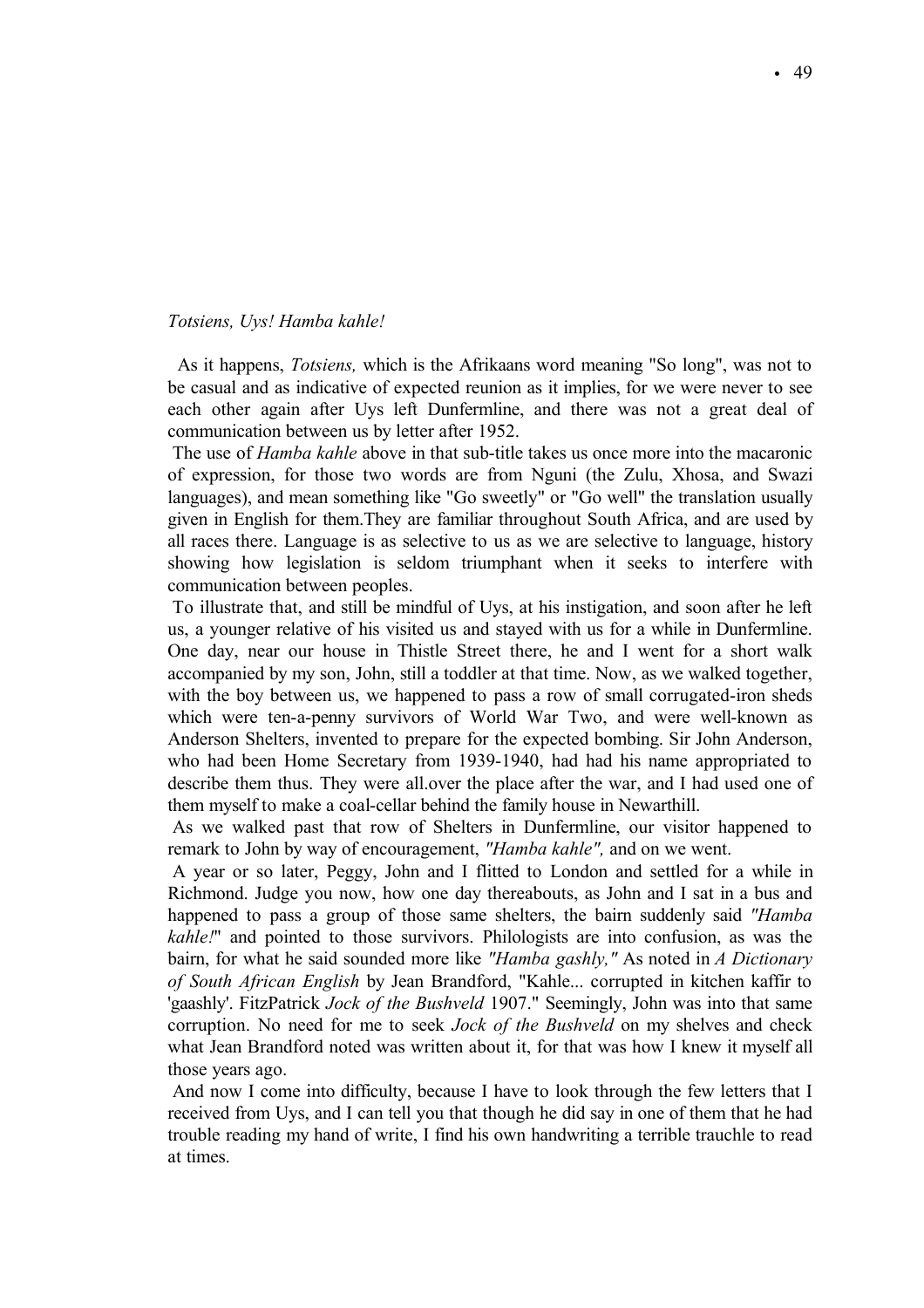First of all, however, because I used my translations of his poems as part of my earlier *Wilderness* bit of writing concerning Uys, I feel I must say that in a letter to me dated 10 August '47, he did write, "You may do with your translations what you will. Publish them by all means." Most of the other excerpts from his letters that I shall make here will be more of parochial than international interest.

Therefore, I do not intend to repeat all that he said in his letters, though I am sure that here and there he made comments that must be of interest to anyone among his own people who wants to add to what is already known of his character. That will be for such a person to decide, once these few of his letters to me are made available generally.

In his next letter, dated 20/6/52, written prior to his visiting us in Dunfermline, he mentions "Thurso Berwick" (Morris Blythman), telling me to thank him, and "It was thoughtful of him — and such spontaneity is heart-warming." My letter to Uys must have said something about our plans to give him a bit of a welcoming ceilidh.

In replying to a letter I sent to him on the 21st of June, when it seems I must have sent him a copy of *Ballat,* my translation of his *Ballade* (that is, the "Malelaan" poem), and my *Voortrekker Monument* poem that I dedicated to him, he thanked me for them, saying of the former: "Have read your *Ballat* several times aloud to myself – and it sounds pretty good to me. It is one of my favourite poems – and I was a little disappointed when one of my best friends (and a sound critic) said it was "ghastly". Several official S.A. critics have, however, liked it. Am looking forward to your reading it to me. And also to an audition of *Voortrekker Monument.* I appreciate the honour you have done me by dedicating this poem to me. That I have been recorded in Scots is also most gratifying."

# 14.11.1995

As will be noticed above, there is a tantalising doubt about the identity of the poem that was "ghastly"! Is it his own poem or my translation of it? Since his reply to my letter is dated 15/7/52, we may imagine that if my version is the "ghastly" one, then Uys must have been going the rounds among the critics between the 21st of June and the 12th of July!

At the risk of becoming boring, however, I must again write at length about that poem of his and my translation of it, if only to highlight how critical acumen in one person's mind and upon paper can also be a kind of critical doughheadedness in the mind and upon the tongue of another. Literary kitchen can really be as deeply into tastelessness as into toothsomeness.

I must say, at one time I thought to keep one of Uys's Afrikaans words in my Scots version of that "Malelaan" ballad, chiefly because of the convenient alliteration. Two particular lines of his mention (in the singular) the bird called the *kiewiet*, known to us as the lapwing, or more usually in Scots as the peeweep, or peewee, or peewit, or peaseweep, even "peaser", whatever else. In the Afrikaans, his lines are

*Droef uit die verte* roep 'n kiewiét...

and I first thought to translate as

Dowf i the boond *kiewietjies* caa...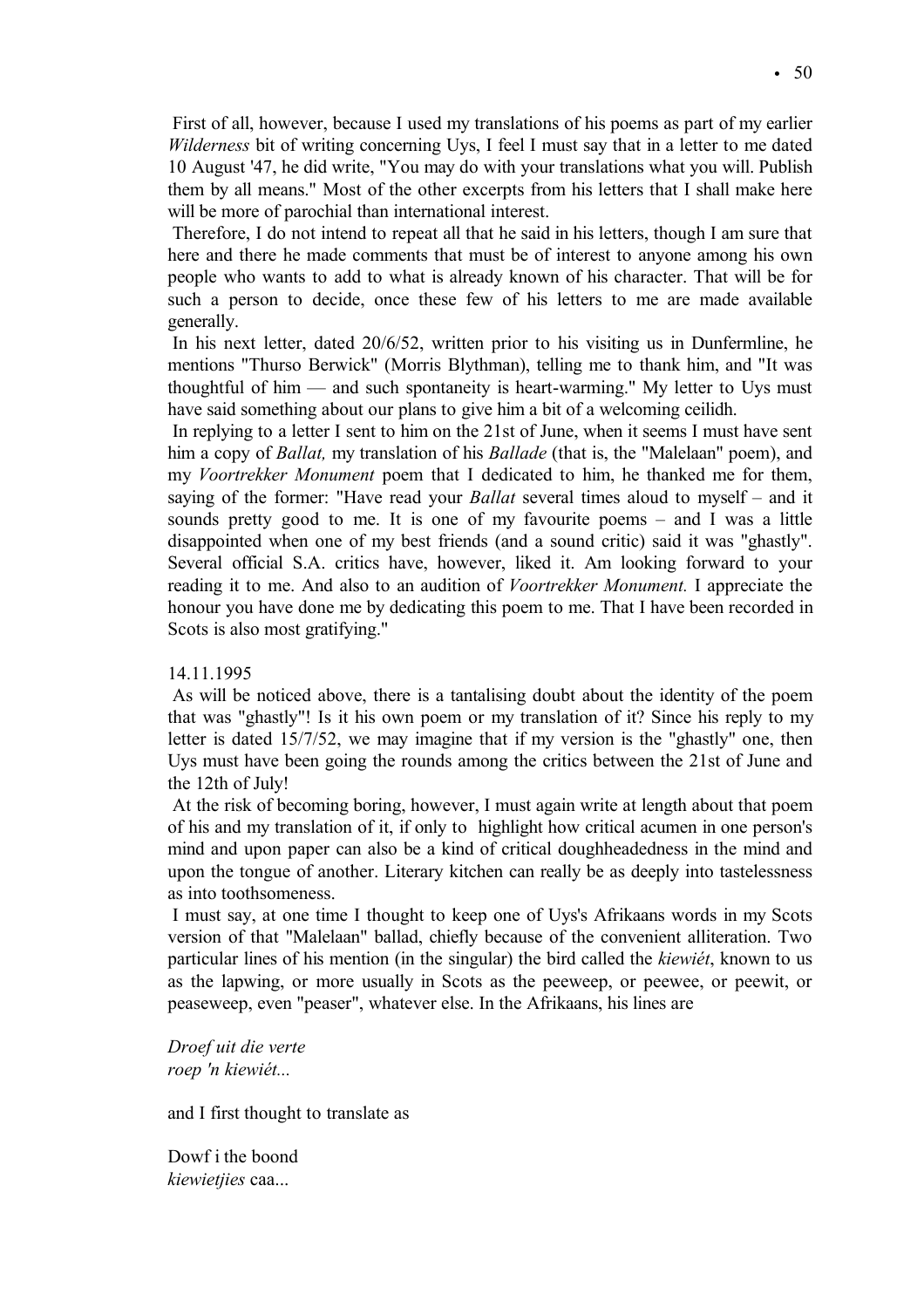but changed the latter line to "the peeweeps caa", pluralising it, as you see. Also, as at that time I happened to be working in a Fife coal-pit (Lumphinnans No. 11) nicknamed *The Peeweep*, I thought to preserve the association.

I can imagine nothing more enjoyable than to listen to that *Ballade* spoken well in its Afrikaans, and then to recite my own *Ballat* translation of it in juxtaposition, as it were!

And as to that, I may say here that I did make just that sort of juxtaposition when the original and my Scots version of it became part of an article that I wrote for the magazine *Chapman* some years ago. I realise now that I should have sent Uys a copy of the magazine at the time, but as it happened, by then I had lost touch with him. I used his poem as an illustration of the dichotomy that had become apparent between the English-speaking and Afrikaans-speaking South Africans, and not, as in the poem, an account of the relationship between a man and a woman

The heart of the article dealt with the imprisonment of Barbara Hogan, Peggy's niece, for "treason" during apartheid. Latter, she was released about the same time as Nelson Mandela. She is now a Member of Parliament in South Africa.

But now, to say a something more about the "Malelaan ballad", to put it as gently upon the page as might the hand go gently into a *wag-n-bietjie* bush on the veld, I am going to quote a couple of stanzas in their original Uys Krige Afrikaans, followed by my Scots version. A *wag-n-bietjie* bush is paticularly jaggy, by the way, as its name suggests, "wait-a- little", or haud-on-ye. Here are the stanzas.

"Ja, alles sterwe wat die mens verruk, hoop en verwagting en die geluk

– haas ongemerk, stil, langsaam aan soos die waters gaan, die waters gaan..."

And here are the Scots versions.

"Ay, aa man maks aye mells wi daith as esperance an blytheheid baith

aye struissle wi waanhowp an dool, as rinnin watter meets the pool..."

You see how strange it is that rhyme in Scots poetry may be in conflict with reality, or, you might say, "How often phantasy is in conflict with reality." If you disagree, look carefully at the works of Robert Burns, among others.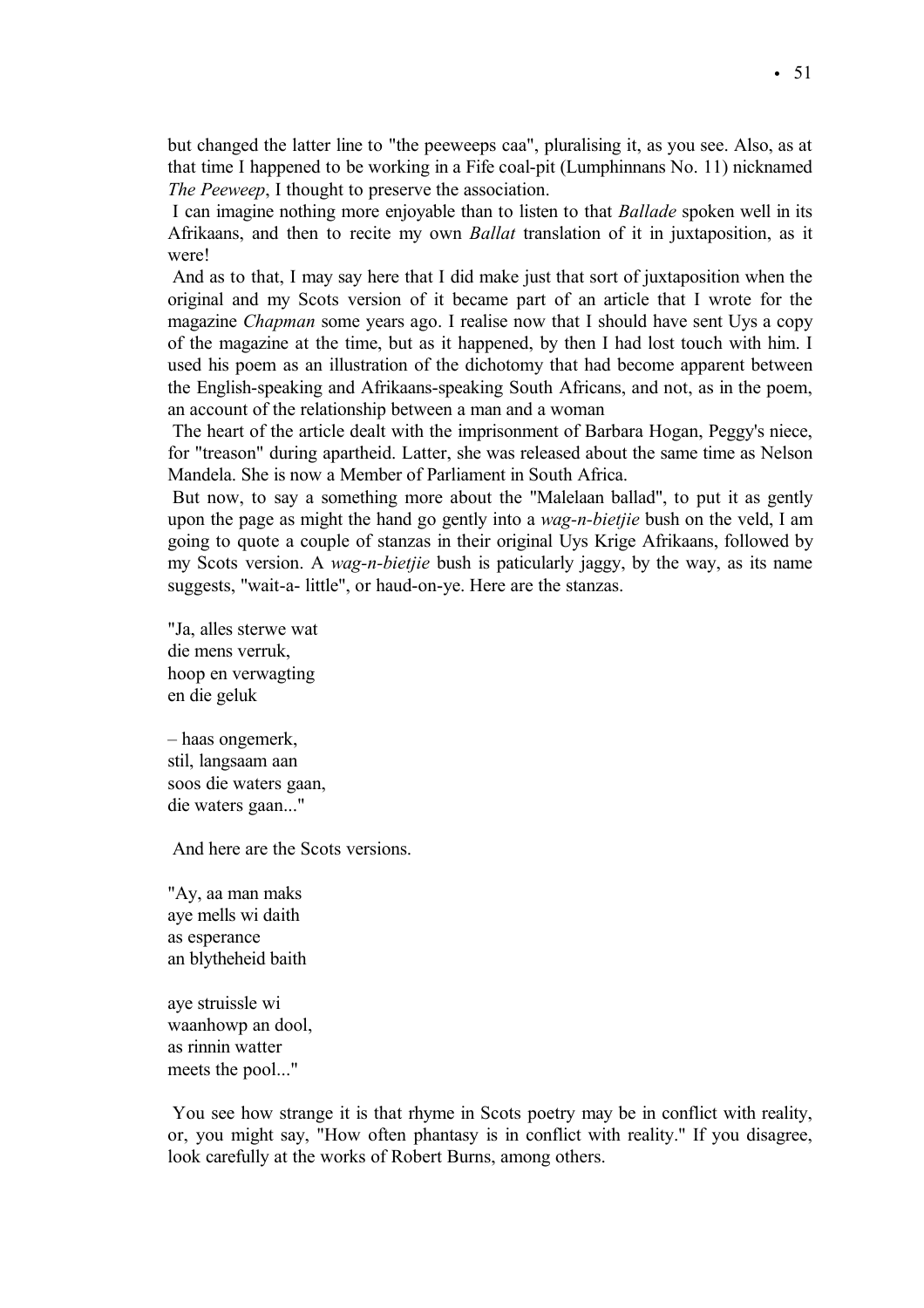Therefore, do not be surprised if it is news to you that the "pool" used in that translation should be "pown". Mind you, our word "dowie" means "dool" also, but I was into the "dool" too deeply to conform. It is true that certain English people use an "ow" sound in place of the normal "ol". Thus Bolton in England is well-known as "Bowton", even as Tarbolton is equally well-known in Ayrshire as "Tarbowton." Also, a knoll is a "knowe" to us, even as a troll is a "trow". Why, even the humble morning roll is sometimes known as a "rowe". Perhaps there are a few more, but they are not forefront in my mind today.

# 23.11.95

In a letter to me dated Saturday 19/7/52 from London House, Guildford Street, London, Uys said, among other things, "...We'll have an "orgy" of poetry – which will probably bring me back to the fold. Have strayed a long way from the paths of poetry." As will be seen from what I have written above and elsewhere about his poetry, obviously we did have a bittock of such an orgy.

In another "London House" letter, dated 29/9/52, but curiously on paper headed with a musical logo above EDINBURGH INTERNATIONAL FESTIVAL and sub-titled *of Music and Drama,* Uys thanked us, saying "You gave me one of the most wonderful holidays I have ever had. It was not an ordinary holiday. It was a festival, voyage of discovery, education, feast of the heart & several other things all rolled into one. I'll never forget it. I've surprised London with my bouncing vitality. Everyone says: "If that's what Scotland does for one, we'd better all go to Scotland."

That letter was full of happy comment, even an unimaginable "I miss you all, & London House is so drab compared with 7 Thistle Street." That comment followed a few typical crowded questions, so like Uys. "How are you all? Tom's eye? And little John." I must say I cannot remember what had distressed my eye.

Still addressed from London House, but minus a date, I have to depend on the envelope that tells me the next letter was date-stamped in London at 10.30 PM on 3 Dec 1952, the notepaper this time headed PROVINCIAL ADMINISTRATION OF THE CAPE OF GOOD HOPE DEPARTMENT OF EDUCATION.

Apart from all else of importance in this letter, I have to say here that it was a kind of pot-calling-the-kettle-black letter, as judge you this: "You have such a peculiar handwriting, I can't quite make out some of your sentences however hard I try."

There are many things of interest to South African literature in this letter, but as far as Scotland is concerned Uys said, "Now I'm taking up my correspondence again. And one by one all my neglected friends will hear from me. I shall write soon to Morris and Hugh MacDiarmid – something I should have done months ago. Have you seen them again? Please give them all my best regards – including Norman McGabe. ( I seem to have my spelling of Scottish names all wrong this morning) And tell them I'll not easily forget the warmth of their welcome."

As the reader will recognise, Uys meant "MacCaig" in the above extract.

## 25.11.1995

While writing like this, which means that one must be as attentive to the past as to the present, sometimes it seems that one is into a kind of disparateness of thought, wondering if what one says is as true as fiction realised or as false as the realisation of fiction personalised.

At such a time, although clarity of thought seems not at all as amber-hued as a burn in spate, it seems that another eye in discrimination would be as valuable as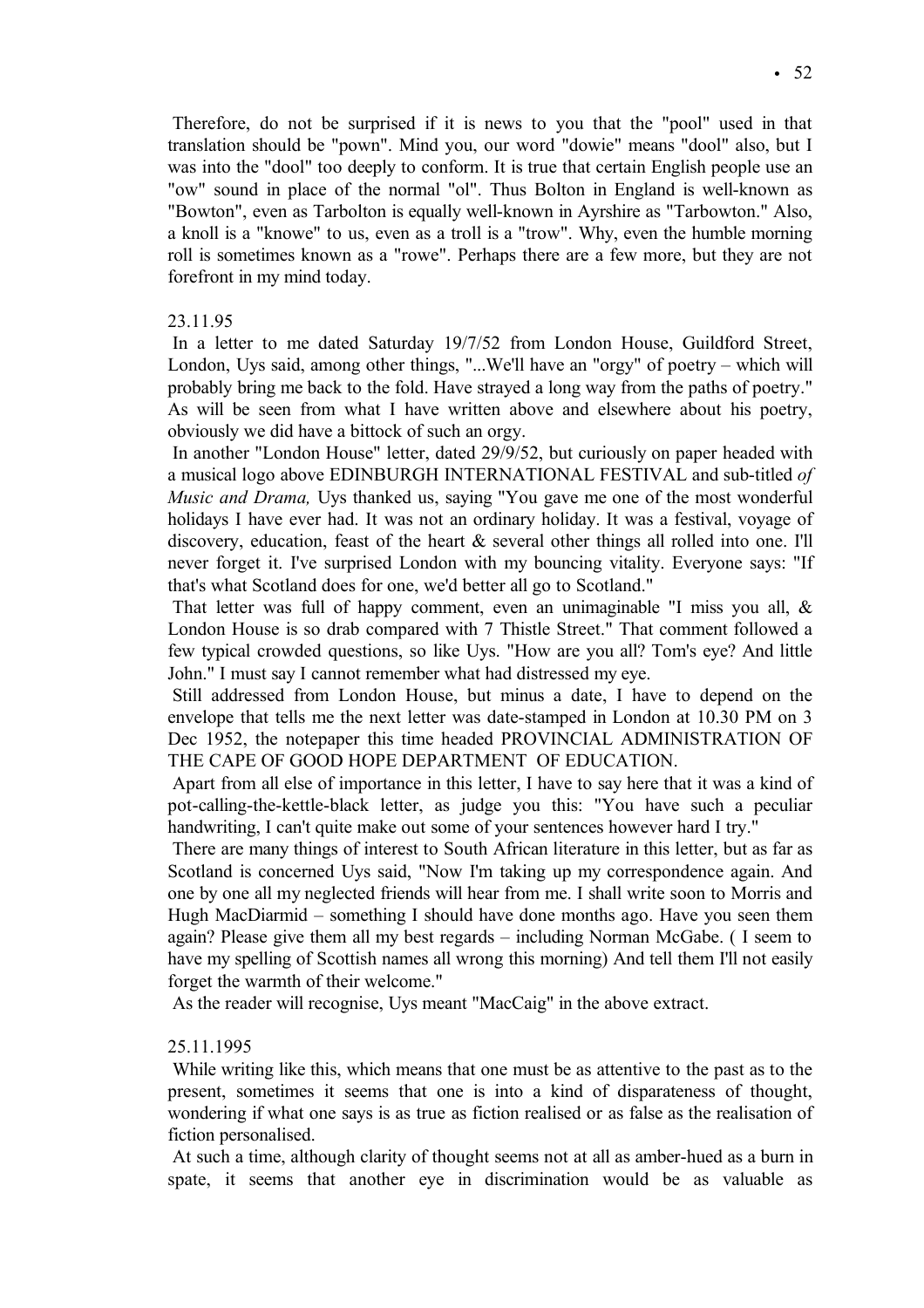ambidextrousness used to be prime in a coal-trimmer during bunkering. Mind you, though, I happen to be as ambidextrous as that myself, nae bother with handling a Number Six shovel, though never in the hold of a ship, though once upon a whiff of the making of whisky in my youth, I did fire a boiler. I am not certain of the shovel number size on that occasion.

Is what is seen today of long ago as true of what it really was? The judge of that is the reader as well as the writer, with this difference, that the latter is always conscious of it. Occurrences are only as true as the essential within them makes them other than themselves, like the realisation of a world within a world, though neither of those worlds ever really at odds with the other.

Each of them is an exercise as ongoing as take a thought, scribble a poem, and as to their importance, I mind the day when a wallet had a division allocated to the importance of a 10/- (ten-shilling) note.

#### **OCCURRENCES**

Och well, now, and remembering is every bit as clear, and like the impressions made in Auchterarder this very morning as I went up Ruiven Street and on, stravaiging in High Street, nineteen ninety-five, the air as soft as warm, November the twenty-fifth, not cold as might be.

See thon paer bodie, eyes downbent upon the ground aye in retreat as though the inner mind behind them were into every passing thought that might well be imponderable, as muckle as the movement made by Earth itself, not just in birling around, but timed with sun's own guidance.

See yon roch bodie in an eatery, as gutsy as can shovel grub in gobbets ben the gub, then slurping down liquids equally with greed, so that those gobbets slither over the thrapple smoothly, easily as salmon parr above the pebbles of native grush, down the river.

# 28.11.1995

In autobiographical writing, "Not to say" often means "What to say?" even as "What is said" is often enough not "Take it as read" but often rather more like "Take not as read." Those considerations are meaningless in honesty of writing which is as true as a picture in the eyes is lumination of the mind, even as lumination of the mind may be pictured on the page.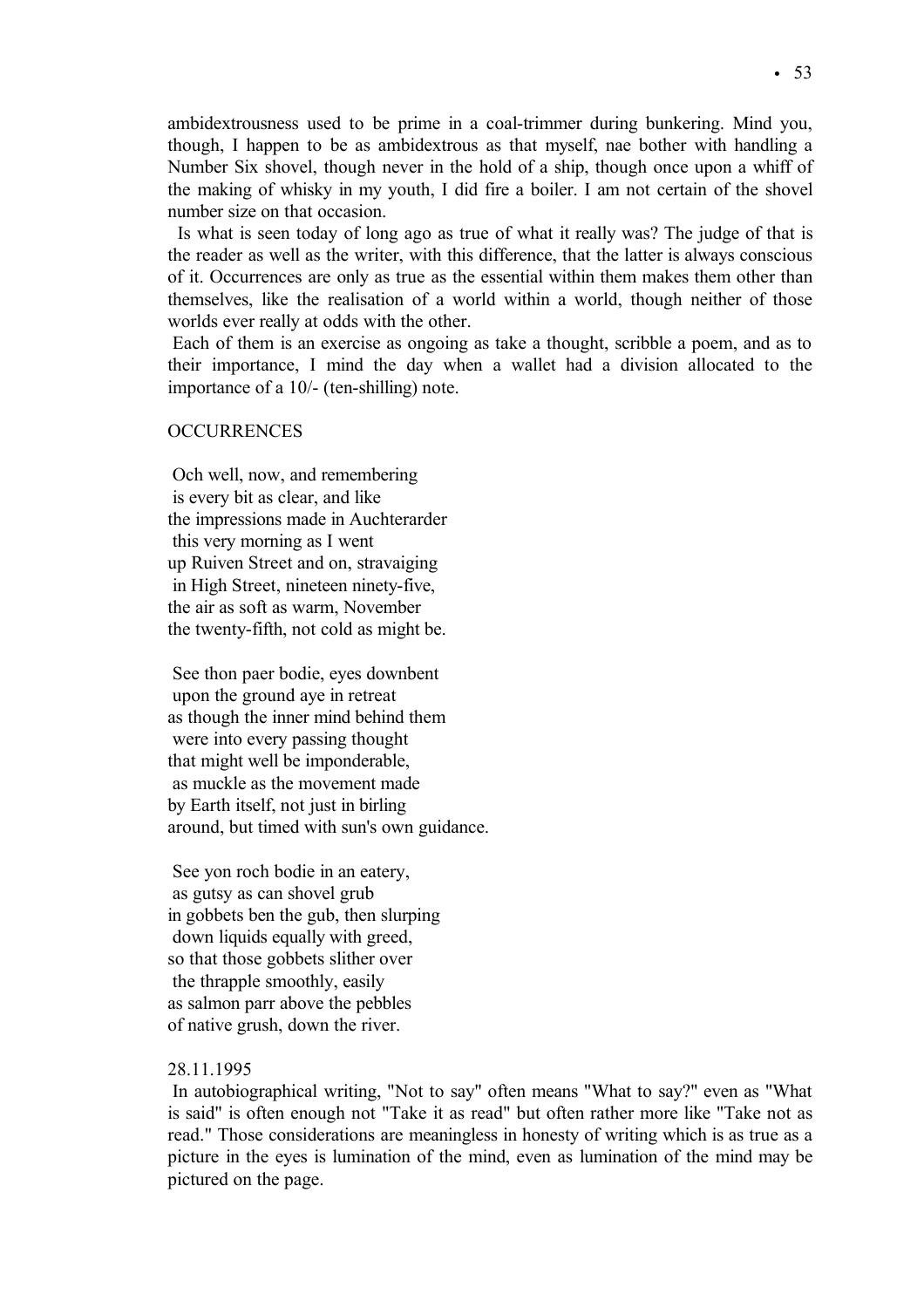But how shockingly dreadful it is when a reading of the page discloses character of creator the very match of a photograph of the same that discloses eyes and set of features that can gar us say, "Yae luk at yon puhss tells us whit kinna bodie yon yin is." And how pleasant it is to write about people who always made for us the kind of day that was never to be nighted, but was always to remain as warm as their characters matched the varied characteristic aspects of their faces. Coming to these concluding paragraphs of what to some may seem to be, perhaps, minor memoirs, I realise how lucky I have been throughout most of my life, and particularly so during the times remembered here with the people who made them memorable to me.

There are only two letters of the old batch available here to me, one of them dated 27.2.52 in Paris, but 27. 2.52 date-stamped, and the other from 1971 already quoted. I think to leave them abee for better days and nae bother, because what is left to say is merely what was left of my last attempt to contact Uys just before he died.

#### 29.11.1995

Towards the end of the year 1986, I began the composition *Wilderness,* which is concerned with the desert, particularly as represented by a passage from Charles M. Doughty's *Travels in Arabia Deserta* and by some of the desert ambience in the Afrikaans poetry of Uys Krige. During that period, on the 7th of December of that year, I added to the general "dry" environment by translating Uys's *Blomme van die Boland,* calling it \_*Flooers in the Boland,* and including it in *Wilderness* with the others.

### 30.11.1995

Having heard from South African sources that Uys was beginning to be a little distant in manner because of his age, as naturally most of us do become, I thought to reintroduce myself, as it were, since I wanted to send him a copy of the exercise I had done with Doughty's work and Uys's own Afrikaans. Therefore, on the 12th of April in 1987, I wrote to him from Auchterarder, addressing the letter to Uys at Protea Road, Onrust, near Hermanus, Cape Province.

#### Dear Uys,

After all those years, here now first of all to wish you well and to let you know that Peg and I still think back with great pleasure to those days in Dunfermline when you stayed with us. Of course, we are feeling our years now, and that is the way of things, but we now have two granddaughters and one grandson to take up where one day we shall leave off!

However, I am not going to say very much in this letter as it is by way of being an exploratory one, for I am trying to ascertain if you do indeed dwell at the address above. If you do, or if a relative of yours does, perhaps I could be informed so that I may write again and send you some material which may interest you. It is a collection of translations into Scots verse of some of Charles Doughty's prose from his *Arabia Deserta* along with accompanying comment, and topped-off with translations of mine of your own Afrikaans poems into Scots.

If this letter reaches you, please let me know, and I shall send the material on along with further comment and information, for it really should be in your own hands or with your literary executors.

I type this rather than give you my hand of write because I prefer that you should read it easily and not be bothered with deciphering.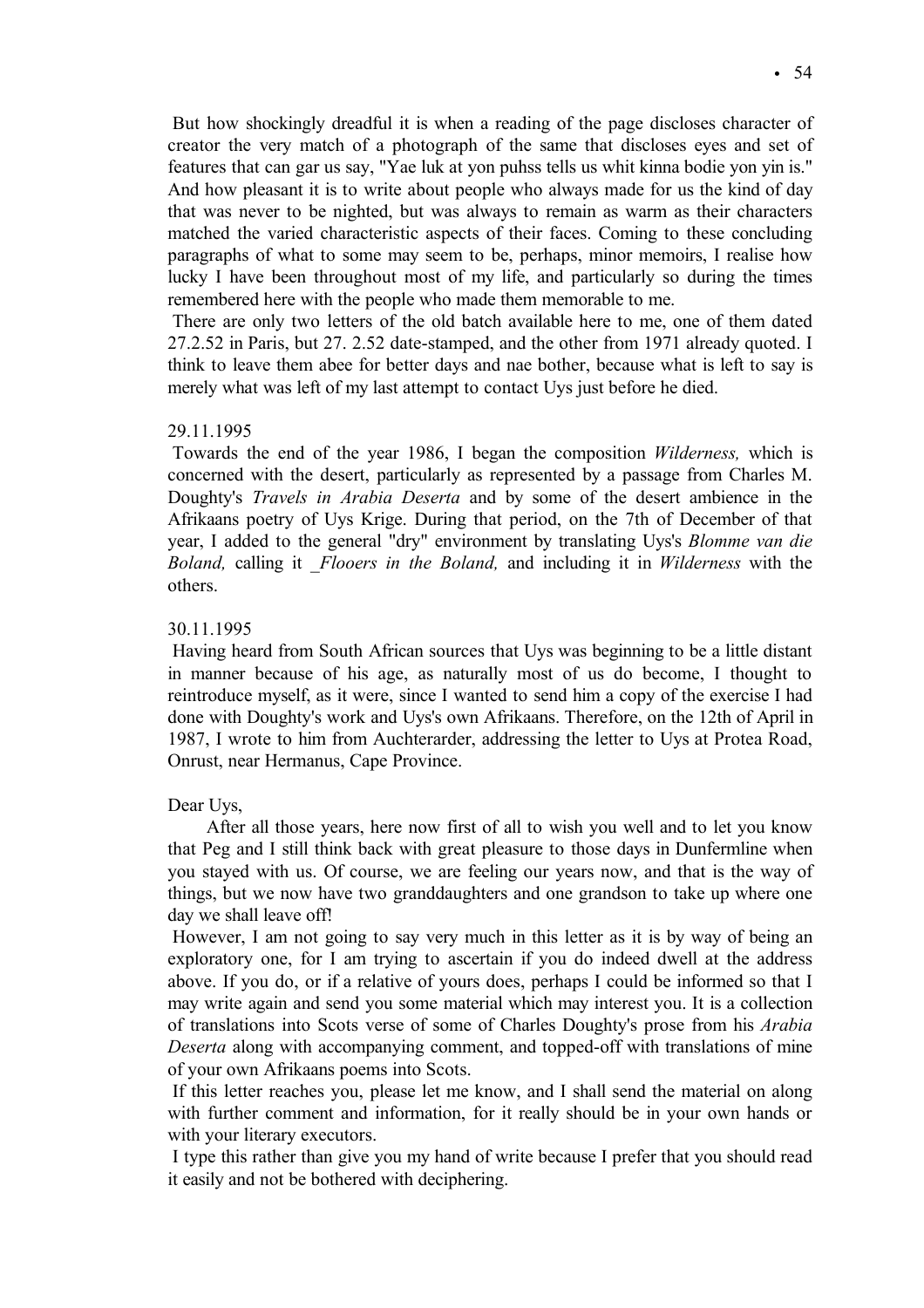With the very best wishes that Peg and I can send, and hoping you keep well.

Tom.

As will be seen from his reply, Uys had indeed become confused in memory, as I can well understand nowadays each time I think and rethink, while trying to recall the important among the trivial when even the trivial becomes an exercise in memory,. especially, say, when I walk upstairs for a something and forget what that something can possibly be.

Dated 14/5/87, from P.O. Onrust River, 7201, his reply indicated that my surmises had been correct. His typed letter is signed in his own hand, "Your old friend, Uys Krige," and the last sentence of his PS, which refers to the name "Auchterarder", says "It sounds very German. Like my own name." and is again signed. Here is the letter.

My Dear Tom,

Many thanks for your short but pregnant letter dated April 12th. I should have answered earlier but I have been more or less confined to my bed for almost a month. It is nothing serious, however.

Where did we meet? In Cape Town? Clifton? I have been to so many places as a journalist, etc, etc. And I'm beginning to forget and forget and forget... Yes, Sir, I just sommer never forget to forget. But I hear younger people than I start developing this same trait.

Were you born in South Africa?

When did I stay with you in Dunfermline? Were your translations from Charles Doughty's *Arabia Deserta* published at all? And if they were, was it in book or magazine form?

And my nine poems you translated... what are their titles? I am fascinated.

Yes, thanks for typing your letter. I have much trouble in deciphering the scrawls of quite a number of my correspondents. And there's nothing wrong with my eyesight. During the war officers and soldiers at times remarked on my good eyesight.

"You seem to see things clearly which to us seem very vague in the distance," they said.

I must end now. I'll write a better letter next time.

My love to you and Peg.

Your old friend, Uys Krige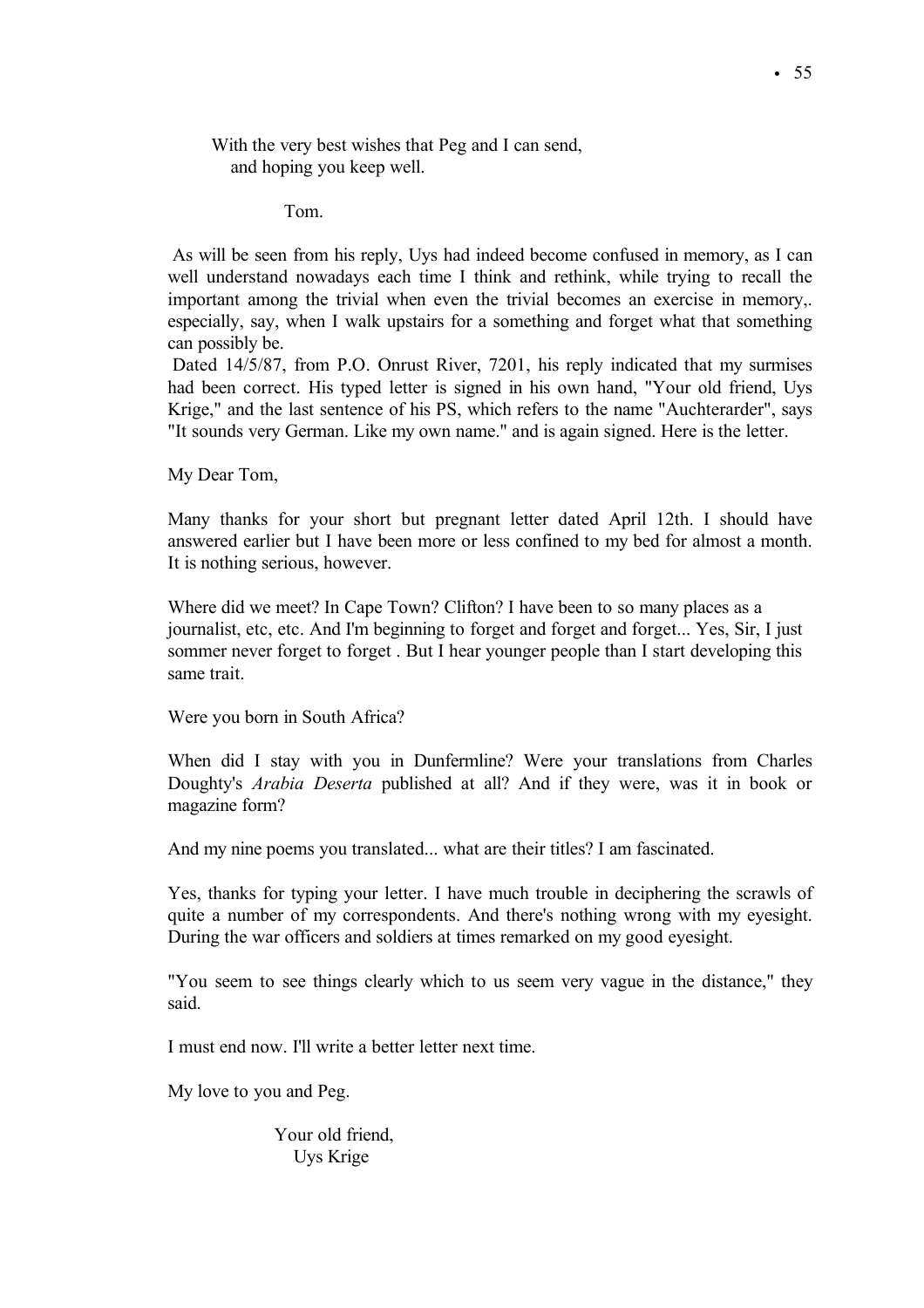PS.What is the Auchterarder which you have included in your address? It sounds very German. Like my own name...

# Uys Krige

Look at the delightful Afrikaans intrusion and its ambiguity in the phrase above "...I just sommer never forget to forget." the word "sommer" means "just" or "for no reason" according to the dictionary. Uys was reverting to type a wee bit, but you can see that it 's naither wunner he was a man of language, slipping in a word of Afrikaans among his English. Is it not strange that I must tell you, if you are not Scots, that is, that "naither wunner" means "neither wonder", that is, "no wonder"? After all, most of us do revert to type now and then. I know that on the approach to winter, I am drawn to hibernation, by way closing the blinds, beiking myself fornent the fire, enjoying the early darkening of the light, so that in thinking of the great beyond into which Uys has gone, I tend to retreat like that in language and think of the immensity of eternity in the following manner.

Ayont the aathing, yit faurben anaa thon aagaets made the ocht creatioun saw, inbye the great nae mair, nae mair, nae mair, in paradox no thare, no thare, no thare.

As will be seen in the above letter, though Uys was suffering from memory lapse as I had gathered from my South African informants, the essential man was still to the fore, questions as ever tell me, tell me, tell me, in tone.I determined I was going to answer those questions as fully as necessary, for they represented to me, as they must to him, considering our ages, something like "the end of an auld sang." Here is my letter to him, dated 7 June 1987.

My dear Uys,

Thank you for your letter of 14.5.87, and with it the confirmation that I do have your address correctly.

Knowing that like myself you are beginning to be forgetful, please bear with me if I give you a few pointers about the past. Your questions first.

Where did we meet? First of all by correspondence after I had translated one or two of your poems into Scots. Peg had put me on to your work. Then you came to Scotland to stay with us in Dunfermline for a few months in 1952 while you were finishing your book *The Dream and the Desert* which was published in 1953.

No, I was not born in South Africa, but in Scotland, but I did serve with the RAF in South Africa before going on to West Africa and Europe.

No, the *Arabia Deserta* piece has not yet been published and was made only recently.The nine poems of yours, which I juxtapose to my translation of the English of Doughty about his desert beasts, are, as you will see in the enclosed typescript, as follows:

Die Soldaat Die Pad deur die Woestyn Die Ende van die Pad Blomme van die Boland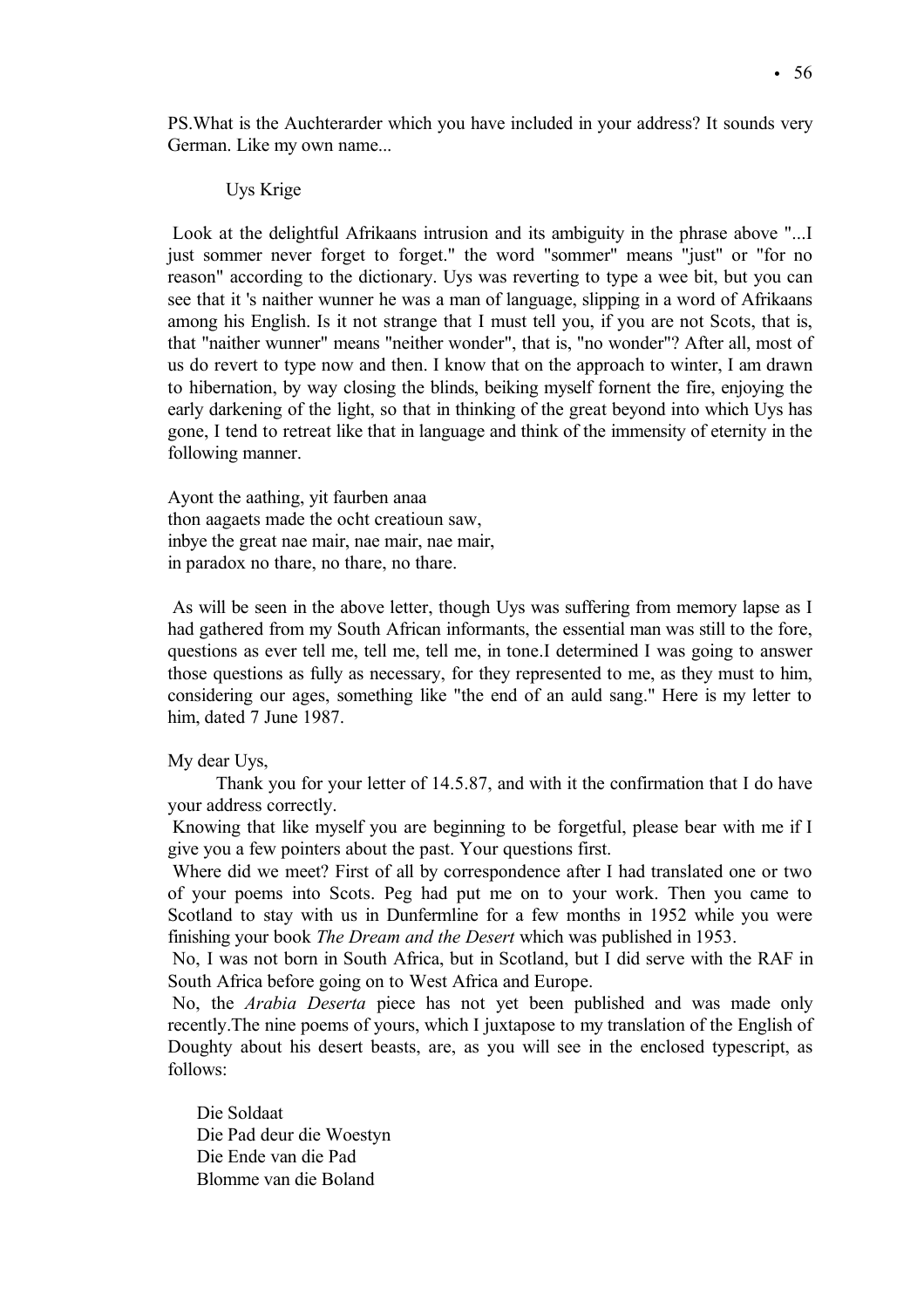Kitaar Die Ballade van die Waters van die See Ballade Die Seemeeu (I) Die Seemeeu (II)

I did not really translate *Die Seemeeu (II)* as it stood, but took the liberty of using its substance, extrapolating from it, but ensuring that your own version of the thought runs through my own extrapolation: perhaps like the sound of the sea-maw itself!

Of course, were there to be publication of the *Wilderness* as a whole, the ideal shape of it would also include your nine Afrikaans poems in the same manner as I have seen fit to include the Doughty English. Would that meet with your approval?

Last question, last answer! Auchterarder is a small town between Stirling and Perth. The name is not Germanic as you may have thought it sounded. It is Scots Gaelic, the meaning given variously as "upland of high water" (shades of 'Witwatersrand'), or something like "high summit land" or "field on the high ground". The main street of the town is a long declivity, on one side the land sloping down to a great, broad strath, and the other to a river (the Ruthven) at the foot of the Ochil Hills, making the ridge anciently a kind of boundary between the incoming Scots Gaels from the west and the resident Pictish (or Strathclyde British) in the east, The old Pictish capital, called Forteviot, is not far from here. The name "Ochil" is Welsh for "high" and does not occur in Gaelic, though the latter must surely hold some of it in "Auchter".

My dear old friend, I hope I do not bore you with such outpourings. But let me tell you this, between friends, that I tend to write as furiously and at large as I remember you used to talk, a manner I also descry in your poetry which delights me.

And now I am to say two things more. One, do you remember my taking you to a "Welcome to Scotland" ceilidh (a kind of party) we gave for you at Morris Blythman's house in Glasgow? Among the company there with Morris, was Hugh MacDiarmid, Hamish Henderson and Norman MacCaig. The latter two are still to the fore, but MacDiarmid and my good friend Morris Blythman are both dead.

And the second and last thing, Uys: please do not think you should try to write at length to me. I do not want you to be troubled. Just keep well and look to your physical and mental comforts. And remember this: your desert poems are superb, and your *Ballade,* which I always think of as *The Malelaan Poem,* is received very well in its Scots translation, and that must say a great deal for the original.

Please forgive this delay in writing. I have been waiting for copies of the four snaps enclosed, and they have just arrived this morning. The child in your arms there is now a 35 year old bearded man, and lives near enough for us to look after his daughter Anna whenever needed. We have another son, Andrew, whom you did not know, and he has given us another granddaughter, Sheonagh, and a grandson, David.

Peg sends her love as I do, and says you must take care of yourself. We do not grow any younger!

In eild, which is old age, totsiens may often be not so long but too long, even as our sore-felt cri de coeur then for the-morra that is in "more is nog 'n dag" is of but outwith our own story.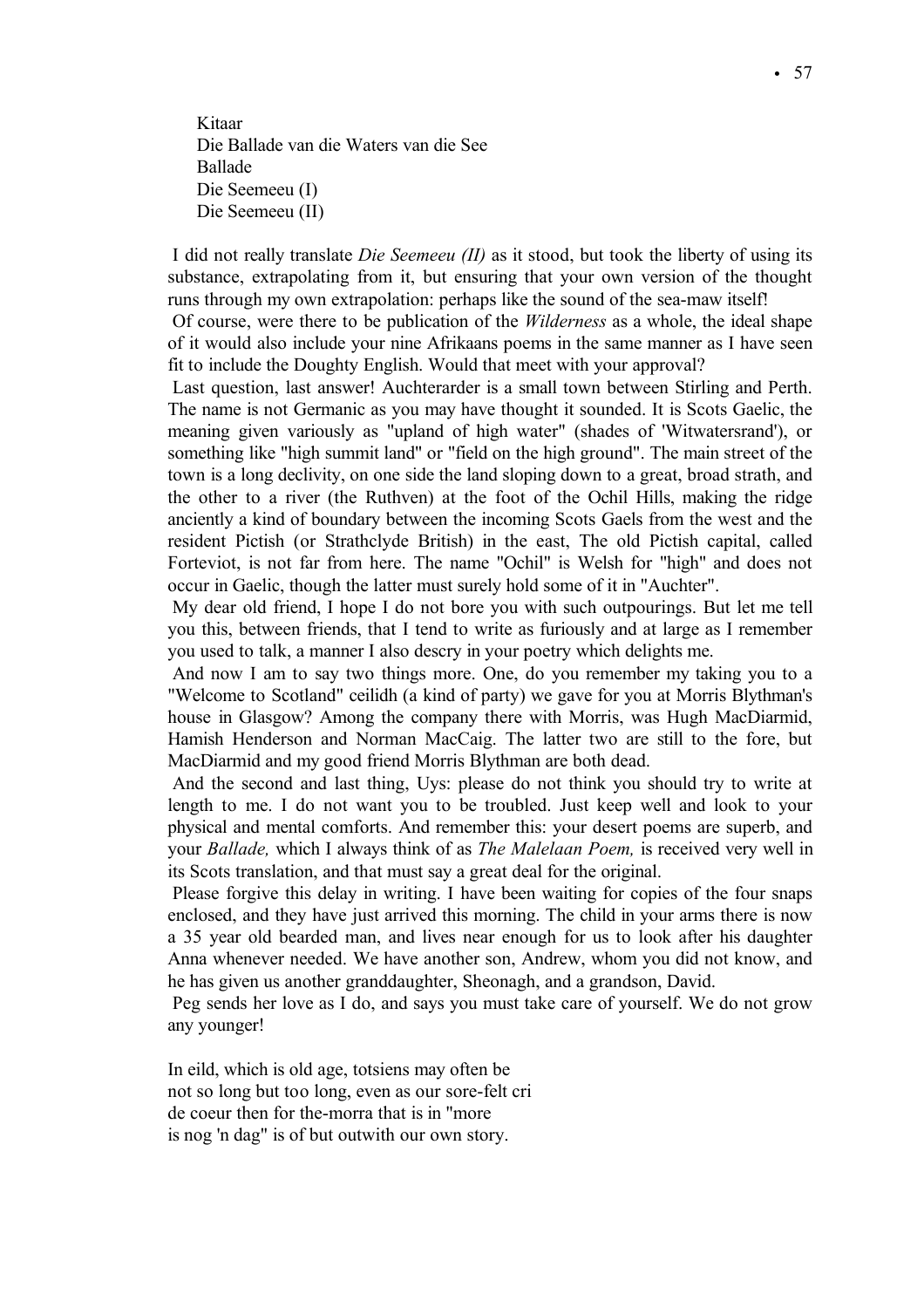Yet despite that, Uys, here are our best wishes from Peg and me for you this day, this summer day.

# Tom.

# 1.12.1995

When I wrote above that Uys's desert poems were superb, perhaps I should have extrapolated. After all, like Uys, I was familiar with the dry veld around Wonderboom in the Transvaal beneath the hills around the airfield north of Pretoria, and also across the wide morgen areas (acreages) around Pietersburg in the Northern Transvaal.

I suppose northern people like ourselves here in Scotland, who are very familiar with ongoing wet weather, or the promise of it, like today's gray skies, are fascinated with the droothie desert type of environment in areas of countries like South Africa: hence my appreciation of the desert aspects of Uys Krige's poetry. By way of comparison, witness the preoccupation in southern people with the wet of rain, river, flood and foam. Considering the lack of water in vast areas of, say, Australia, it is amazing how many of its common calendars bear illustrations showing water in some form or another.

Concerning the innards of some of the information about the material I sent to Uys, as described in that letter, here below I excerpt a passage from another which I sent on the 26th of August 1987 to my sister-in-law, Mrs Sheila Clogg, where she was living in the Cape Province.

"...About the death of Uys Krige now. Not very long ago I wrote to him and had a letter in reply which, of course, made it obvious he was becoming a little forgetful. However, I wanted him or his literary executors to see a composition I had made of some of his poems translated into Scots, combined with another exercise which took into account the desert prose of Charles M. Doughty. Anyway, I sent him a folder copy recently, but whether it arrived safely or not, and whether he saw it or not, I have no way of knowing. Time alone will tell, for I do not know any of his family or relatives, and in any case, do not want to intrude..."

Afterwards, in various letters and cuttings from South Africa, I did learn much about Uys that was new to me, but none of it really related to what I wanted to write about him here. What is important in one's relationship with others is not so much in being able to answer questions about them that may be of interest to others, but in posing questions about one's self that are of no interest to anyone but one's self. Perhaps such an inability to pose questions is to dislike one's self, but that is neither here nor there, because this account of Uys Krige in the gray north is made to present him as he was and to hope that in doing so I have been able to see myself a little more clearly.

> June to December 1995 in Auchterarder.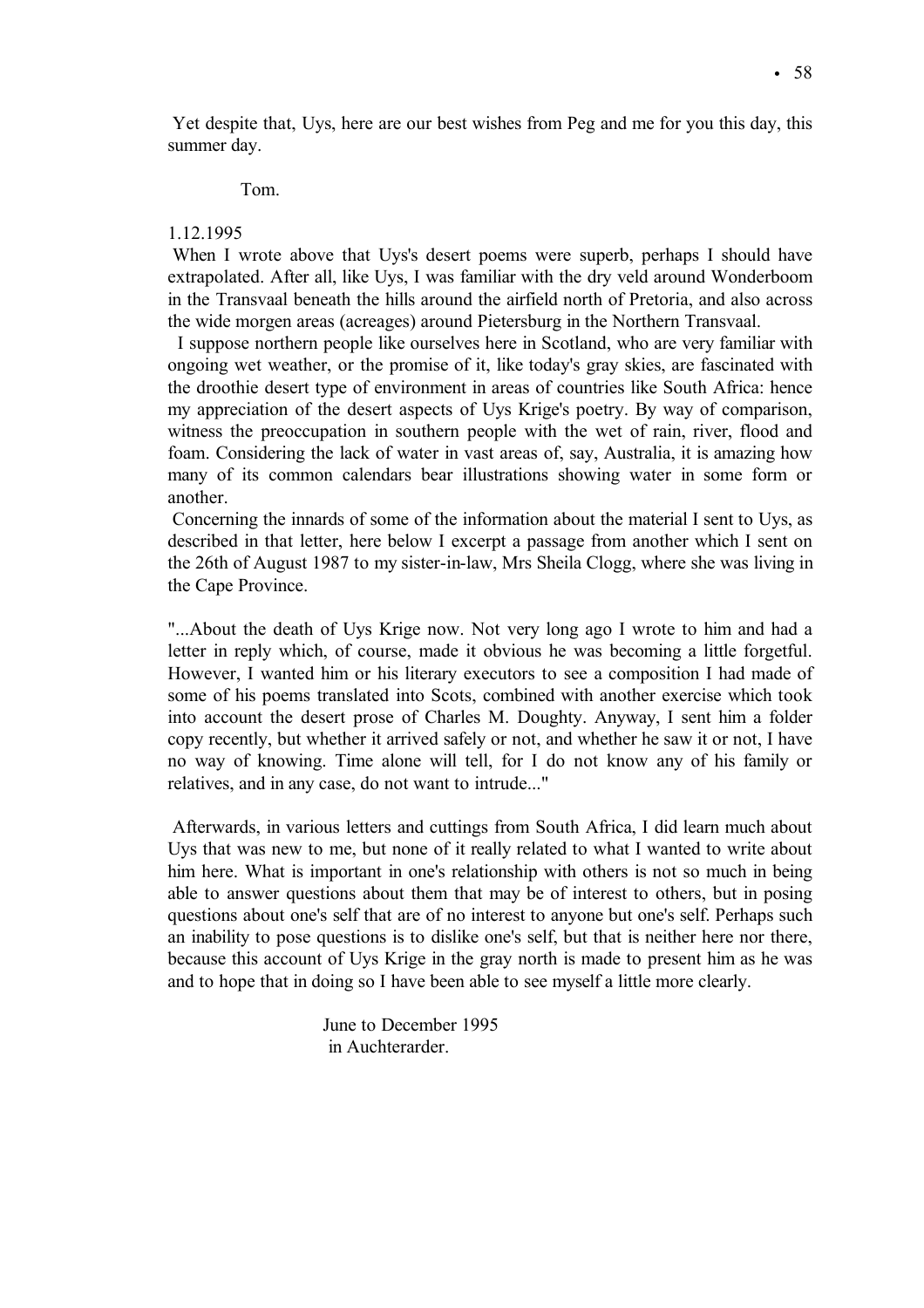# **UYS KRIGE IN THE GRAY NORTH**

**by**

**T.S.Law**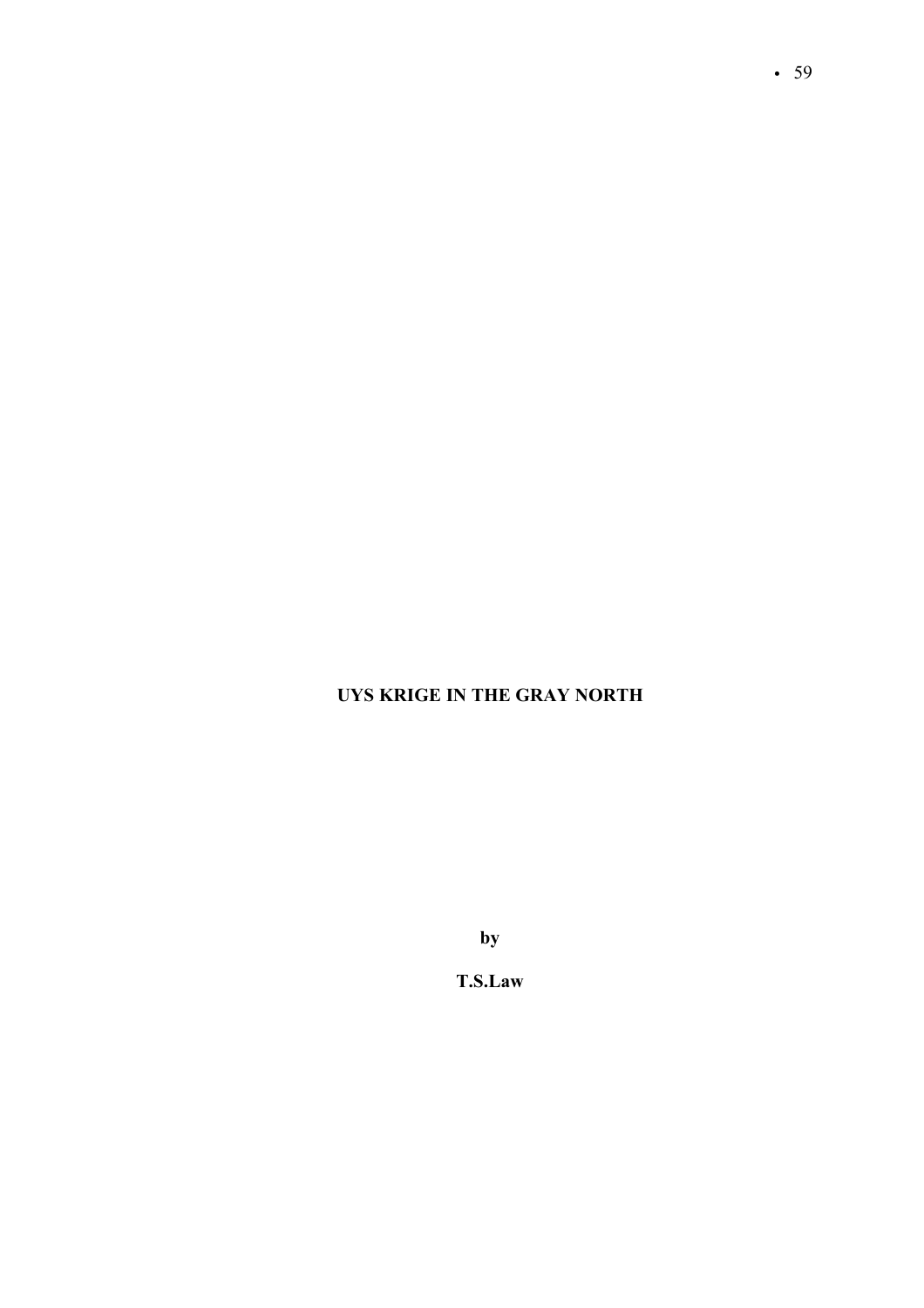**In this copy, the dates given now and then within the text are left there merely to indicate when most of the underlying words were written. Subsequently, much was added, but left undated.** 

# C O N T E N T S

# Page

| Incidentals                       |    |
|-----------------------------------|----|
| <b>Taking Another Thought</b>     | 11 |
| Alive in Mind as into Dunfermline | 20 |
| A Bit Keek at Some Poetry         | 32 |
| A Song in the Festival            | 36 |
| Totsiens, Uys! Hamba Kahle!       |    |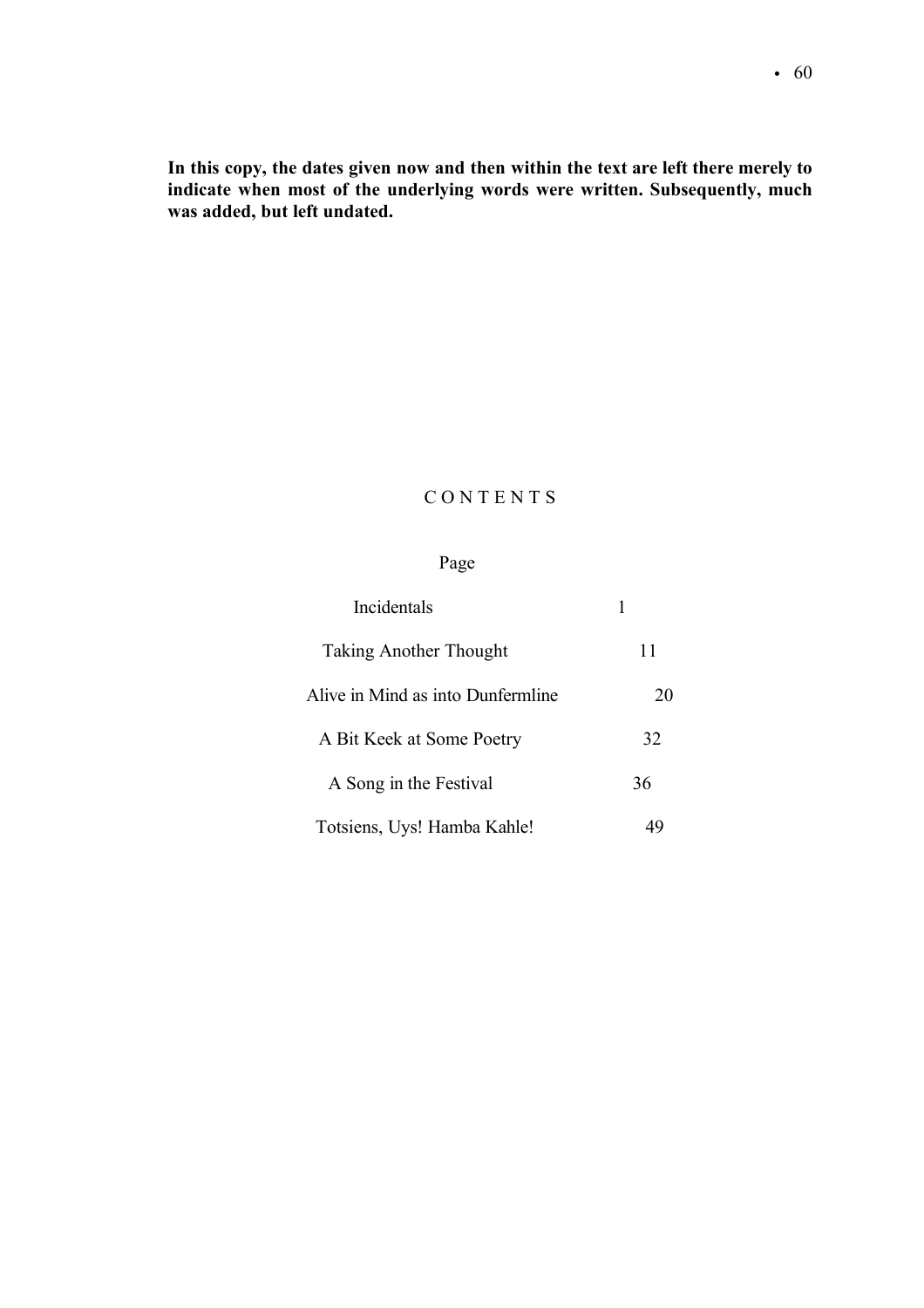## FOREWORD

This is an account of a brief visit to Dunfermline in Scotland that was made by Uys Krige in 1952, and is one of a series of short compilations that I have written concerning certain people and places that have been of some past and continuing importance to me. If this, and indeed, those other extrapolations of experience, should be seen as indulgences, let the reader bear with me while considering self-interest important or otherwise. It is said that there are books in everyone: this minor screed is one of mine, and if it is faulted, the sort of hitches involved are natural to me alone. No matter how our worlds are made naturally, we tend to remake them in our own images.

As this is the twenty-sixth day of September in the year nineteen hundred and ninetysix, about nine months since I completed the lave of this work, it will be realised how eild may well have the quaint notion that time is ultimately accommodating! And that may well be true, for in thinking over these reminiscences, I find myself back into a very satisfying maturity, regretful only in not having made more of their early actualities while time was at one with them.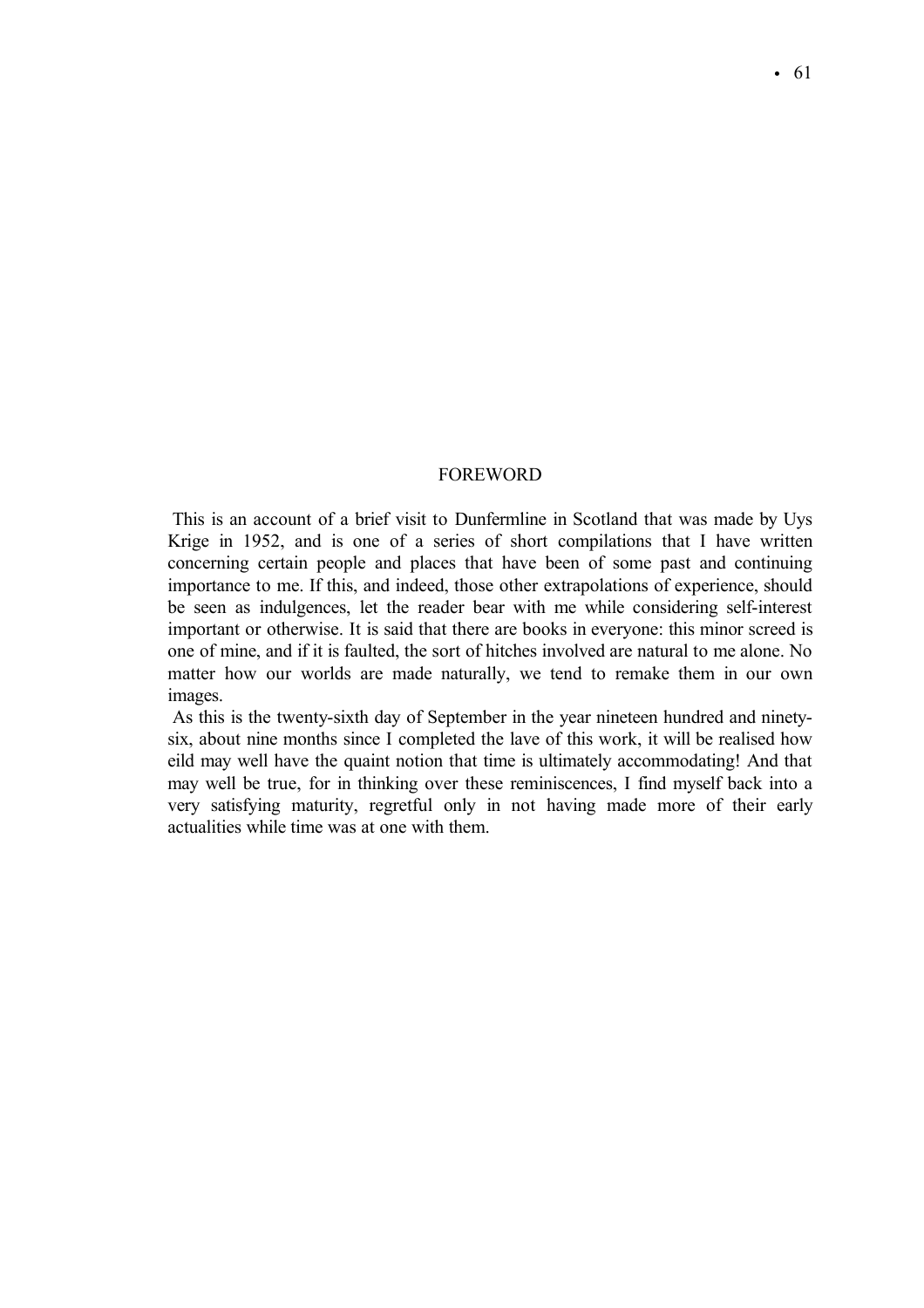Barend J. Toerien T. S. Law Trevi, No. 6 35 Ruthven Street De Lorentz Street Auchterarder South Africa Scotland

8001 Cape Town Perthshire PH3 1BX 26 September 1996

Dear Barend Toerien,

Looking at your letter, and seeing it dated 10 September 1996, I must apologise for my dilatoriness in not replying sooner, especially as I note that you are looking for information concerning dates ( which may be important to you in your work concerning Uys).

First of all, then, *Wilderness* itself has not been published, though a few of the poems in it have appeared here and there in a magazine or an anthology. And now, having said that, I can tell you that I have been awash in a sea of paper and books looking for relevant publications. Of the nine Uys Krige poems that I made into Scots, I can say that his *Die Soldaat, Kitaar, Die Ballade van die Waters van die See* and *Ballade* were published here, but I can put my hand on only one magazine and one anthology to prove that.

Details, then: my version *The Ballat o the Watters o the Sea* appeared in Hugh MacDiarmid's magazine, *The Voice of Scotland,* Vol.IV, No. 1 September 1947.

I think my *Guitar* also was published in another edition of that magazine, but I cannot find a copy of it among my papers.

*The Sodger* is in the anthology *The New Makars*, published in 1991 by James Thin, The Mercat Press, Edinburgh, on Pages 31,32,33. Of no interest as far as Uys Krige's work is concerned, that anthology also printed on Page 36 my *The Makar* that was made from the Afrikaans of A.D.Keet.

Uys's *Ballade* (that he called his Malelaan poem), appeared in the Edinburgh magazine *Chapman,* as part of an article I wrote, but I am afraid, once more I cannot find a copy of it among my regrettably-jumbled records.

By way of apology for my failure to give you completely definitive information, you will find below this letter a copy of a memoir of mine called *Uys Krige in the Gray*